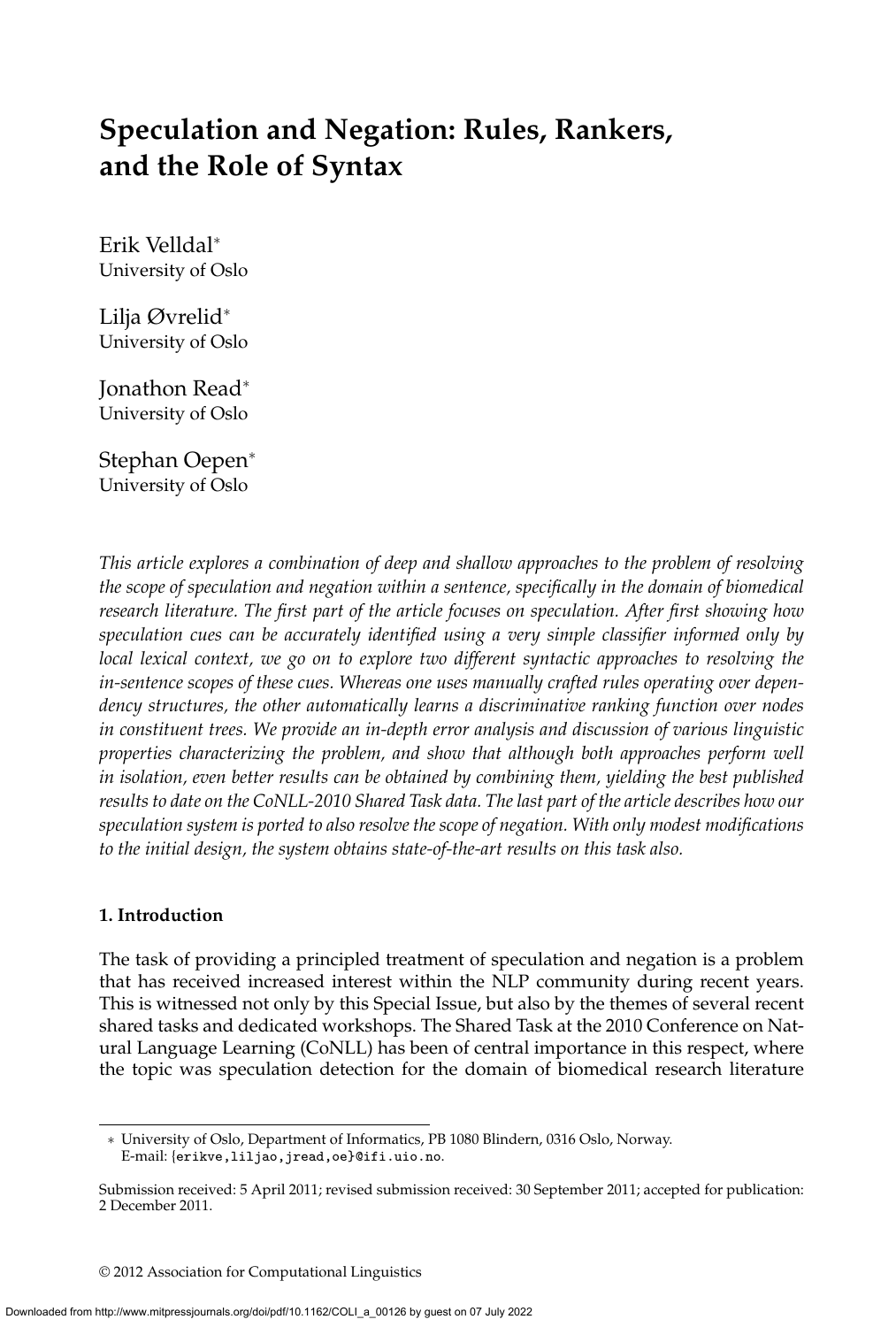(Farkas et al. 2010). This particular area has been the focus of much current research, triggered by the release of the BioScope corpus (Vincze et al. 2008)—a collection of scientific abstracts, full papers, and clinical reports with manual annotations of words that signal speculation or negation (so-called **cues**), as well as of the **scopes** of these cues within the sentences. The following examples from BioScope illustrate how sentences are annotated with respect to speculation. Cues are here shown using angle brackets, with braces corresponding to their annotated scopes:

- (1)  $\{The specific role of the chromodomain is \langle unknown\rangle\} but chromodomain$ swapping experiments in Drosophila  $\{\langle{\text{suggest}}\rangle\}$  that they  $\{\langle{\text{might}}\rangle\}$  be protein interaction modules}} [18].
- (2) These data  $\{\langle \text{indicate that} \rangle \right]$  IL-10 and IL-4 inhibit cytokine production by different mechanisms}.

Negation is annotated in the same way, as shown in the following examples:

- (3) Thus, positive autoregulation is  $\{\langle neither \rangle\}$  a consequence  $\langle nor \rangle$  the sole cause of growth arrest}.
- (4) Samples of the protein pair space were taken  $\{\langle\hat{i}\rangle\}$  considering the whole space} as this was more computationally tractable.

In this article we develop several linguistically informed approaches to automatically identify cues and resolve their scope within sentences, as in the example annotations. Our starting point is the system developed by Velldal, Øvrelid, and Oepen (2010) for the CoNLL-2010 Shared Task challenge. This system implements a two-stage hybrid approach for resolving speculation: First, a binary classifier is applied for identifying cues, and then their in-sentence scope is resolved using a small set of manually defined rules operating on dependency structures.

In the current article we present several important extensions to the initial system design of Velldal, Øvrelid, and Oepen (2010): First, in Section 5, we present a simplified approach to **cue classification**, greatly reducing the model size and complexity of our Support Vector Machine (SVM) classifier while at the same time giving better accuracy. Then, after reviewing the manually defined **dependency-based scope rules** (Section 6.1), we show how the scope resolution task can be handled using an alternative approach based on learning a **discriminative ranking function** over subtrees of HPSGderived constituent trees (Section 6.2). Moreover, by *combining* this empirical ranking approach with the manually defined rules (Section 6.3), we are able to obtain the best published results so far (to the best of our knowledge) on the CoNLL-2010 Shared Task evaluation data. Finally, in Section 7, we show how our speculation system can be ported to also resolve the scope of *negation*. Only requiring modest modifications, the system also obtains state-of-the-art results on this task. Rather than merely presenting the implementation details of the new approaches we develop, we also provide in-depth error analyses and discussion on the linguistic properties of the phenomena of both speculation and negation.

Before turning to the details of our approach, however, we start by presenting the relevant data sets and the resources used for pre-processing in Section 2, followed by a presentation of the various evaluation measures we will use in Section 3. We also provide a brief review of relevant previous work in Section 4.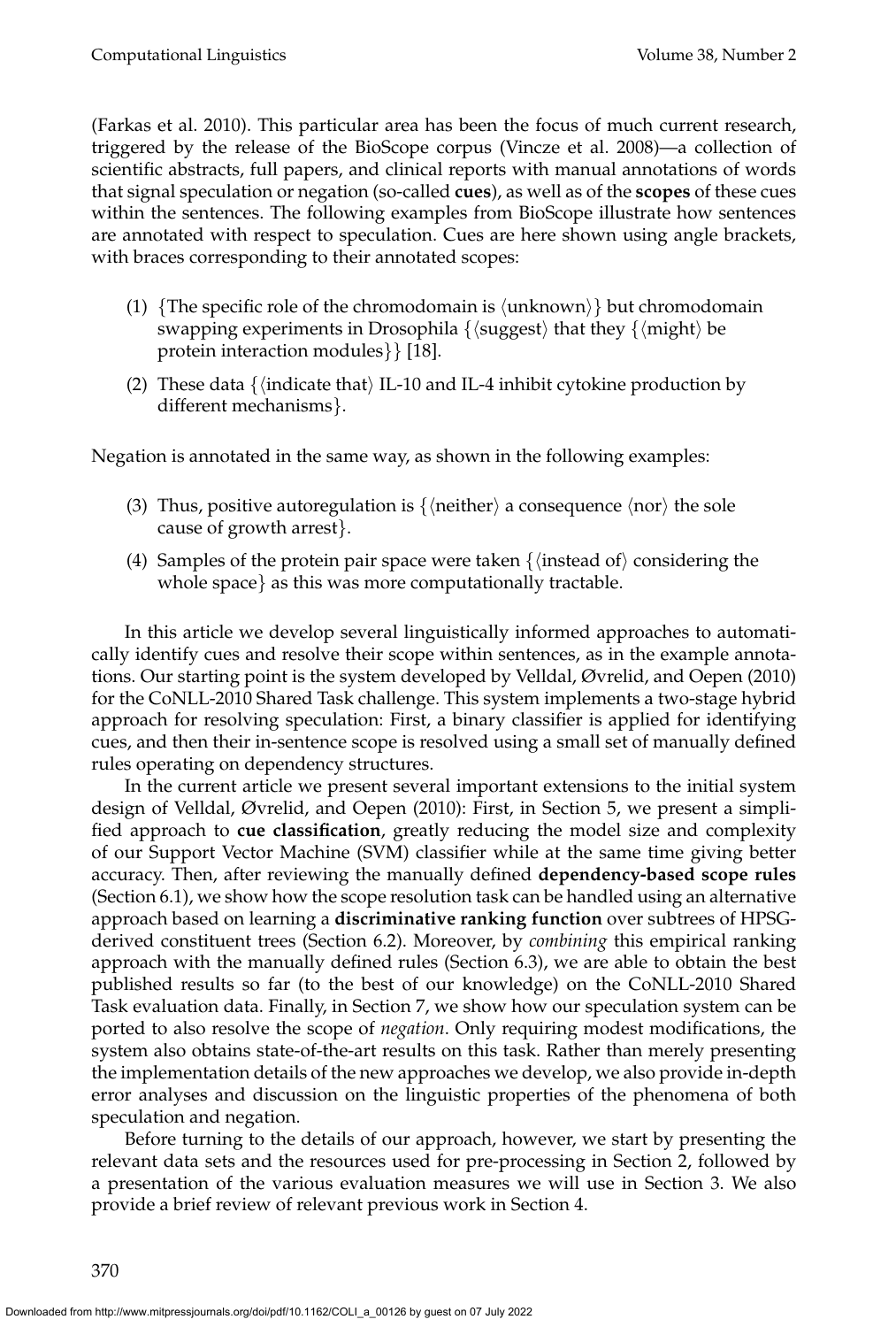# **2. Data Sets and Preprocessing**

Our experiments center on the biomedical abstracts, full papers, and clinical reports of the BioScope corpus (Vincze et al. 2008). This comprises 20,924 sentences (or other rootlevel utterances), annotated with respect to both negation and speculation. Some basic descriptive statistics for the data sets are provided in Table 1. We see that roughly 18% of the sentences are annotated as uncertain, and 13% contain negations. Note that, for our speculation experiments, we will be using only the abstracts and the papers for training, corresponding to the official CoNLL-2010 Shared Task training data. Moreover, we will be using the Shared Task version of this data, in which certain annotation errors had been corrected. The Shared Task task organizers also provided a set of newly annotated biomedical articles for evaluation purposes, constituting an additional 5,003 utterances. This latter data set (also detailed in Table 1) will be used for held-out testing of our speculation models. We will be using the following abbreviations when referring to the various parts of the data: **BSA** (BioScope abstracts), **BSP** (full papers), **BSE** (the heldout evaluation data), and **BSR** (clinical reports). Note that, when we get to the *negation* task we will be using the *original version* of the BioScope data. Furthermore, as BSE does not annotate negation, we instead follow the experimental set-up of Morante and Daelemans (2009b) for the negation task, reporting 10-fold cross validation on BSA and held-out testing on BSP and BSR.

# **2.1 Tokenization**

The BioScope data (and other data sets in the CoNLL-2010 Shared Task), are provided sentence-segmented only, and otherwise non-tokenized. Unsurprisingly, the GENIA tagger (Tsuruoka et al. 2005) has a central role in our pre-processing set-up. We found that its tokenization rules are not always optimally adapted for the type of text in Bio-Scope, however. For example, GENIA unconditionally introduces token boundaries for some punctuation marks that can also occur token-internally, thus incorrectly splitting tokens like *390,926*, *methlycobamide:CoM*, or *Ca(2+)*. Conversely, GENIA fails to isolate some kinds of opening single quotes, because the quoting conventions assumed in BioScope differ from those used in the GENIA Corpus, and it mis-tokenizes LATEXstyle n- and m-dashes. On average, one in five sentences in the CoNLL training data

### **Table 1**

The top three rows summarize the components of the BioScope corpus—abstracts (BSA), full papers (BSP), and clinical reports (BSR)—annotated for speculation and negation. The bottom row details the held-out evaluation data (BSE) provided for the CoNLL-2010 Shared Task. Columns indicate the total number of sentences and their average length, the number of hedged/negated sentences, the number of cues, and the number of multiword cues. (Note that BSE is not annotated for negation, and we do not provide speculation statistics for BSR as this data set will only be used for the negation experiments.

|            |           |      |                  | <b>Speculation</b> |                  | <b>Negation</b>  |       |             |  |  |
|------------|-----------|------|------------------|--------------------|------------------|------------------|-------|-------------|--|--|
|            | Sentences |      | Length Sentences |                    | <b>Cues MWCs</b> | <b>Sentences</b> | Cues  | <b>MWCs</b> |  |  |
| <b>BSA</b> | 11,871    | 26.1 | 2.101            | 2.659              | 364              | 1.597            | 1.719 | 86          |  |  |
| <b>BSP</b> | 2,670     | 25.7 | 519              | 668                | 84               | 339              | 376   | 23          |  |  |
| <b>BSR</b> | 6,383     | 7.7  | -                |                    |                  | 865              | 870   | 8           |  |  |
| <b>BSE</b> | 5,003     | 27.6 | 790              | 1,033              | 87               |                  |       |             |  |  |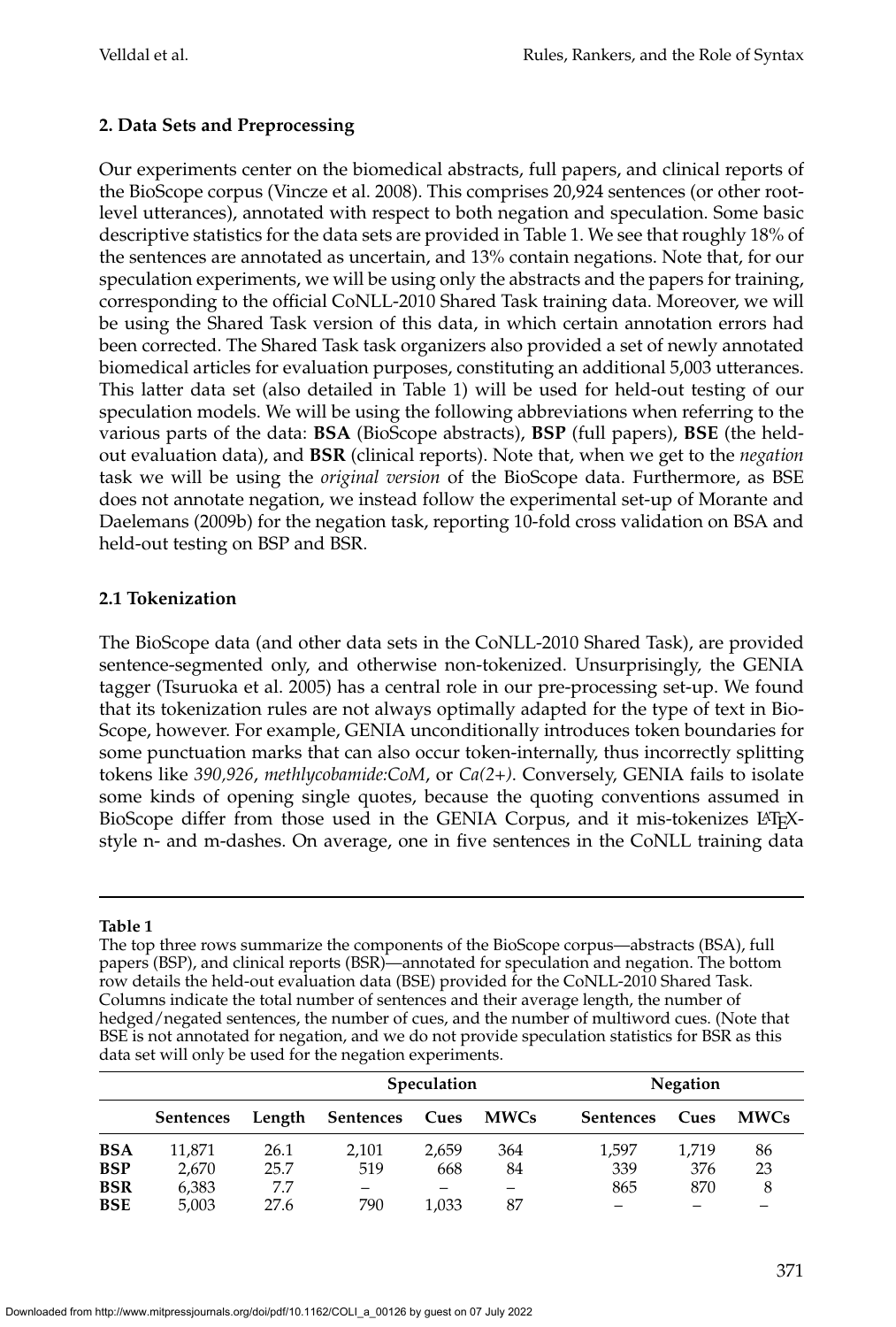exhibited GENIA tokenization problems. Our pre-processing approach thus deploys a cascaded finite-state tokenizer (borrowed and adapted from the open-source English Resource Grammar: Flickinger [2002]), which aims to implement the tokenization decisions made in the Penn Treebank (Marcus, Santorini, and Marcinkiewicz 1993)—much like GENIA, in principle—but more appropriately treating corner cases like the ones noted here.

### **2.2 PoS Tagging and Lemmatization**

For part-of-speech (PoS) tagging and lemmatization, we combine GENIA (with its built-in, occasionally deviant tokenizer) and TnT (Brants 2000), which operates on pre-tokenized inputs but in its default model is trained on financial news from the Penn Treebank. Our general goal here is to take advantage of the higher PoS accuracy provided by GENIA in the biomedical domain, while using our improved tokenization and producing inputs to the parsers that as much as possible resemble the conventions used in the original training data for the (dependency) parser (the Penn Treebank, once again).

To this effect, for the vast majority of tokens we can align the GENIA tokenization with our own, and in these cases we typically use GENIA PoS tags and lemmas (i.e., base-forms). For better normalization, we downcase all lemmas except for proper nouns. GENIA does not make a PoS distinction between proper vs. common nouns (as assumed in the Penn Treebank), however, and hence we give precedence to TnT outputs for tokens tagged as nominal by both taggers. Finally, for the small number of cases where we cannot establish a one-to-one correspondence between GENIA tokens and our own tokenization, we rely on TnT annotation only.

### **2.3 A Methodological Caveat**

Unsurprisingly, the majority of previous work on BioScope seems to incorporate information from the GENIA tagger in one way or another, whether it regards tokenization, lemmatization, PoS information, or named entity chunking. Using the GENIA tagger for pre-processing introduces certain dependencies to be aware of, however, as the abstracts in BioScope are in fact also part of the GENIA corpus (Collier et al. 1999) on which the GENIA tagger is trained. This means that the accuracy of the information provided by the tagger on this subset of BioScope cannot be expected to be representative of the accuracy on other texts. Moreover, this effect might of course also carry over to any downstream components using this information.

For the experiments described in this article, GENIA supplies lemmas for the *n*-gram features used by the cue classifiers, as well as PoS tags used in the input to both the dependency parser and the Head-driven Phrase Structure Grammar (HPSG) parser (which in turn provide the inputs to our various scope resolution components). For the HPSG parser, a subset of the GENIA corpus was also used as part of the training data for estimating an underlying statistical parse selection model, producing *n*-best lists of ranked candidate parses (MacKinlay et al. 2011). When reporting final test results on the full papers (BSP or BSE) or the clinical reports (BSR), no such dependencies between information sources exists. It does mean, however, that we can reasonably expect to see some extra drop in performance when going from development results on data that includes the BioScope abstracts to the test results on these other data sets.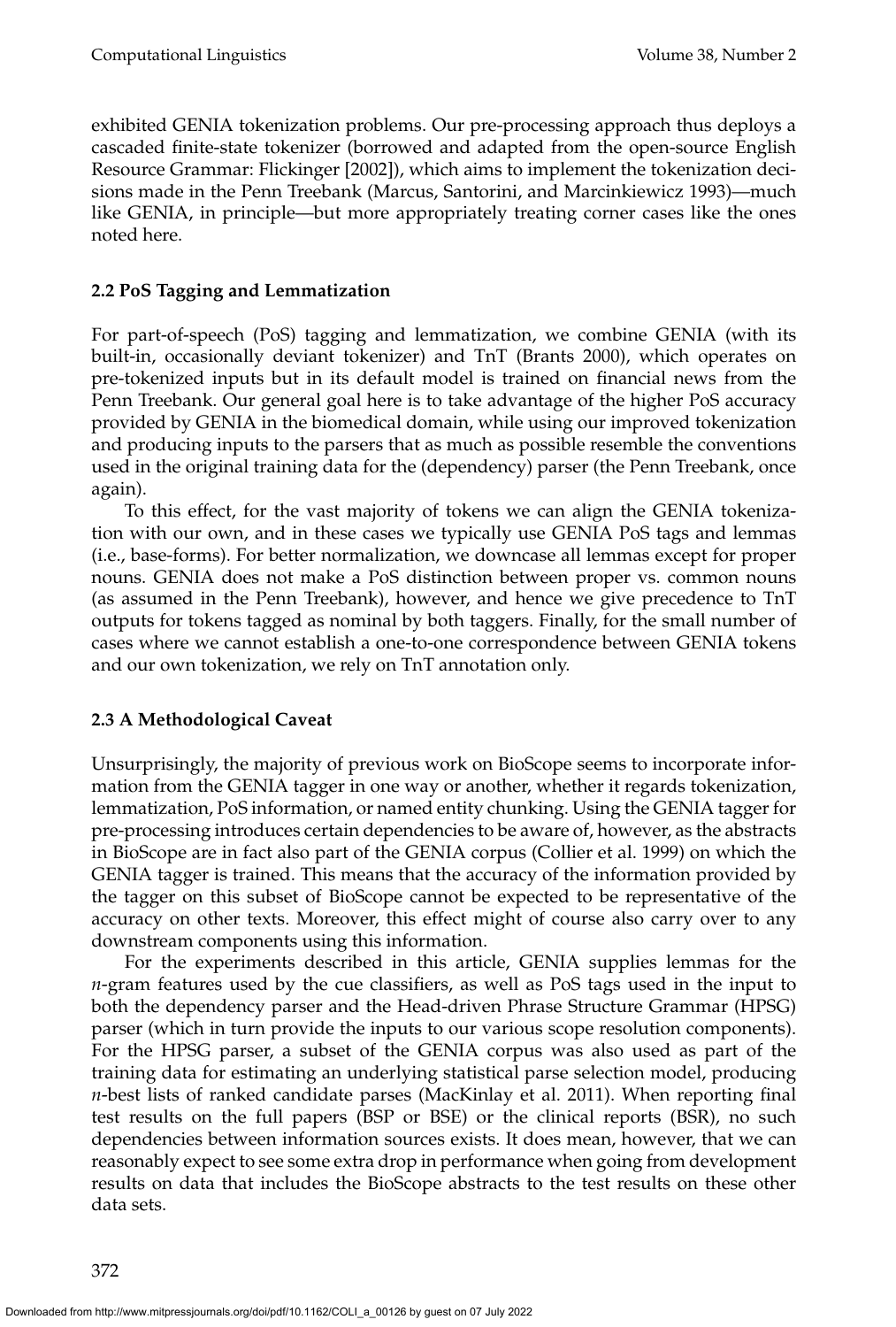# **3. Evaluation Measures**

In this section we seek to clarify the type of measures we will be using for evaluating both the *cue detection* components (Section 3.1) and the *scope resolution* components (Section 3.2). Essentially, we here follow the evaluation scheme established by the CoNLL-2010 Shared Task on speculation detection, also applying this when evaluating results for the negation task.

# **3.1 Evaluation Measures for Cue Identification**

For the approaches presented for cue detection in this article (for both speculation and negation), we will be reporting precision, recall, and  $F_1$  for three different levels of evaluation; the *sentence-level*, the *token-level*, and the *cue-level*. The *sentence-level* scores correspond to Task 1 in the CoNLL-2010 Shared Task, that is, correctly identifying whether a sentence contains uncertainty or not. The scores at the *token-level* measure the number of individual tokens within the span of a cue annotation that the classifier has correctly labeled as a cue. Finally, the stricter *cue-level* scores measure how well a classifier succeeds in identifying entire cues (which will in turn provide the input for the downstream components that later try to resolve the scope of the speculation or negation within the sentence). A true positive at the cue-level requires that the predicted cue exactly matches the annotation in its entirety (full multiword cues included).

For assessing the statistical significance of any observed differences in performance, we will be using a **two-tailed sign-test** applied to the token-level predictions. This is a standard non-parametric test for paired samples, which in our setting considers how often the predictions of two given classifiers differ. Note that we will only be performing significance testing for the token-level evaluation (unless otherwise stated), as this is the level that most directly corresponds to the classifier decisions. We will be assuming a significance level of  $\alpha = 0.05$ , but also reporting actual p-values in cases where differences are not found to be significant.

# **3.2 Evaluation Measures for Scope Resolution**

When evaluating scope resolution we will be following the methodology of the CoNLL-2010 Shared Task, also using the scoring software made available by the task organizers.<sup>1</sup> We have modified the software trivially so that it can also be used to evaluate negation labeling. As pointed out by Farkas et al. (2010), this way of evaluating scope is rather strict: A **true positive** (TP) requires an exact match for both the entire cue and the entire scope. On the other hand, a **false positive** (FP) can be incurred by three different events; (1) incorrect cue labeling with correct scope boundaries, (2) correct cue labeling with incorrect scope boundaries, or (3) incorrectly labeled cue and scope. Moreover, conditions (1) and (2) will give a double penalty, in the sense that they also count as **false negatives** (FN) given that the gold-standard cue or scope is missed (Farkas et al. 2010). Finally, false negatives are of course also incurred by cases where the gold-standard annotations specify a scope but the system makes no such prediction.

Of course, the evaluation scheme outlined here corresponds to an *end-to-end* evaluation of the overall system, where the cue detection performance carries over to the

<sup>1</sup> The Java code for computing the scores can be downloaded from the CoNLL-2010 Shared Task Web site: http://www.inf.u-szeged.hu/rgai/conll2010st/.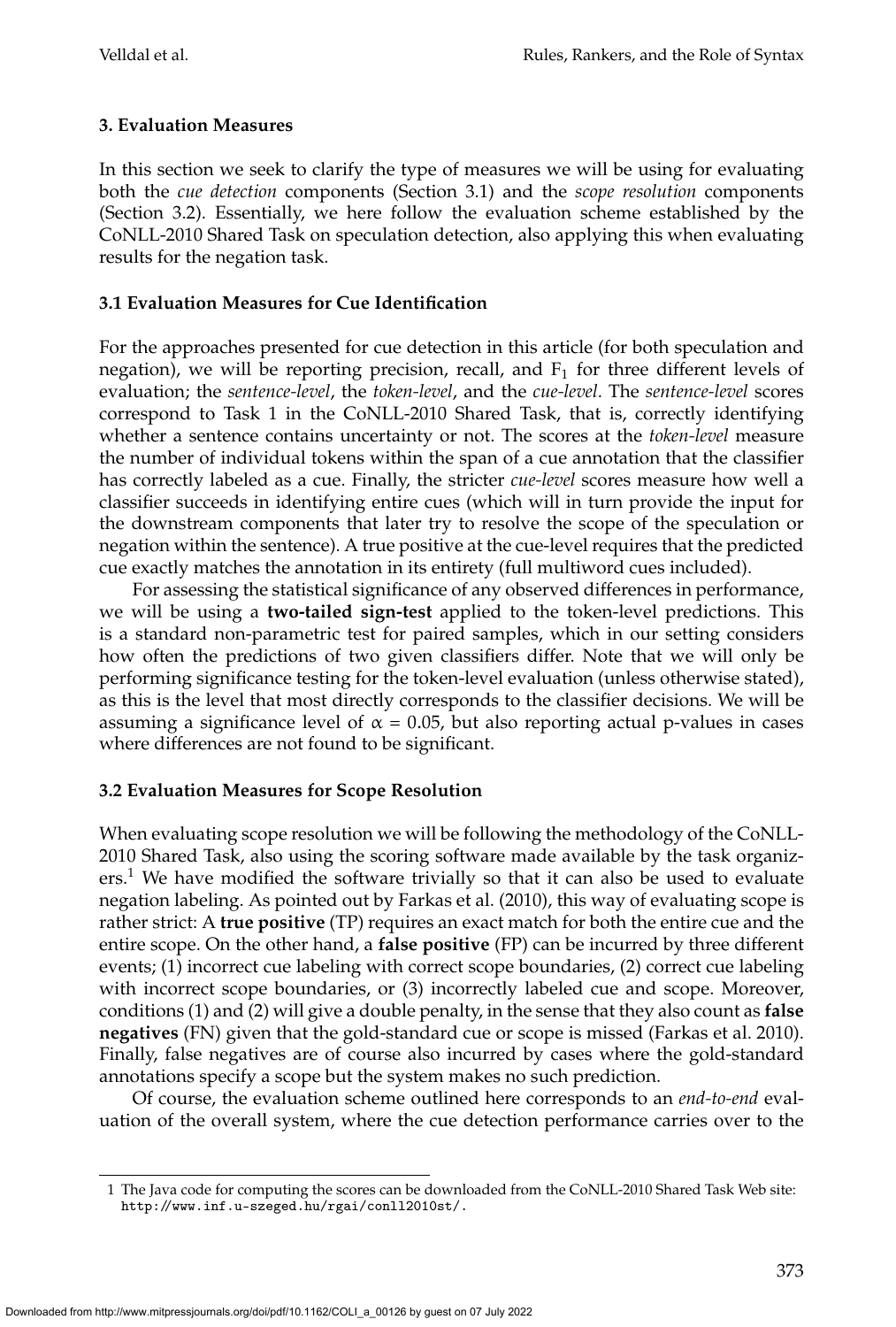scope-level performance. In order to better assess the performance of a scope resolution component in isolation, we will also report scope results against *gold-standard cues*. Note that, when using gold-standard cues, the number of false negatives and false positives will always be identical, meaning that the scope-level figures for recall, precision, and  $F_1$ will all be identical as well, and we will therefore only be reporting the latter in this setup. (The reason for this is that, when assuming gold-standard cues, only error condition (2) can occur, which will in turn always count both a false positive and a false negative, making the two figures identical.)

Exactly how to define the paired samples that form the basis of the statistical significance testing is less straightforward for the end-to-end scope-level predictions than for the cue identification. It is also worth noting that the CoNLL-2010 Shared Task organizers themselves refrained from including any significance testing when reporting the official results. In this article we follow a recall-centered approach: For each cue/scope pair in the gold standard, we simply note whether it is correctly identified or not by a given system. The sequence of boolean values that results ( $FP = 0$ ,  $TP = 1$ ) can be directly paired with the corresponding sequence for a different system so that the sign-test can be applied as above.

Note that our modified scorer for negation is available from our Web page of supplemental materials, $\lambda^2$  together with the system output (in XML following the BioScope DTD) for all end-to-end runs with our final model configurations.

### **4. Related Work on Speculation Labeling**

Although there exists a body of earlier work on identifying uncertainty on the *sentence level*, (Light, Qiu, and Srinivasan 2004; Medlock and Briscoe 2007; Szarvas 2008), the task of resolving the *in-sentence scope* of speculation cues was first pioneered by Morante and Daelemans (2009a). In this sense, the CoNLL-2010 Shared Task (Farkas et al. 2010) entered largely uncharted territory and contributed to an increased interest for this task.

Virtually all systems for resolving speculation scope implement a two-stage architecture: First there is a component that identifies the speculation *cues* and then there is a component for resolving the in-sentence *scopes* of these cues. In this section we provide a brief review of previous work on this problem, putting emphasis of the best performers from the two corresponding subtasks of the CoNLL-2010 Shared Task, cue detection (Task 1) and scope resolution (Task 2).

# **4.1 Related Work on Identifying Speculation Cues**

The top-ranked system for Task 1 in the official CoNLL-2010 Shared Task evaluation approached cue identification as a *sequence labeling problem* (Tang et al. 2010). Similarly to the decision-tree approach of Morante and Daelemans (2009a), Tang et al. (2010) set out to label tokens according to a BIO-scheme; indicating whether they are at the Beginning, Inside, or Outside of a speculation cue. In the "cascaded" system architecture of Tang et al. (2010), the predictions of both a Conditional Random Field (CRF) sequence classifier and an SVM-based Hidden Markov Model (HMM) are both combined in a second CRF.

In terms of the overall approach, namely, viewing the problem as a sequence labeling task, Tang et al. (2010) are actually representative of the majority of the Shared Task participants for Task 1 (Farkas et al. 2010), including the top three performers on

<sup>2</sup> Supplemental materials; http://www.velldal.net/erik/modneg/.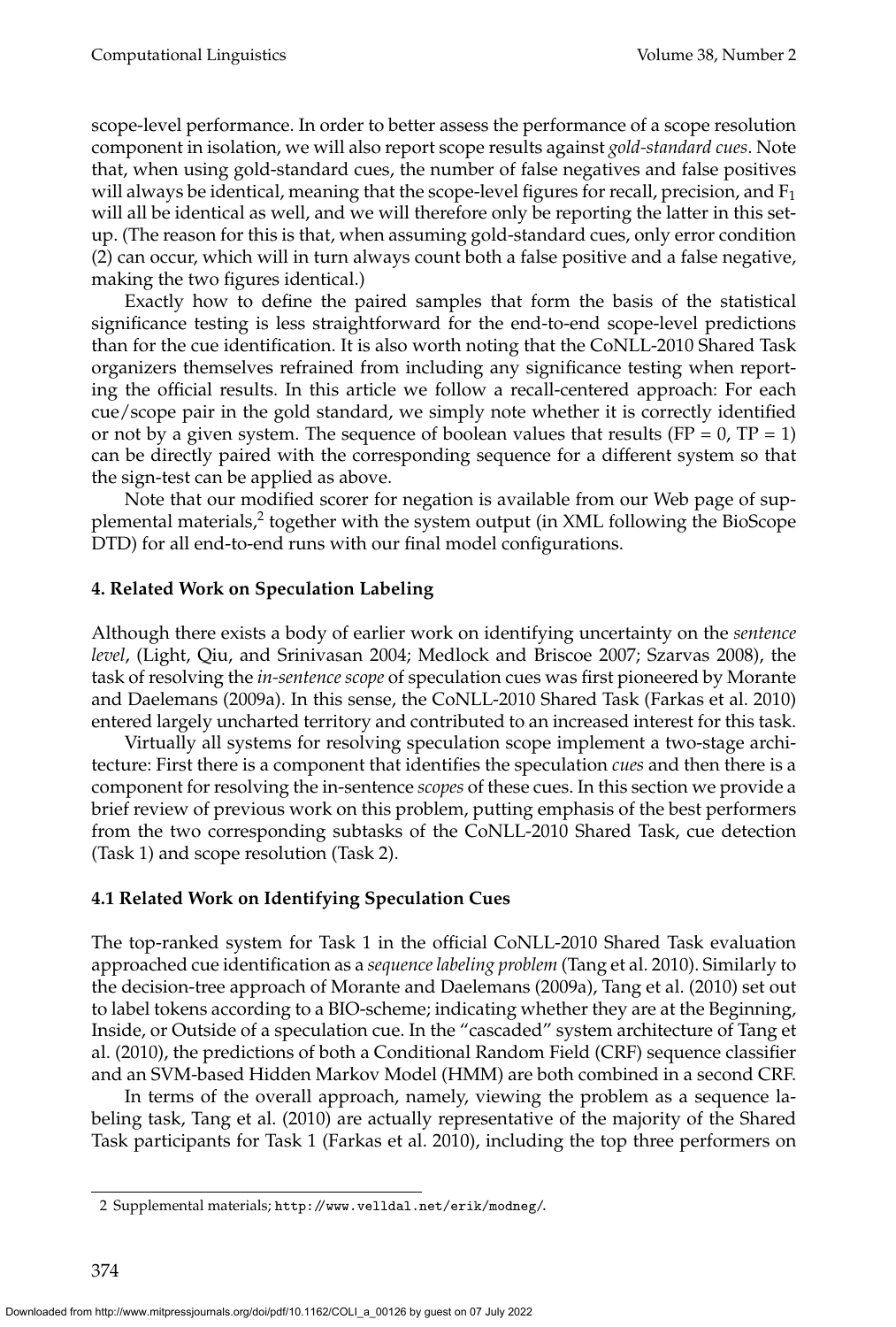the official held-out data. Many participants instead approached the task as a word-byword *token classification problem*, however. Examples of this approach are the systems of Velldal, Øvrelid, and Oepen (2010) and Vlachos and Craven (2010), sharing the fourth rank position (out of 24 submitted systems) for Task 1.

In both the sequence- and token-classification approaches, sentences are labeled as uncertain if they are found to contain a cue. In contrast to this, a third group of systems instead label sentences directly, typically using bag-of-words features. Such *sentence classifiers* tended to achieve a somewhat lower relative rank in the official Task 1 evaluation (Farkas et al. 2010).

# **4.2 Related Work on Resolving Speculation Scope**

As mentioned earlier, the task of resolving the scope of speculation was first introduced in Morante and Daelemans (2009a), where a system initially designed for negation scope resolution (Morante, Liekens, and Daelemans 2008) was ported to speculation. Their general approach treats the scope resolution task in much the same way as the cue identification task: as a sequence labeling task and using only token-level, lexical information. Morante, van Asch, and Daelemans (2010) then extended on this system by also adding syntactic features, resulting in the top performing system of the CoNLL-2010 Shared Task at the scope-level (corresponding to the second subtask). It is interesting to note that all the top performers use various types of syntactic information in their scope resolution systems: The output from a dependency parser (MaltParser) (Morante, van Asch, and Daelemans 2010; Velldal, Øvrelid, and Oepen 2010), a tag sequence grammar (RASP) (Rei and Briscoe 2010), as well as constituent analysis in combination with dependency triplets (Stanford lexicalized parser) (Kilicoglu and Bergler 2010). The majority of systems perform classification at the token level, using some variant of machine learning with a BIO classification scheme and a post-processing step to assemble the full scope (Farkas et al. 2010), although several of the top performers employ manually constructed rules (Kilicoglu and Bergler 2010; Velldal, Øvrelid, and Oepen 2010) or even combinations of machine learning and rules (Rei and Briscoe 2010).

# **5. Identifying Speculation Cues**

We now turn to look at the details of our own system, starting in this section with describing a simple yet effective approach to identifying **speculation cues**. A cue is here taken to mean the words or phrases that signal the attitude of uncertainty or speculation. As noted by Farkas et al. (2010), most hedge cues typically fall in the following categories; adjectives or adverbs (*probable*, *likely*, *possible*, *unsure*, etc.), auxiliaries (*may*, *might*, *could*, etc.), conjunctions (*either. . . or*, etc.), or verbs of speculation (*suggest*, *suspect*, *suppose*, *seem*, etc.). Judging by the examples in the Introduction, it might at first seem that the speculation cues can be identified merely by consulting a pre-compiled list. Most, if not all, words that can function as cues can also occur as non-cues, however. More than 85% of the cue lemmas observed in the BioScope corpus also have non-cue occurrences. To give just one example, a hedge detection system needs to correctly discriminate between the use of *appear* as a cue in Example (5), and as a non-cue in Example (6):

- (5) In 5 patients the granulocytes  $\{\langle$  appeared $\rangle$  polyclonal $\}$  [...]
- (6) The effect appeared within 30 min and returned to basal levels after 2 h.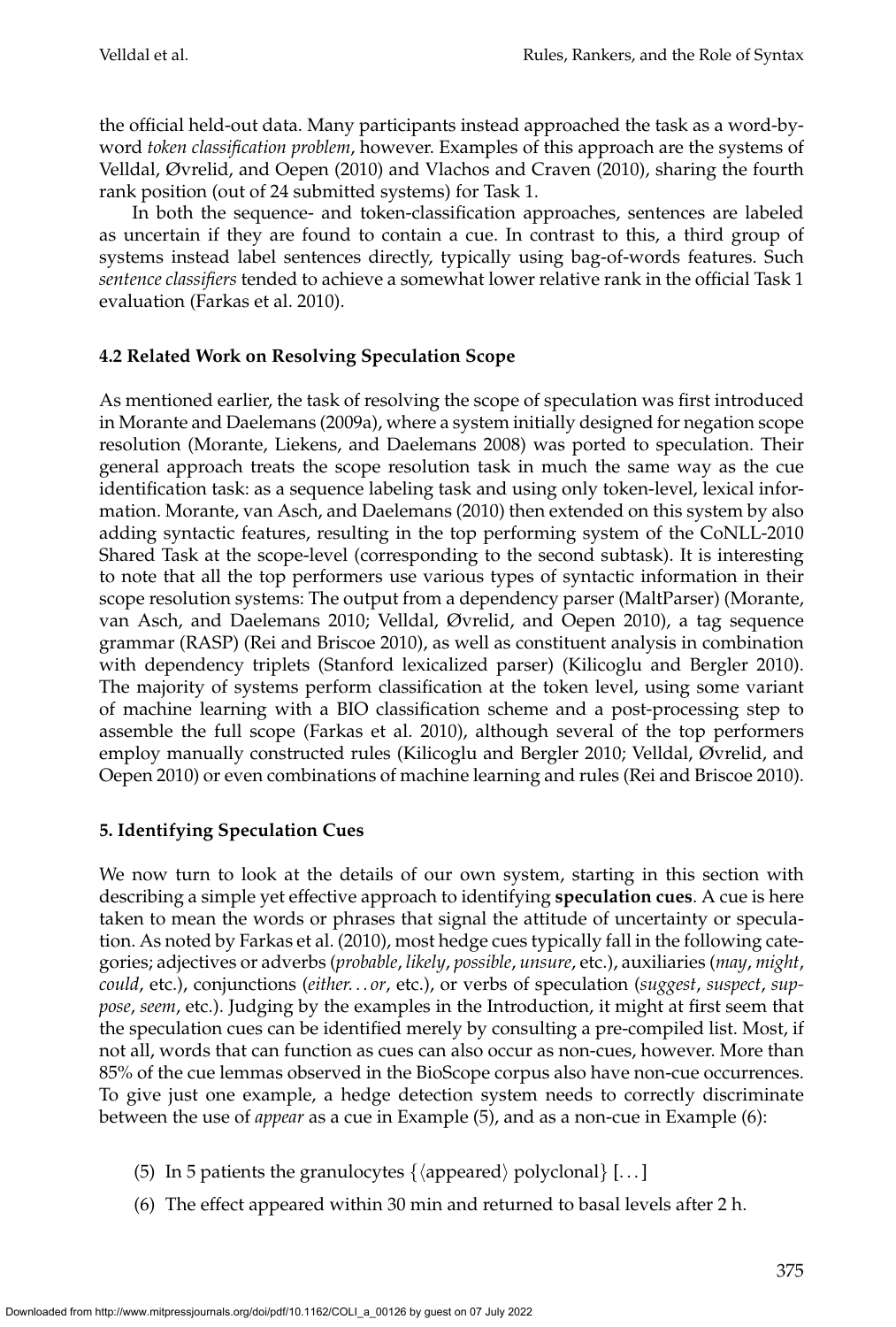In the approach of Velldal, Øvrelid, and Oepen (2010), a binary token classifier was applied in a way that labeled each and every word as *cue* or *non-cue*. We will refer to this mode of classification as **word-by-word classification** (**WbW**). The follow-up experiments described by Velldal (2011) showed that comparable results could be achieved using a **filtering approach** that ignores words not occurring as cues in the training data. This greatly reduces both the number of relevant training examples and the number of features in the model, and in the current article we simplify this "disambiguation approach" even further. In terms of modeling framework, we implement our models as linear SVM classifiers, estimated using the SVM*light* toolkit (Joachims 1999). We also include results for a very simple baseline model, however—to wit, a WbW approach classifying each word simply based on its observed majority usage as a cue or non-cue in the training data. Then, as for all our models, if a given sentence is found to contain a cue, the entire sentence is subsequently labeled uncertain. Before turning to the individual models, however, we first describe how we deal with the issue of *multiword cues*.

# **5.1 Multiword Cues**

In the BioScope annotations, it is possible for a speculation cue to span multiple tokens (e.g., *raise an intriguing hypothesis*). As seen from Table 1, about 13.5% of the cues in the training data are such **multiword cues** (**MWCs**). The distribution of these cues is very skewed, however. For instance, although the majority of MWCs are very infrequent (most of them occurring only once), the pattern *indicate that* accounts for more than 70% of the cases alone. Exactly which cases are treated as MWCs often seems somewhat arbitrary and we have come across several inconsistencies in the annotations. We therefore choose to not let the classifiers we develop in this article be sensitive to the notion of multiword cues. A given word token is considered a cue as long as it falls within the span of a cue annotation. Multiword cues are instead treated in a separate postprocessing step, applying a small set of heuristic rules that aim to capture only the most frequently occurring patterns observed in the training data. For example, if we find that *indicate* is classified as a cue and it is followed by *that*, a rule will fire that ensures we treat these tokens as a single cue. (Note that the rules are only applied to sentences that have already been labeled uncertain by the classifier.) Table 2 lists the lemma patterns currently covered by our rules.

# **5.2 Reformulating the Classification Problem: A Filtered Model**

Before detailing our approach, we start with some general observations about the data and the task. An error analysis of the initial WbW classifier developed by Velldal,

| Table 2                                                       |  |  |
|---------------------------------------------------------------|--|--|
| Patterns covered by our rules for multiword speculation cues. |  |  |

cannot {be}? exclude either .+ or indicate that may,? or may not no {evidence | proof | guarantee} not {known | clear | evident | understood | exclude} raise the .\* {possibility | question | issue | hypothesis} whether or not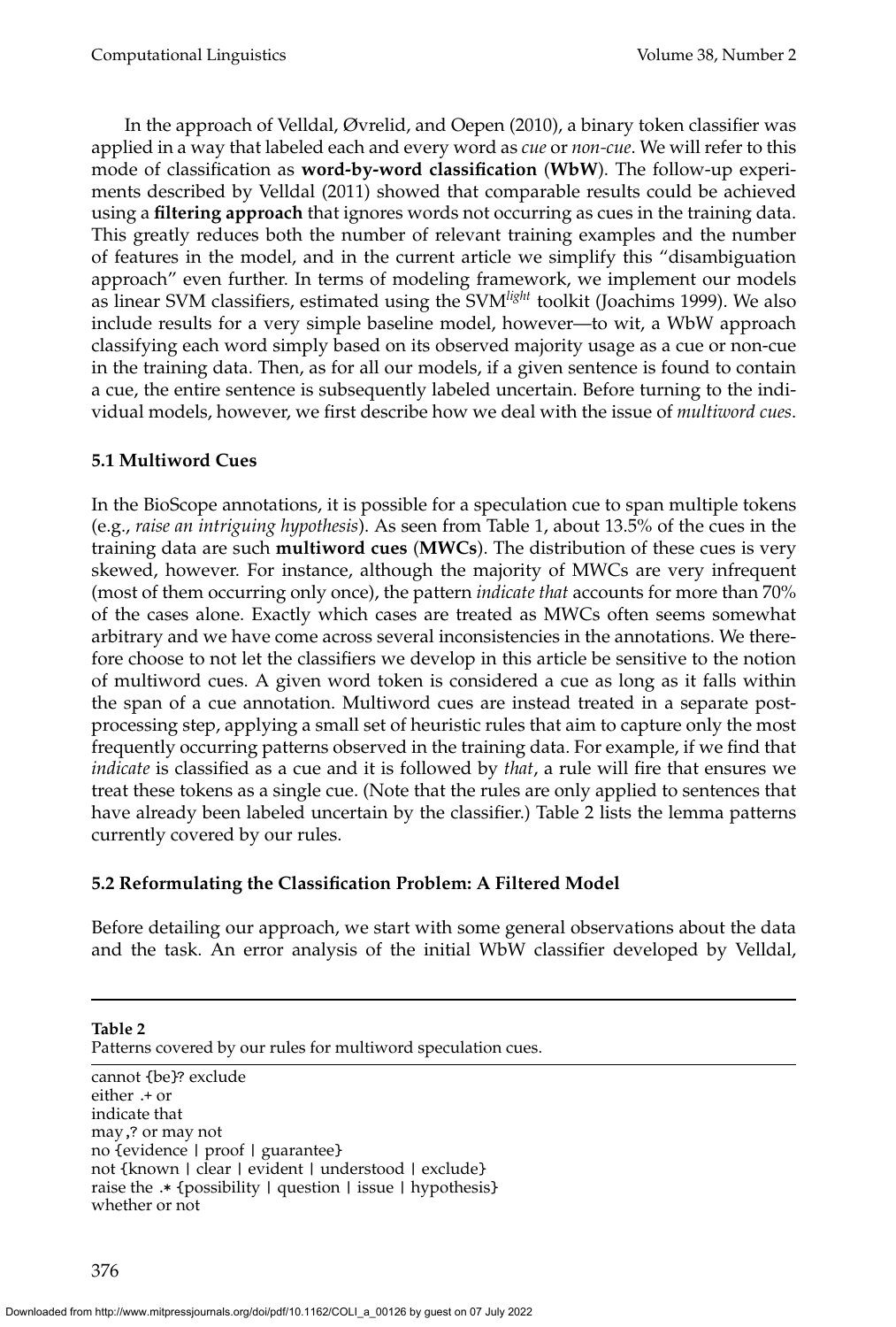Øvrelid, and Oepen (2010) revealed it was not able to generalize to new speculation cues beyond those observed during training. On the other hand, only a rather small fragment of the test cues are actually unseen: Using a 10-fold split for the development data, the average ratio of test cues that also occur as cues in training is more than 90%.

Another important observation we can take into account is that although it seems reasonable to assume that any word occurring as a cue can also occur as a non-cue (recall that more than 85% of the observed cues also have non-cue occurrences in the training data), the converse is less likely. Whereas the training data contains a total of approximately 17,600 unique base forms, only 143 of these ever occur as speculation cues.

As a consequence of these observations, Velldal (2011) proposed that one might reasonably treat the set of cue words as a near-closed class, at least for the biomedical data considered in this study. This means reformulating the problem as follows. Instead of approaching the task as a classification problem defined for all words, we only consider words that have a base form observed as a speculation cue in the training material. By restricting the classifier to only this subset of words, we can simplify the classification problem tremendously. As we shall see, it also has the effect of leveling out the initial imbalance between negative and positive examples in the data, acting as a (selective rather than random) downsampling technique.

One reasonable fear here, perhaps, might be that this simplification comes at the expense of recall, as we are giving up on generalizing our predictions to any previously unseen cues. As noted earlier, however, the initial WbW model of Velldal, Øvrelid, and Oepen (2010) already failed to make any such generalizations, and, as we shall see, this reformulation comes without any loss in performance and actually leads to an increase in recall compared to a full WbW model using the same feature set.

Note that although we will approach the task as a "disambiguation problem," it is not feasible to train separate classifiers for each individual base form. The frequency distribution of the cue words in the training material is rather skewed with most cues being very rare—many occurring as a cue only once ( $\approx 40\%$ , constituting less than 1.5% of the total number of cue word instances). (Most of these words also have many additional occurrences in the training data as non-cues, however.) For the majority of the cue words, then, it seems we cannot hope to gather enough reliable information to train individual classifiers. Instead, we want to be able to draw on information from the more frequently occurring cues also when classifying or disambiguating the less frequent ones. Consequently, we will still train a single global classifier.

Extending on the approach of Velldal (2011), we include a final simple step to reduce the set of relevant training examples even further. As pointed out in Section 5.1, any token occurring within a cue annotation is initially regarded as a cue word. Many multiword cues also include function words, punctuation, and so forth, however. In order to filter out such spurious but high-frequency "cues," we compiled a small stoplist on the basis of the MWCs in training data (containing just a dozen tokens, namely, *a*, *an*, *as*, *be*, *for*, *of*, *that*, *the*, *to*, *with*, '*,*', and '*-*').

*5.2.1 Features.* After experimenting with a wide range of different features, Øvrelid, Velldal, and Oepen (2010) concluded that syntactic features appeared unnecessary for the cue classification task, and that simple sequence-oriented *n*-gram features recording immediate lexical context based on lemmas and surface forms is what gave the best performance.

Initially, the *n*-gram feature templates we use in the current article record neighbors for up to three positions left/right of the focus word. For increased generality, we also include non-lexicalized variants, that is, recording only the neighbors while excluding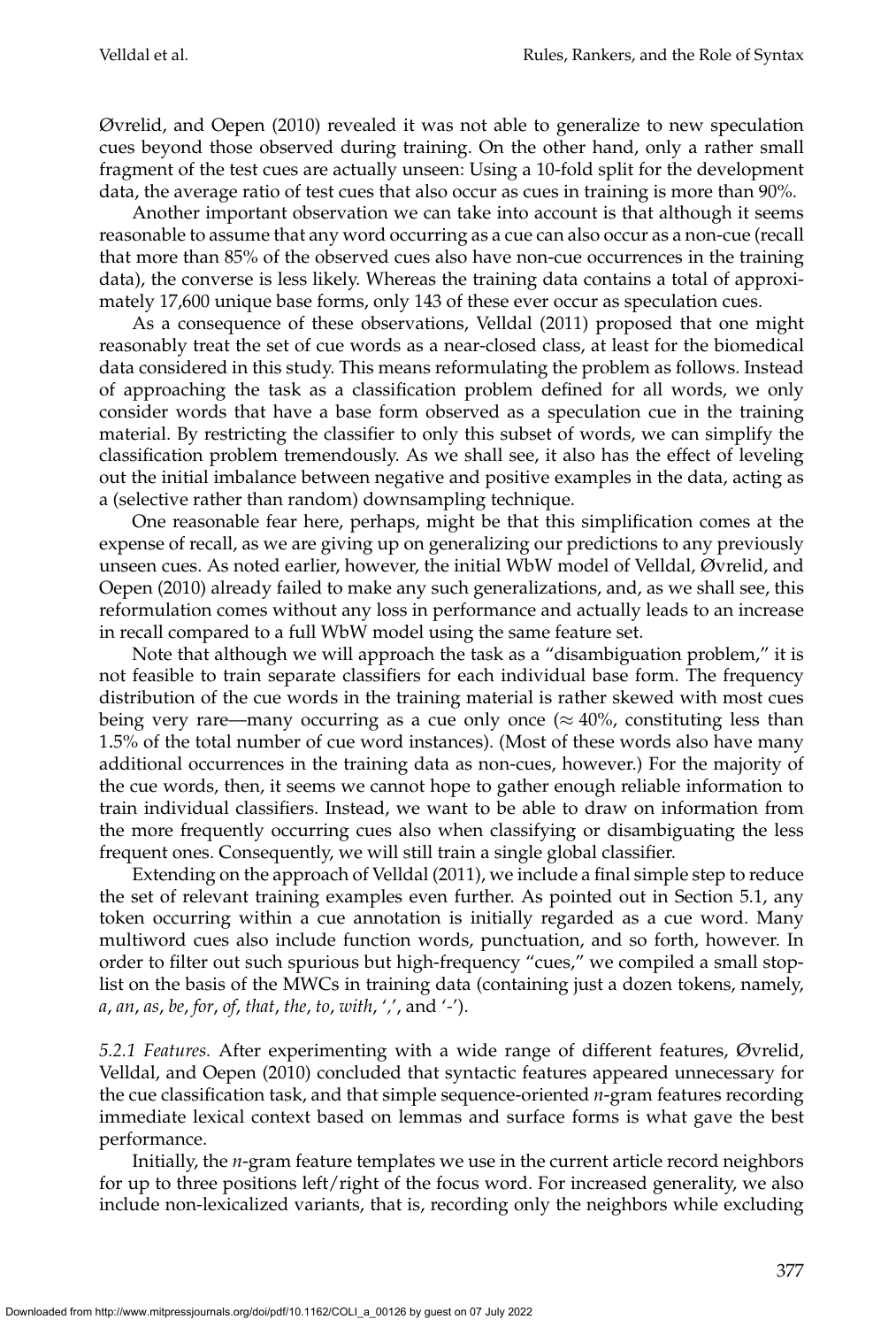the focus word itself. After a grid search across the various configurations of these features, the best performance was found for a model recording *n*-grams of *lemmas* up to three positions left and right of the focus word, and *n*-grams of *surface forms* up to two positions to the right.

Table 3 shows the performance of the filtering model when using this feature configuration and testing by 10-fold cross-validation on the training data (BSA and BSP), also contrasting performance with the majority usage baseline. Achieving a sentence-level  $F_1$  of 92.04 (compared to 89.07 for the baseline), a token-level score of 89.57 (baseline = 86.42), and a cue-level score of 89.11 (baseline = 85.57), it performs significantly better than the baseline. Applying the sign-test as described in Section 3.1, the token-level differences were found to be significant for  $p < 0.05$ . It is also clear, however, that the simple baseline appears to be fairly strong.

As discussed previously, part of the motivation for introducing the filtering scheme is to create a model that is as simple as possible without sacrificing performance. In addition to the evaluation scores, therefore, it is also worth noting some statistics related to the classifier and the training data itself. Before looking into the properties of the filtering set-up though, let us start, for the sake of comparison, by considering some properties of a learning set-up based on full WbW classification like the model of Velldal, Øvrelid, and Oepen (2010), assuming an identical feature configuration as used for the given filtering model. The row titled WbW in Table 3 lists the development results for this model, and we see that they are slightly lower than for the filtering model (with the differences being significant for  $\alpha$  = 0.05). Although precision is slightly higher, recall is substantially lower. Assuming a 10-fold cross-validation scheme like this, the number of training examples presented to the WbW learner in each fold averages roughly 340,000, corresponding to the total number of word tokens. Among these training examples, the ratio of positive to negative examples (cues vs. non-cues) is roughly 1:100. In other words, the data is initially very skewed when it comes to class balance. In terms of the size of the feature set, the average number of distinct feature types per fold, assuming the given feature configuration, would be roughly 2,600,000 under a WbW set-up.

Turning now to the filtering model, the average number of training examples presented to the learner in each fold is reduced from roughly 340,000 to just 10,000. Correspondingly, the average number of distinct feature types is reduced from well above 2,600,000 to roughly 100,000. The *class balance* among the tokens given to the learner is also much less skewed, with positive examples now averaging 30%, compared to 1% for the WbW set-up. Finally, we observe that the *complexity* of the model in terms of how many training examples end up as **support vectors** (SVs) defining the separating hyperplane is also considerably reduced: Although the average number of SVs in each fold corresponds to roughly 14,000 examples for the WbW model, this is down to roughly 5,000 for the final filtered model. Note that for the SVM regularization

#### **Table 3**

| Development results for detecting speculation CUES: Averaged 10-fold cross-validation results for      |  |
|--------------------------------------------------------------------------------------------------------|--|
| the cue classifiers on both the abstracts and full papers in the BioScope training data (BSA and BSP). |  |

|                              | Sentence Level          |                               |                |                         | Token Level             |                         |                         | <b>Cue Level</b>        |                         |  |
|------------------------------|-------------------------|-------------------------------|----------------|-------------------------|-------------------------|-------------------------|-------------------------|-------------------------|-------------------------|--|
| Model                        | Prec                    | Rec                           | $F_1$          | Prec                    | Rec                     | $F_{1}$                 | Prec                    | Rec                     | $\mathbf{F}_1$          |  |
| Baseline<br>WbW<br>Filtering | 91.07<br>95.01<br>94.52 | 87.21<br>88.03<br>89.72 92.04 | 89.07<br>91.37 | 91.61<br>95.29<br>94.88 | 81.85<br>82.78<br>84.86 | 86.42<br>88.58<br>89.57 | 90.49<br>94.65<br>94.13 | 81.16<br>82.26<br>84.60 | 85.57<br>88.02<br>89.11 |  |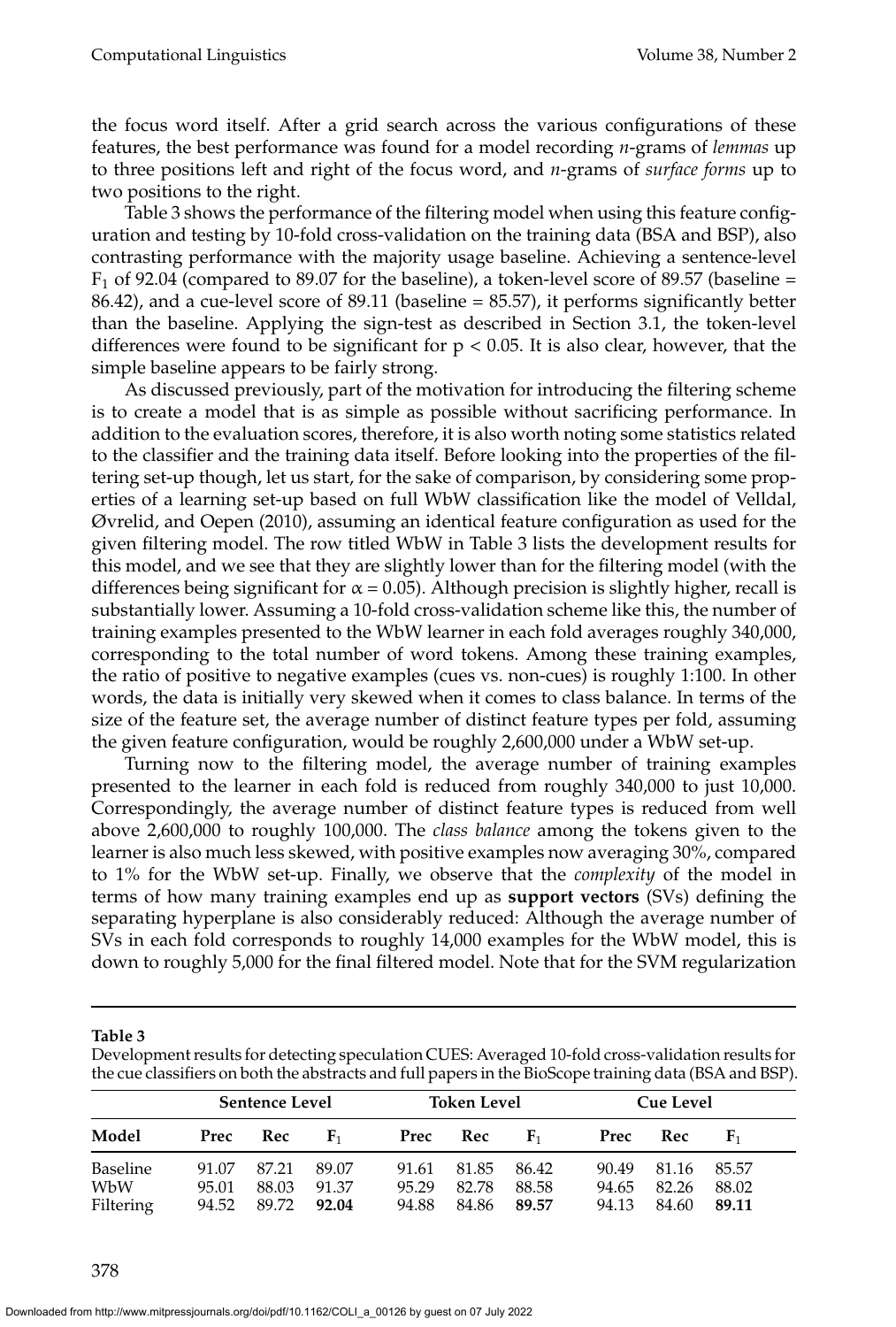parameter *C*, governing the trade-off between training error and margin size, we will always be using the default value set by SVM*light*. This value is analytically determined from the training data, and further empirical tuning has in general not led to improvements on our data sets.

*5.2.2 The Effect of Data Size.* Given how the filtered classifier treats the set of cues as a closed class, a reasonable concern is its sensitivity to the size of the training set. In order to further assess this effect, we computed learning curves showing how classifier performance on the development data changes as we incrementally include more training examples (see Figure 1). For reference we also include learning curves for the word-byword classifier using the identical feature configuration, as well as the majority usage baseline.

As expected, we see that classifier performance steadily improves as more training data is included. Although additional data would no doubt be beneficial, we reassuringly observe that the curve seems to start gradually flattening out somewhat. If we instead look at the performance curve for the WbW classifier we find that, while having roughly the same shape as that of the filtered classifier, although consistently lower, it nonetheless appears to be more sensitive to the size of the training set. Interestingly, we see that the baseline model seems to be the one that is least affected by data size. It actually outperforms the standard WbW model for the first three increments, but at the same time it seems unable to benefit much at all from additional data.

*5.2.3 Error Analysis.* When looking at the distribution of errors at the cue-level (totaling just below 700 across the 10-fold run), we find that roughly 74% are false negatives. Rather than being caused by legitimate cue words being filtered out during training, however, the FNs mostly pertain to a handful of high-frequency words that are also highly ambiguous. When sorted according to error frequency, the top four candidates alone constitute almost half the total number of FNs: *or* (24% of the FNs), *can* (10%), *could* (7%), and *either* (6%). Looking more closely at the distribution of these words in



# **Figure 1**

Learning curves showing the effect on token-level  $F_1$  for speculation cues when withdrawing some portion of the training partitions across the 10-fold cycles. The size of the training set is shown on a logarithmic scale to better see whether improvements are constant for *n*-fold increases of data.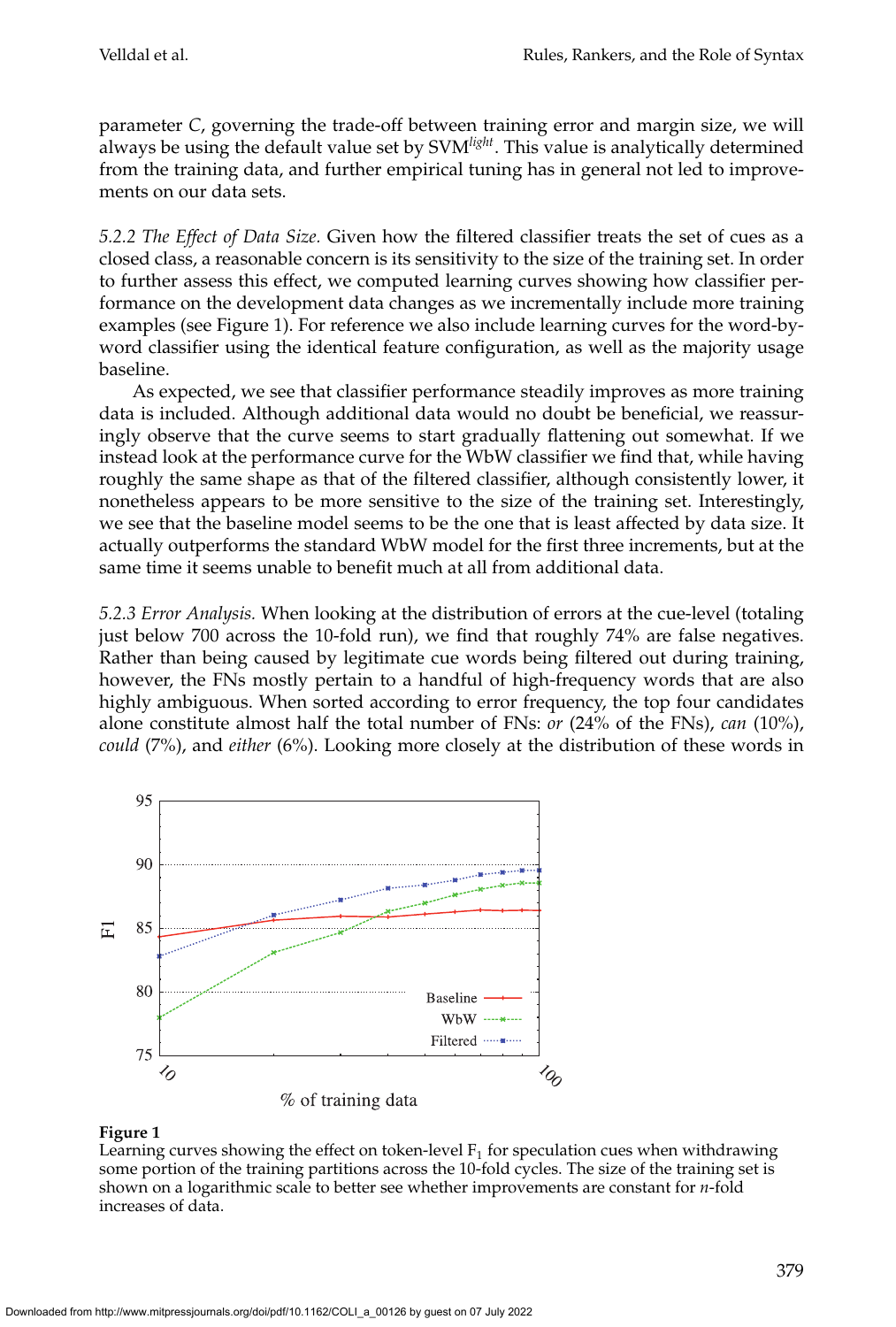the training data, it is easy to see how they pose a challenge for the learner. For example, whereas *or* has a total of 1,215 occurrences, only 153 of these are annotated as a cue. Distinguishing the different usages from each other can sometimes be difficult even for a human eye, as testified also by the many inconsistencies we observed in the goldstandard annotation of these cases.

Turning our attention to the other end of the tail, we find that just over 40 (8%) of the FNs involve tokens for which there is only a *single* occurrence as a cue in the training data. In other words, these would first appear to be exactly the tokens that we could never get right, given our filtering scheme. We find, however, that most of these cases regard tokens whose one and only appearance as a cue is as part of a multiword cue, although they typically have a high number of other *non*-cue occurrences as well. For example, although *number* occurs a total of 320 times, its one and only occurrence as a cue is in the multiword cue *address a number of questions*. Given that this and several other equally rare patterns are not currently covered by our MWC rules in the first place, we would not have been able to get them right even if all the individual tokens had been classified as cues (recall that a true positive at the cue-level requires an exact match of the entire span). In total we find that 16% of the cue-level FNs corresponds to multiword cues.

When looking at the frequency of multiword cues among the false positives, we find that they only make up roughly 5% of the errors. Furthermore, a manual inspection reveals that they can all be argued to be instances of annotation errors, in that we believe these should actually be counted as true positives. Most of them involve *indicate that* and *not known*, as in the following examples (where the cues assigned by our system are not annotated as cues in BioScope):

- (7) In contrast, levels of the transcriptional factor AP-1, which is  $\langle$  not known $\rangle$ to be important in B cell Ig production, were reduced by TGF-beta.
- (8) Analysis of the nuclear extracts  $\left[\ldots\right]$  (indicated that) the composition of NF-kappa B was similar in neonatal and adult cells.

All in all, the errors in the FP category make up 26% of the total number of errors. Just as for the FNs, the frequency distribution of the cues involved is quite skewed, with a handful of highly frequent and highly ambiguous cue words accounting for the bulk of the errors: The modal *could* (20%), and the adjectives *putative* (11%), *possible* (6%), *potential* (6%), and *unknown* (5%). After manually inspecting the full set of FPs, however, we find that at least 60% of them should really be counted as true positives. The following are just a few examples where cues predicted by our classifier are not annotated as such in BioScope and therefore counted as FPs.

- (9) IEF-1, a pancreatic beta-cell type-specific complex  $\langle$  believed $\rangle$  to regulate insulin expression, is demonstrated to consist of at least two distinct species,  $[...]$
- (10) We  $\langle$ hypothesize $\rangle$  that a mutation of the hGR glucocorticoid-binding domain is the cause [. . . ]
- (11) Antioxidants have been  $\langle$  proposed $\rangle$  to be anti-atherosclerotic agents; [...]
- (12) Finally, matDCC might be further stabilized by the addition of roX1 RNA, which could interact with several of the MSLs and  $\langle$  perhaps $\rangle$  roX2 RNA as well.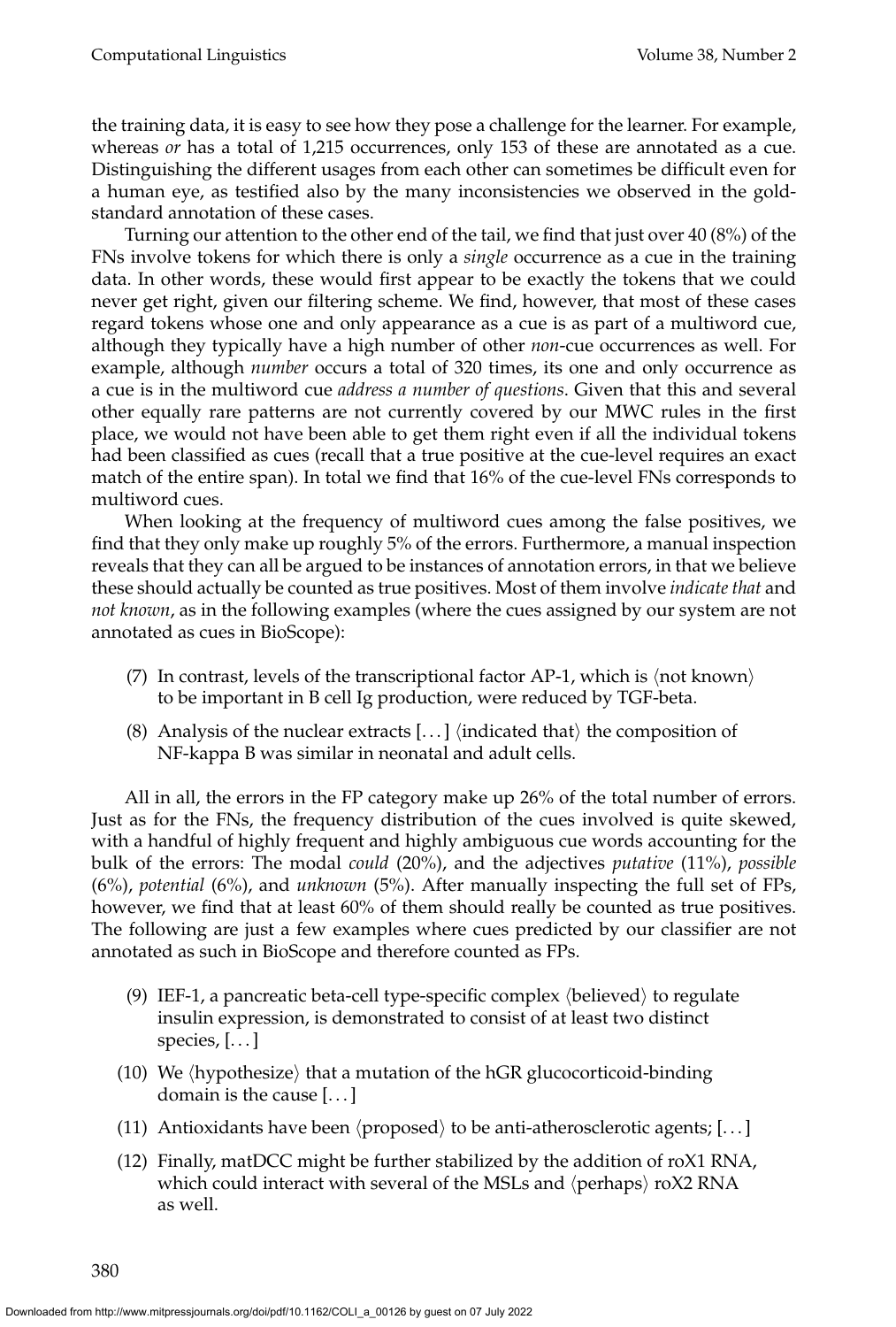One interesting source of real FPs concerns "anti-hedges," which in the training data appear with a negation and as part of a multiword cue, for example *no proof*. During testing, the classifier will sometimes wrongly predict a word like *proof* to be a speculation cue, even when it is not negated. Because we already have MWC rules for cases like this (see Section 5.1) it would be easy to also include a check for "negative context," making sure that such tokens are not classified as cues if the required multiword context is missing.

Before rounding off this section, a brief look at the BioScope inter-annotator agreement rates may offer some further perspective on the results discussed here. Note that when creating the BioScope data, the decisions of two independent annotators were merged by a third expert linguist who resolved any differences. The  $F_1$  of each set of annotations toward the final gold-standard cues are reported by Vincze et al. (2008) to be 83.92 / 92.05 for the abstracts and 81.49 / 90.81 for the full papers. (Recall from Table 3 that our cue-level  $F_1$  for the cross-validation runs on the abstracts and papers is 89.11.) When instead comparing the decisions of the two annotators directly, the  $F_1$  is reported to be 79.12 for the abstracts and 77.60 for the papers.

# **5.3 Held-Out Results for Identifying Speculation Cues**

Table 4 presents the final evaluation of the various cue classifiers developed in this section, as applied to the held-out BSE test data. In addition to the evaluation results for our own classifiers, Table 4 also includes the official test results for the system described by Tang et al. (2010). The sequence classifier developed by Tang et al. (2010)—combining a CRF classifier and a large-margin HMM model—obtained the best results for the official Shared Task evaluation for Task 1 (i.e., sentence-level uncertainty detection), as well as the highest cue-level scores.

As seen from Table 4, although the model of Tang et al. (2010) still achieves a slightly higher  $F_1$  (81.34) than our filtered disambiguation model for the cue-level, our model achieves a slightly higher  $F_1$  (86.58) for the sentence-level (yielding the best-published result for this task so far, to the best of our knowledge). The differences are not deemed statistically significant by a two-tailed sign-test, however ( $p = 0.37$ ). It is interesting to note, however, that the two approaches appear to have somewhat different strengths and weaknesses: Whereas our filtering classifier consistently shows stronger precision (and the WbW model even more so), the model of Tang et al. (2010) is stronger on recall. The sentence-level recall of our filtered classifier is still better than any of the remaining 23 systems submitted for the Shared Task evaluation, however, and, more interestingly, it improves substantially on the recall of the full WbW classifier.

### **Table 4**

Held-out results for identifying speculation cues: Applying the cue classifiers to the 5,003 sentences in BSE— the biomedical papers provided for the CoNLL-2010 Shared Task evaluation.

|                                                  | <b>Sentence Level</b>            |                                  |                                  | <b>Token Level</b>             |                                |                                | <b>Cue Level</b>                 |                                  |                                  |
|--------------------------------------------------|----------------------------------|----------------------------------|----------------------------------|--------------------------------|--------------------------------|--------------------------------|----------------------------------|----------------------------------|----------------------------------|
| Model                                            | Prec                             | Rec                              | $F_1$                            | Prec                           | Rec                            | $F_1$                          | Prec                             | Rec                              | F <sub>1</sub>                   |
| Baseline<br>WbW<br>Filtering<br>Tang et al. 2010 | 77.59<br>89.28<br>87.87<br>85.03 | 81.52<br>83.29<br>85.32<br>87.72 | 79.51<br>86.18<br>86.58<br>86.36 | 77.16<br>87.62<br>86.46<br>n/a | 72.39<br>73.95<br>76.74<br>n/a | 74.70<br>80.21<br>81.31<br>n/a | 75.15<br>86.33<br>84.79<br>81.70 | 72.49<br>74.21<br>77.17<br>80.99 | 73.80<br>79.82<br>80.80<br>81.34 |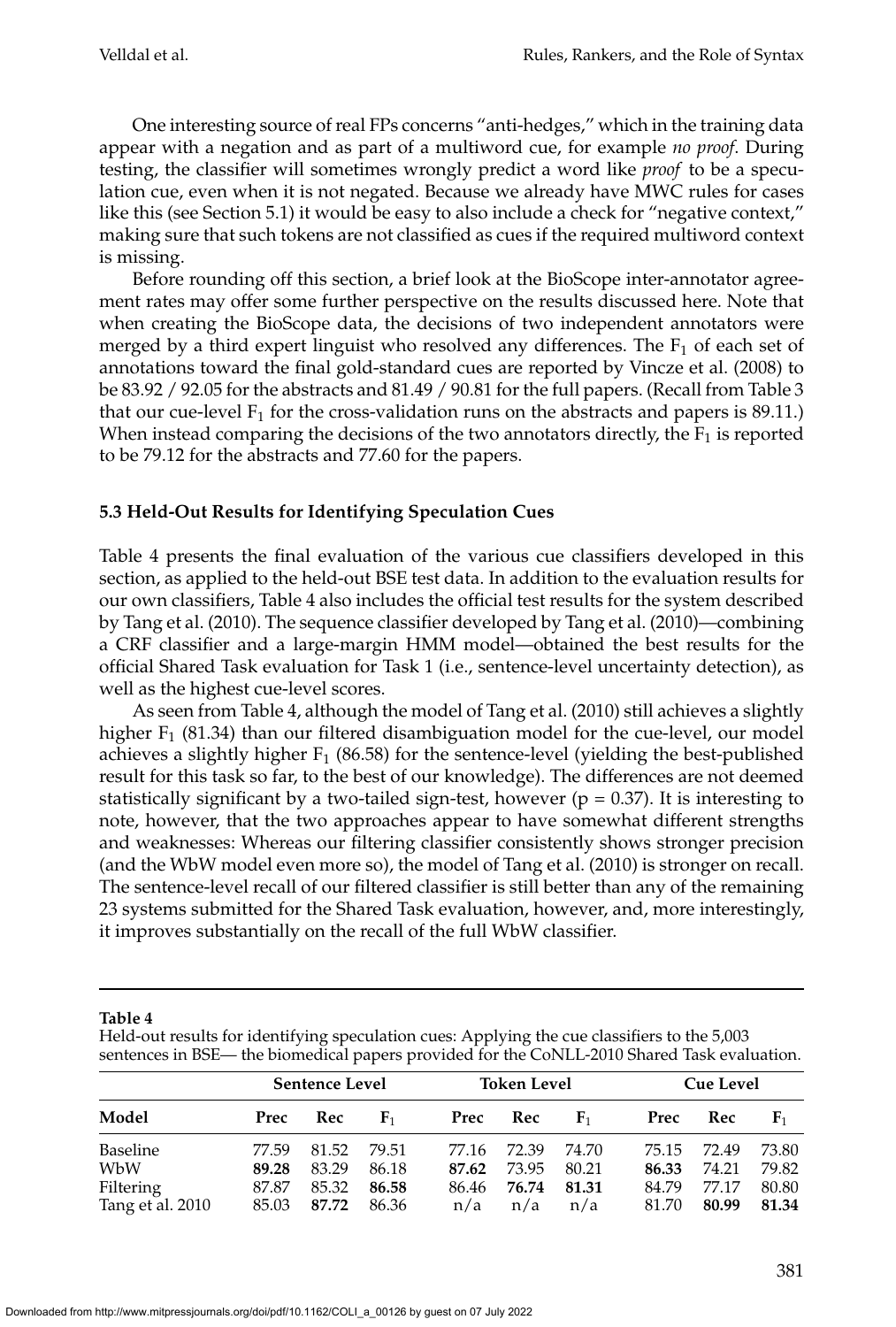We find that, just as for the development data, the reformulation of the cue classification task as a simple disambiguation problem improves  $F_1$  across all evaluation levels, consistently outperforming the WbW classifiers. When computing a two-tailed signed-test for the token-level decisions (where the WbW and filtering model achieves an  $F_1$  of 80.21 and 81.31, respectively) the differences are not found to be significant ( $p =$ 0.12). As discussed in Section 5.2, however, it is important to bear in mind that the size and complexity of the filtered "disambiguation" model is greatly reduced compared to the WbW model, using a much smaller number of features and relevant training examples.

While on the topic of model complexity, it is also worth noting that many of the systems participating in the CoNLL-2010 Shared Task challenge used fairly complex and resource-heavy feature types, being sensitive to properties of document structure, grammatical relations, deep syntactic structure, and so forth (Farkas et al. 2010). The fact that comparable or better results can be obtained using a relatively simplistic approach as developed in this section, with surface-oriented features that are only sensitive to the immediate lexical context, is an interesting result in its own right. In fact, even the simple majority usage baseline classifier proves to be surprisingly competitive: Comparing its sentence-level  $F_1$  to those of the official Shared Task evaluation, it actually outranks 7 of the 24 submitted systems.

A final point that deserves some discussion is the drop in  $F_1$  that we observe when going from the development results to the held-out results. There are several reasons for this drop. Section 2.3 discussed how certain overfitting effects might be expected from the GENIA-based pre-processing. In addition to this, it is likely that there are MWC patterns in the held-out data that were not observed in the training data, and that are therefore not covered by our MWC rules. Another factor that may have slightly inflated the development results is the fact that we used a sentence-level rather than a documentlevel partitioning of the data for cross-validation.

# **6. Resolving the Scope of Speculation Cues**

Once the speculation cue has been determined using the cue detection system described here, we go on to determine the scope of the speculation within the sentence. This task corresponds to Task 2 of the CoNLL-2010 Shared Task. Example (13), which will be used as a running example throughout this section, shows a scope-resolved BioScope sentence where speculation is signaled by the modal verb *may*.

(13) {The unknown amino acid  $\langle$ may $\rangle$  be used by these species}.

The exact scope will vary quite a lot depending on linguistic properties of the cue in question, and in our approaches to scope resolution we rely heavily on syntactic information. We experiment with two different approaches to syntactic analysis; **datadriven dependency parsing** and **grammar-driven phrase structure parsing**. Because scope determination in BioScope makes reference to subtle and fine-grained linguistic distinctions (e.g., passivization or subject raising), in both cases we choose parsing systems that make available comparatively "deep" syntactic analyses. In the following we present three different systems; a rule-based approach using dependency structures (Section 6.1), a data-driven approach using an SVM ranker for selecting appropriate subtrees in constituent structures (Section 6.2), and finally a hybrid approach combining the rules and the ranker (Section 6.3).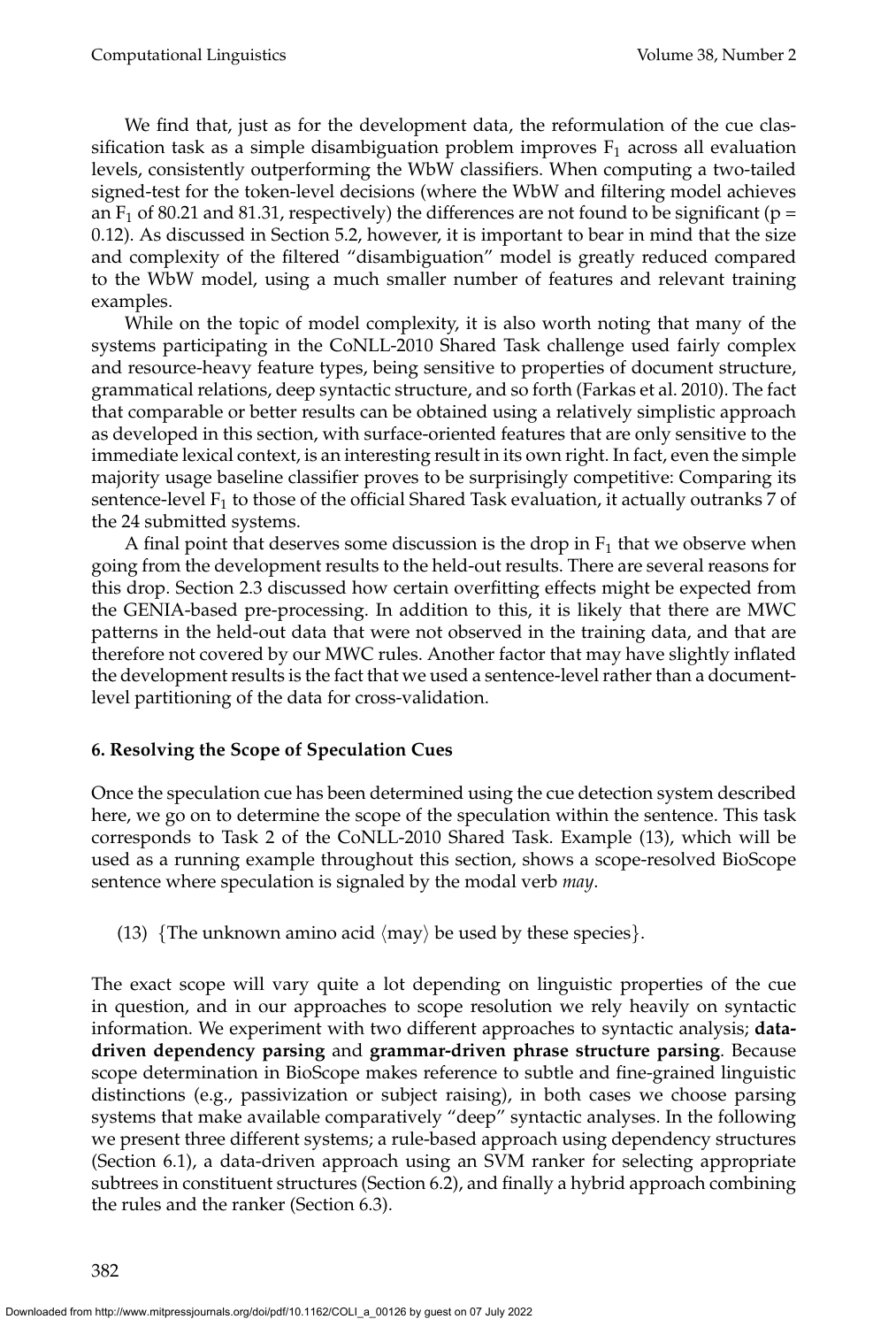# **6.1 A Rule-Based Approach Using Dependency Structures**

Øvrelid, Velldal, and Oepen (2010) applied a small set of heuristic rules operating over syntactic dependency structures to define the scope for each cue. In the following we will provide a detailed description of these rules and the syntactic generalizations they provide for the scope of speculation (Section 6.1.2). We will evaluate their performance using both gold-standard cues and cues predicted by our cue classifier (Section 6.1.3), in addition to providing an in-depth manual error analysis (Section 6.1.5). We start out, however, by presenting some specifics about the processing of the data; introducing the stacked dependency parser that produces the input to our rules (Section 6.1.1) and quantifying the effect of using a domain-adapted PoS tagger (Section 6.1.4).

*6.1.1 Stacked Dependency Parsing.* For syntactic analysis we use the open-source Malt-Parser (Nivre, Hall, and Nilsson 2006), a platform for data-driven dependency parsing. For improved accuracy and portability across domains and genres, we make our parser incorporate the predictions of a large-scale, general-purpose Lexical-Functional Grammar parser. A technique dubbed **parser stacking** enables the data-driven parser to learn from the output of another parser, in addition to gold-standard treebank annotations (Martins et al. 2008; Nivre and McDonald 2008). This technique has been shown to provide significant improvements in accuracy for both English and German (Øvrelid, Kuhn, and Spreyer 2009), and a similar set-up using an HPSG grammar has been shown to increase domain independence in data-driven dependency parsing (Zhang and Wang 2009). The stacked parser used here is identical to the parser described in Øvrelid, Kuhn, and Spreyer (2009), except for the preprocessing in terms of tokenization and PoS tagging, which is performed as detailed in Sections 2.1–2.2. The parser combines two quite different approaches—data-driven dependency parsing and "deep" parsing with a hand-crafted grammar—and thus provides us with a broad range of different types of linguistic information to draw upon for the speculation resolution task.

MaltParser is based on a deterministic parsing strategy in combination with treebank-induced classifiers for predicting parse transitions. It supports a rich feature representation of the parse history in order to guide parsing and may easily be extended to take into account additional features. The procedure to enable the data-driven parser to learn from the grammar-driven parser is quite simple. We parse a treebank with the XLE platform (Crouch et al. 2008) and the English grammar developed within the ParGram project (Butt et al. 2002). We then convert the LFG output to dependency structures, so that we have two parallel versions of the treebank—one gold-standard and one with LFG annotation. We extend the gold-standard treebank with additional information from the corresponding LFG analysis and train MaltParser on the enhanced data set. For a description of the parse model features and the dependency substructures proposed by XLE for each word token, see Nivre and McDonald (2008). For further background on the conversion and training procedures, see Øvrelid, Kuhn, and Spreyer (2009).

Table 5 shows the enhanced dependency representation for the sentence in Example (13). For each token, the parsed data contains information on the word form, lemma, and PoS, as well as the head and dependency relation (last two columns). The added XLE information resides in the *Features* column and in the XLE-specific head and dependency columns (*XHead* and *XDep*). Parser outputs, which in turn form the basis for our scope resolution rules, also take this same form. The parser used in this work is trained on the Wall Street Journal Sections 2–24 of the Penn Treebank (PTB), converted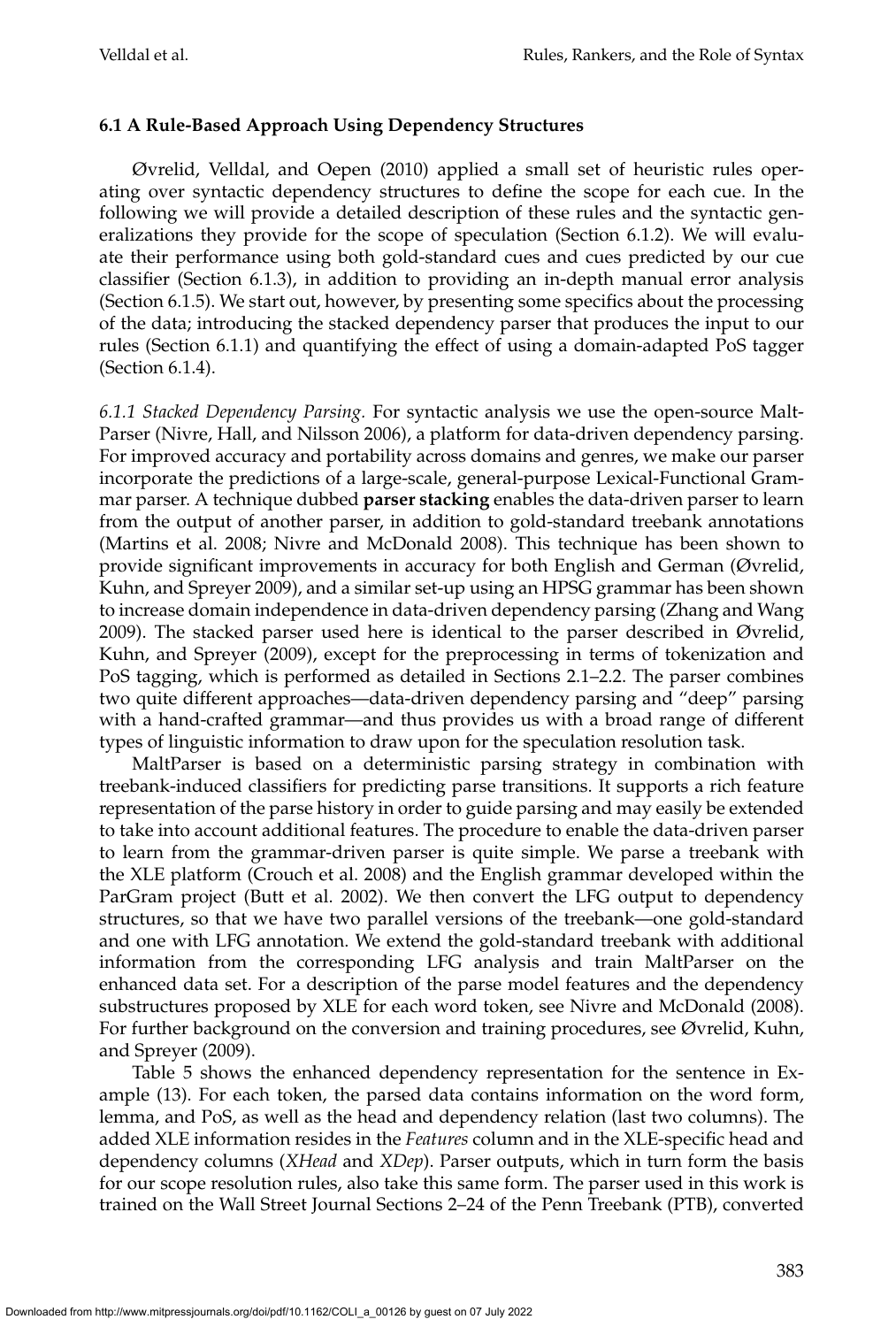#### **Table 5**

Stacked dependency representation of the sentence in Example (13), lemmatized and annotated with GENIA PoS tags, Malt parses (Head, DepRel), and XLE parses (XHead, XDep), as well as other morphological and lexical semantic features extracted from the XLE analysis (Features).

| Id | Form    | PoS        | Features                                                  | XHead    | <b>XDep</b>    | Head     | DepRel      |
|----|---------|------------|-----------------------------------------------------------|----------|----------------|----------|-------------|
|    | The     | DT         |                                                           | 4        | <b>SPECDET</b> | 4        | NMOD        |
|    | unknown | JJ         | degree: attributive                                       | 4        | <b>ADJUNCT</b> | 4        | NMOD        |
|    | amino   | JJ         | degree: attributive                                       | 4        | <b>ADJUNCT</b> | 4        | NMOD        |
|    | acid    | NN         | pers:3 case:nom num:sg ntype:common                       | 3        | SUBJ           | 5        | SBJ         |
| 5  | may     | MD         | mood:ind   subcat: MODAL   tense: pres   clauseType: decl | $\Omega$ | <b>ROOT</b>    | $\Omega$ | <b>ROOT</b> |
| 6  | be      | VB         |                                                           |          | PHI            | 5        | VC          |
|    | used    | <b>VBN</b> | subcat: V-SUBJ-OBJ   vtype: main   passive: +             | 5        | <b>XCOMP</b>   | 6        | VC          |
| 8  | bv      | IN         |                                                           | 9        | PHI            | 7        | LGS         |
| 9  | these   | DT         | deixis: proximal                                          | 10       | <b>SPECDET</b> | 10       | <b>NMOD</b> |
| 10 | species | NNS        | num:pl pers:3 case:obl common:count ntype:common          |          | $OBL-AG$       | 8        | PMOD        |
| 11 |         |            |                                                           | $\Omega$ | <b>PUNC</b>    | 5        | P           |

to dependency format (Johansson and Nugues 2007) and extended with XLE features, as described previously. Parsing uses the arc-eager mode of MaltParser and an SVM with a polynomial kernel. When tested using 10-fold cross validation on the enhanced PTB, the parser achieves a labeled accuracy score of 89.8, which is lower than the current stateof-the-art for transition-based dependency parsers (to wit, the 91.8 score of Zhang and Nivre 2011, although not directly comparable given that they test exclusively on WSJ Section 23), but with the advantage of providing us with the deep linguistic information from the XLE.

*6.1.2 Rule Overview.* Our scope resolution rules take as input a parsed sentence that has been further tagged with speculation cues. We assume the **default scope** to start at the cue word and span to the end of the sentence (modulo punctuation), and this scope also provides the baseline when evaluating our rules.

In developing the rules, we made use of the information provided by the guidelines for scope annotation in the BioScope corpus (Vincze et al. 2008), combined with manual inspection of the training data in order to further generalize over the phenomena discussed by Vincze et al. (2008) and work out interactions of constructions for various types of cues. In the following, we discuss broad classes of rules, organized by categories of speculation cues. An overview is also provided in Table 6, detailing the source of the syntactic information used by the rule; MaltParser  $(M)$  or  $XLE(X)$ . Note that, as there is no explicit representation of phrase or clause boundaries in our dependency universe, we assume a set of functions over dependency graphs, for example, finding the left- or rightmost (direct) *dependent* of a given node, or recursively selecting left- or rightmost *descendants*.

*Coordination.* The dependency analysis of coordination provided by our parser makes the first conjunct the head of the coordination. For cues that are coordinating conjunctions (PoS tag CC), such as *or*, we define the scope as spanning the whole coordinate structure, that is, start scope is set to the leftmost dependent of the head of the coordination, and end scope is set to its rightmost dependent (conjunct). This analysis provides us with coordinations at various syntactic levels, such as NP and  $\overline{N}$ , AP and AdvP, or VP as in Example (14):

(14) [...] the binding interfaces are more often {kept  $\langle \text{or} \rangle$  even reused} rather than lost in the course of evolution.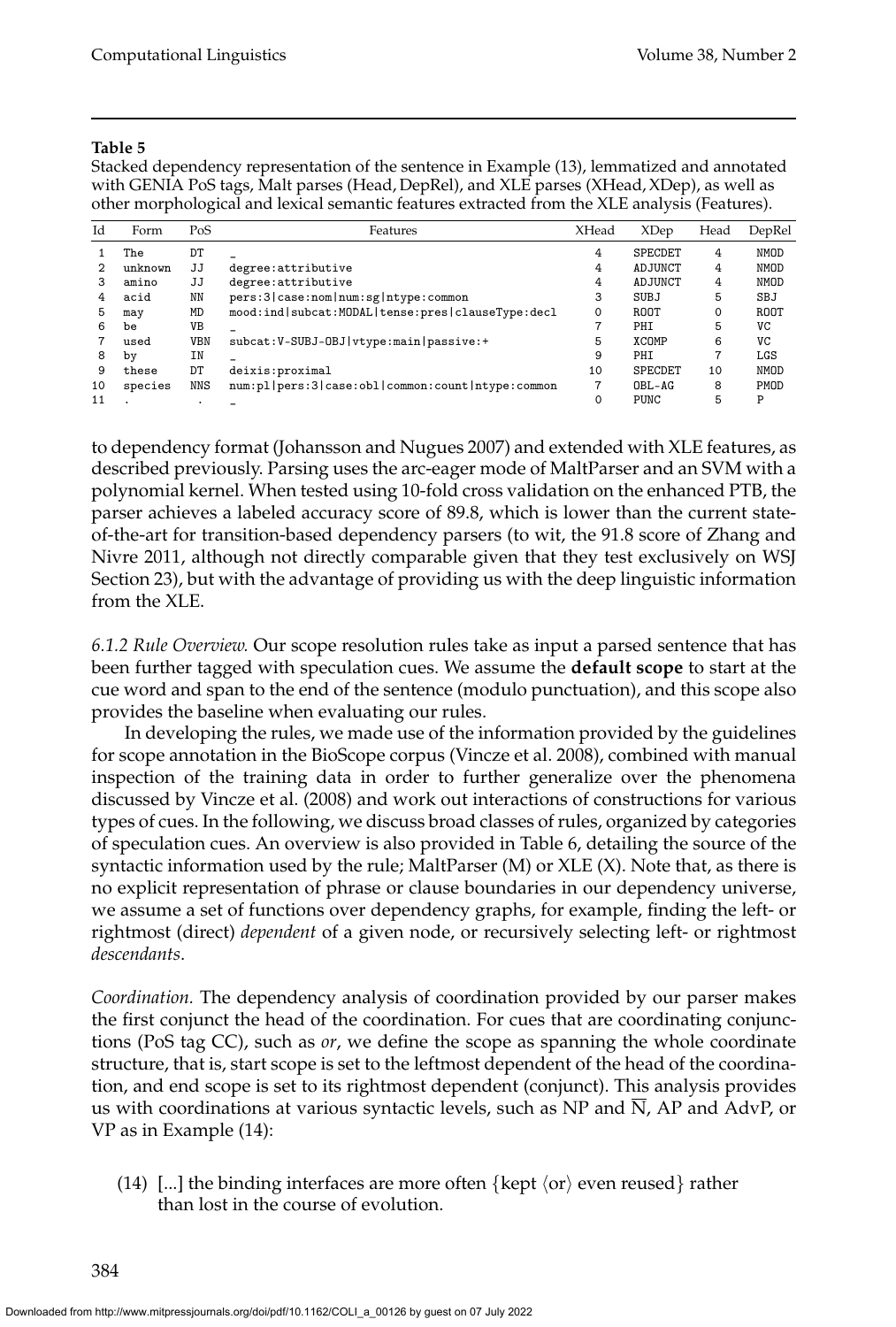#### **Table 6**

Overview of dependency-based scope rules with information source (MaltParser or XLE), organized by the triggering PoS of the cue.

| PoS                | Description                                                                                 | Source |
|--------------------|---------------------------------------------------------------------------------------------|--------|
| $_{\rm cc}$        | Coordinations scope over their conjuncts                                                    | M      |
| I N                | Prepositions scope over their argument with its descendants                                 | M      |
| $JJ_{attr}$        | Attributive adjectives scope over their nominal head and its descendants                    | M      |
| JJ <sub>pred</sub> | Predicative adjectives scope over referential subjects and clausal arguments,<br>if present | M, X   |
| MD                 | Modals inherit subject-scope from their lexical verb and scope over their<br>descendants    | M, X   |
| RB                 | Adverbs scope over their heads with its descendants                                         | M      |
| $VB_{pass}$        | Passive verbs scope over referential subjects and the verbal descendants                    | M, X   |
| $VB_{rais}$        | Raising verbs scope over referential subjects and the verbal descendants                    | M, X   |
| *                  | For multiword cues, the head determines scope for all elements                              |        |
| $\ast$             | Back off from final punctuation and parentheses                                             |        |

*Adjectives*. We distinguish between adjectives (JJ) in *attributive* (ммор) function and adjectives in *predicative* (PRD) function. Attributive adjectives take scope over their (nominal) head, with all its dependents, as in Example (15):

(15) The  $\{\langle possible\rangle\}$  selenocysteine residues} are shown in red, [...]

For adjectives in a predicative function the scope includes the subject argument of the head verb (the copula), as well as a (possible) clausal argument, as in Example (16). The scope does not, however, include expletive subjects, as in Example (17).

- (16) Therefore, {the unknown amino acid, if it is encoded by a stop codon, is  $\langle$ unlikely $\rangle$  to exist in the current databases of microbial genomes $\rangle$ .
- (17) [...] it is quite  $\{\langle\text{likely}\rangle\}$  that there exists an extremely long sequence that is entirely unique to U}.

*Verbs.* The scope of verbal cues is a bit more complex and depends on several factors. In our rules, we distinguish *passive* usages from active usages, *raising* verbs from nonraising verbs, and the presence or absence of a subject-control embedding context. The scopes of both passive and raising verbs include the subject argument of their head verb, as in Example (18), unless it is an expletive pronoun, as in Example (19).

- (18) {Genomes of plants and vertebrates  $\langle$  seem $\rangle$  to be free of any recognizable Transib transposons} (Figure 1).
- (19) It has been  $\{\langle{\text{suggested}}\rangle\}$  that unstructured regions of proteins are often involved in binding interactions, particularly in the case of transient interactions} 77.

In the case of subject control involving a speculation cue, specifically modals, subject arguments are included in scopes where the controller heads a passive construction or a raising verb, as in our running Example (13).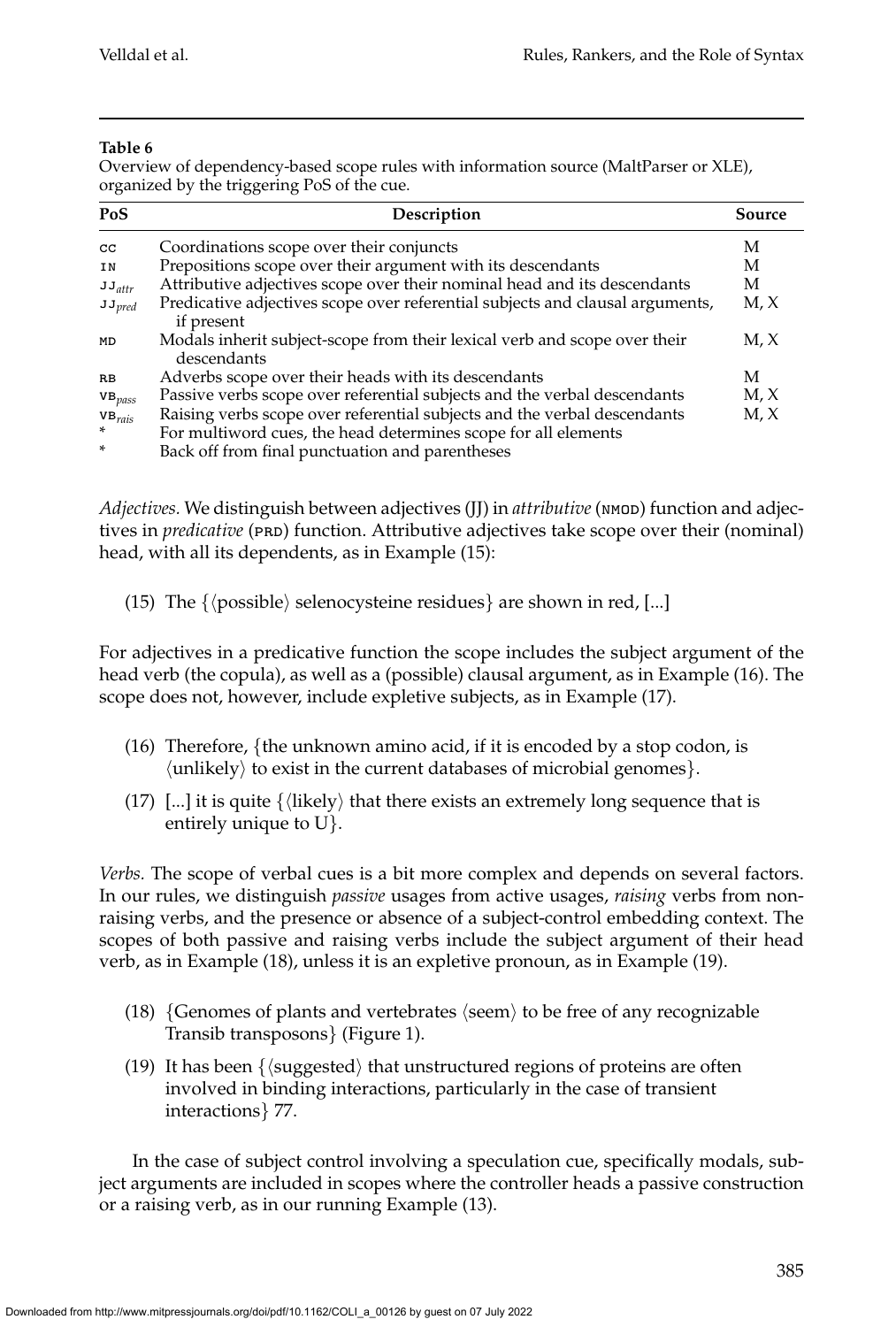In general, the end scope of verbs should extend over the minimal clause that contains the verb in question. In terms of dependency structures, we define the clause boundary as comprising the chain of descendants of a verb which is not intervened by a token with a higher attachment in the graph than the verb in question.

*Prepositions and Adverbs.* Cues that are tagged as prepositions (including some complementizers) take scope over their argument, with all its descendants, Example (20). Adverbs take scope over their head with all its (non-subject) syntactic descendants Example (21).

- (20)  $\{$  (Whether) the codon aligned to the inframe stop codon is a nonsense codon or not} was neglected [...]
- (21) These effects are  $\{\langle \text{probably} \rangle \}$  mediated through the 1,25(OH)2D3 receptor}.

*Multiword Cues.* In the case of multiword cues, such as *indicate that* or *either. . . or*, we set the scope of the unit as a whole to the maximal scope encompassing the scopes of both units.

As an illustration of processing by the rules, consider our running Example (13), with its syntactic analysis as shown in Table 5 and the dependency graph depicted in Figure 2. This example invokes a variety of syntactic properties, including parts of speech, argumenthood, voice, and so on. Initially, the scope of the speculation cue is set to default scope. Then the subject control rule is applied, it checks the properties of the verbal argument *used*, going through a chain of verbal dependents (VC) from the modal verb *may* (indicated in red in Figure 2). Because it is marked as passive in the LFG analysis (+pass), the start scope is set to include the subject of the cue word (the leftmost descendant [NMOD] of its SBJ dependent, indicated in green in Figure 2).

*6.1.3 Evaluating the Rules.* Table 7 summarizes scope resolution performance (viewed as a subtask in isolation) against both the CoNLL-2010 shared task training data (BSA and BSP) and held-out evaluation data (BSE), using *gold-standard cues*. First of all, we note that the default scope baseline, that is, unconditionally extending the scope of a cue to the end of the sentence, yields much better results for the abstracts than the full papers. The main reason is simply that the abstracts contain almost no cases of sentence final bracketed expressions (e.g., citations and in-text references). Our scope rules improve on the baseline by only 3.8 percentage points on the BSA data ( $F_1$  up from 69.84 to



#### **Figure 2**

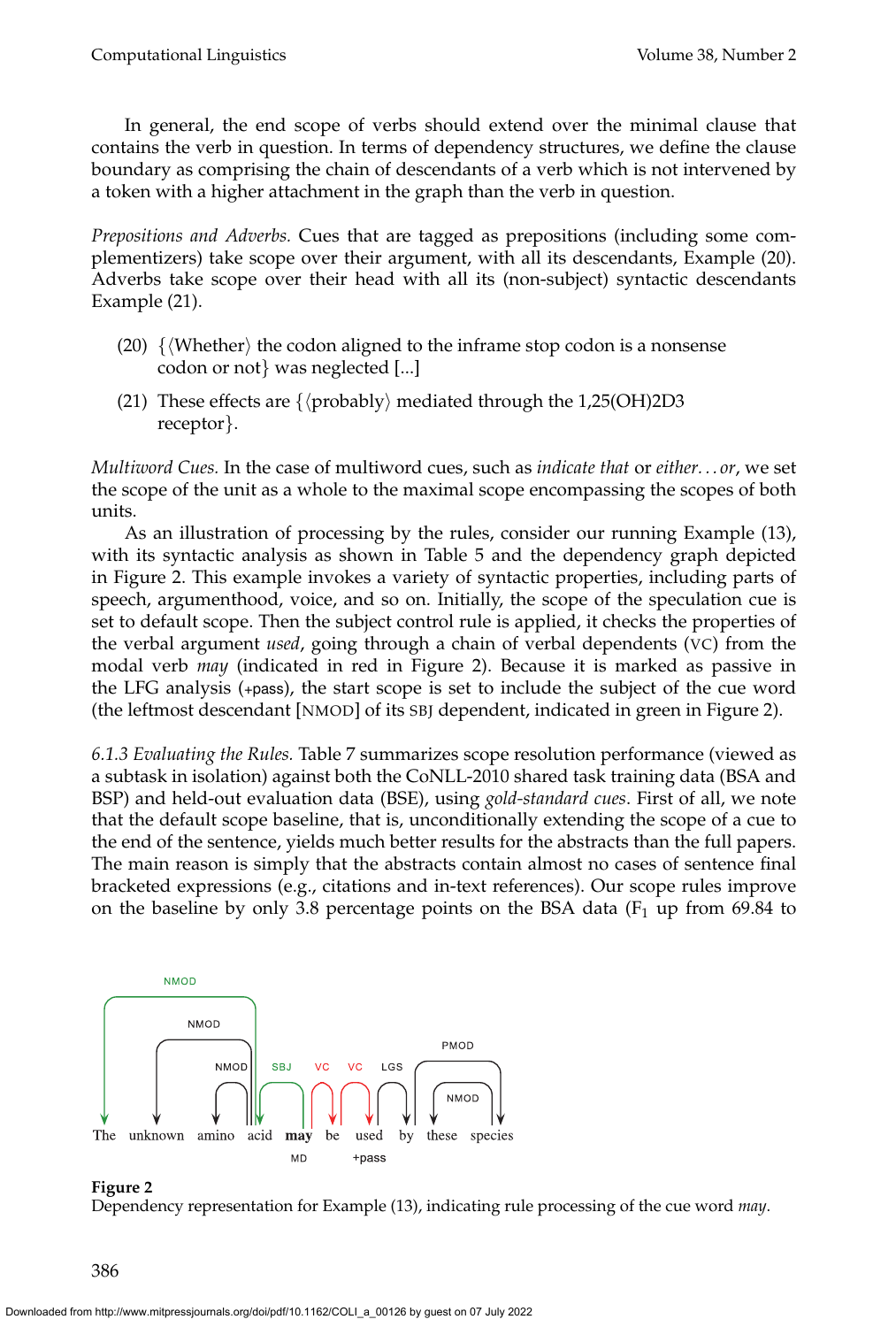### **Table 7**

Resolving the scope of gold-standard speculation cues in the development and held-out data using the dependency rules. For *Default*, the scope for each cue is always taken to span rightwards to the end of the sentence.

| Data       | Configuration               | ${\bf F}_1$    |
|------------|-----------------------------|----------------|
| BSA        | Default<br>Dependency Rules | 69.84<br>73.67 |
| <b>BSP</b> | Default<br>Dependency Rules | 45.21<br>72.31 |
| BSE        | Default<br>Dependency Rules | 46.95<br>66.60 |

73.67). For BSP, however, we find that the rules improve on the baseline by as much as 27 points (up from 45.21 to 72.31). Similarly for the papers in the held-out BSE data, the rules improve the  $F_1$  by 19.7 points ( $F_1$  up from 46.95 to 66.60).

Comparing to the result on the training data, we observe a substantial drop in performance on the held-out data. There are several possible explanations for this effect. First of all, there may well be some degree of overfitting of our rules to the training data. The held-out data may contain speculation constructions that are not covered by our current set of scope rules, or annotation of parallel constructions may in some cases differ in subtle ways (see Section 6.1.5). The overfitting effects caused by the data dependencies introduced by the various GENIA-based domain adaptation steps, as described in Section 2.3, must also be taken into account.

*6.1.4 PoS Tagging and Domain Variation.* As mentioned in Section 6.1.1, an advantage of stacking with a general-purpose LFG parser is that it can be expected to aid domain portability. Nonetheless, substantial differences in domain and genre are bound to negatively affect syntactic analysis (Gildea 2001), and our parser is trained on financial news. MaltParser presupposes that inputs have been PoS tagged, however, leaving room for variation in preprocessing. In this article we have aimed, on the one hand, to make parser inputs conform as much as possible to the conventions established in its PTB training data, while on the other hand taking advantage of specialized resources for the biomedical domain.

To assess the impact of improved, domain-adapted inputs on our scope resolution rules, we contrast two configurations: Running the parser in the exact same manner as Øvrelid, Kuhn, and Spreyer (2009)—the first configuration uses TreeTagger (Schmid 1994) and its standard model for English (trained on the PTB) for preprocessing. In the second configuration the parser input is provided by the refined GENIA-based preprocessing described in Section 2.2. Evaluating the two modes of preprocessing on the BSP subset of BioScope using gold-standard speculation cues, our scope resolution rules achieve an  $F_1$  of 66.31 when using TreeTagger parser inputs, and 72.31 (see Table 7) using our GENIA-based tagging and tokenization combination. These results underline the importance of domain adaptation for accurate syntactic analysis.

*6.1.5 Error Analysis.* In Section 5.2.3 we discussed BioScope inter-annotator agreement rates for the cue-level. Focusing only on the cases where the annotators agree with the final gold-standard cues (as resolved by the chief annotator), Vincze et al. (2008) report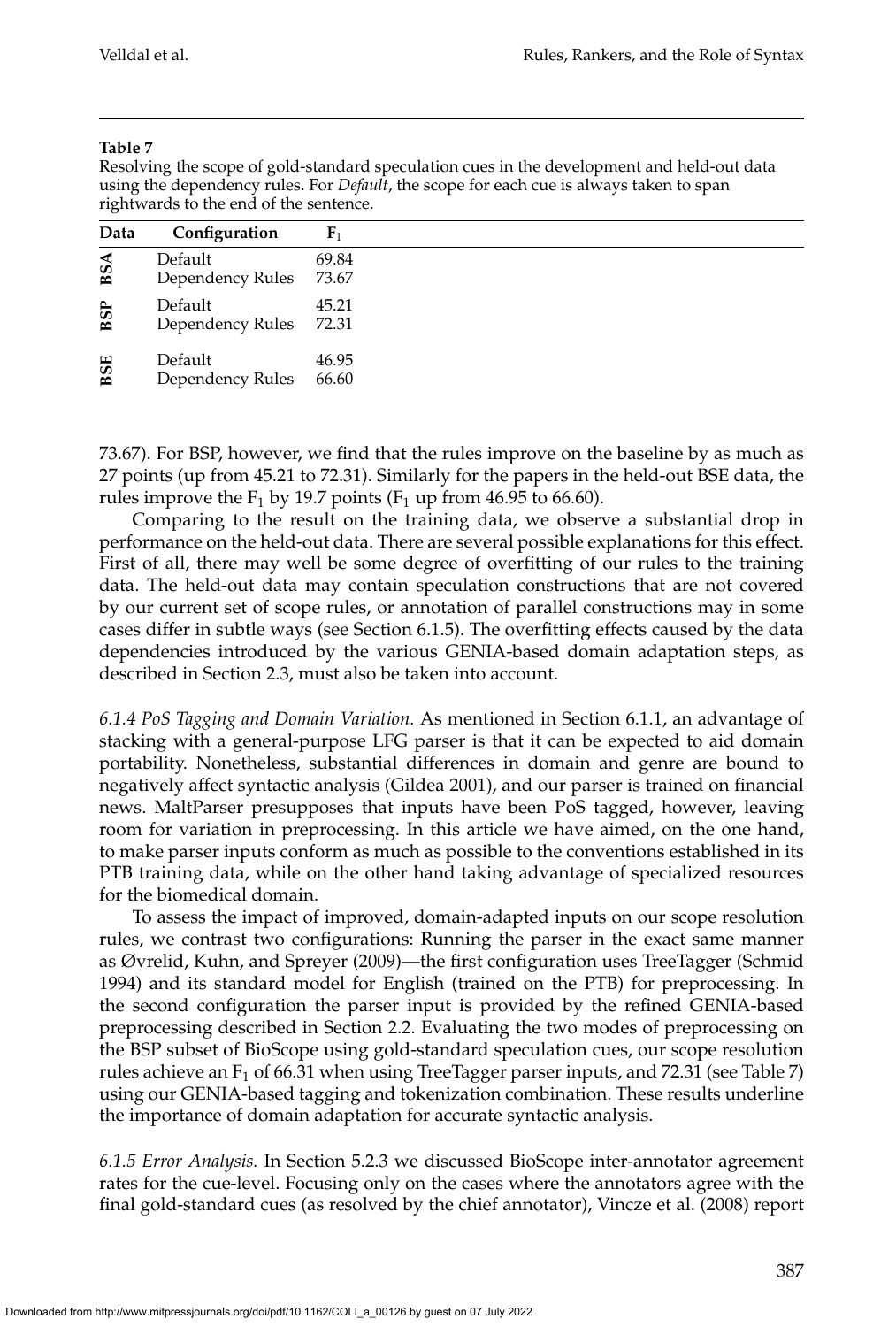the *scope-level*  $F_1$  of the two annotators toward the gold standard to be 66.72 / 89.67 for BSP. Comparing the decisions of the two annotators directly (i.e., treating one of the annotations as gold-standard) yields an  $F_1$  of 62.50.

Using gold-standard cues, our scope resolution rules fail to exactly replicate the target annotation in 185 (of 668) cases in the papers portion of the training material (BSP), corresponding to an  $F_1$  of 72.31 as seen in Table 7. Two of the authors, who are both trained linguists, performed a manual error analysis of these 185 cases. They classify 156 (84%) as genuine system errors, 22 (12%) as likely<sup>3</sup> annotation errors, and the remaining 7 cases as involving controversial or seemingly arbitrary decisions (Øvrelid, Velldal, and Oepen 2010). Out of the 156 system errors, 85 (55%) were deemed as resulting from missing or defective rules, and 71 system errors (45%) resulted from parse errors. The latter were annotated as parse errors even in cases where there was also a rule error.

The two most frequent classes of system errors pertain to (a) the recognition of phrase and clause boundaries and (b) not dealing successfully with relatively superficial properties of the text. Examples (22) and (23) illustrate the first class of errors, where in addition to the gold-standard annotation we use vertical bars  $('')$  to indicate scope predictions of our system.

- (22)  $[...]$  {the reverse complement  $|mR$  of m will be  $\langle$  considered $\rangle$  to ...]
- (23) This  $|\{\langle \text{might} \rangle\}$  affect the results  $\}$  if there is a systematic bias on the composition of a protein interaction set|.

In our syntax-driven approach to scope resolution, system errors will almost always correspond to a failure in determining constituent boundaries, in a very general sense. In Example (22), for instance, the parser has failed to correctly locate the head of the subject. Example (23), however, is specifically indicative of a key challenge in this task, where adverbials of condition, reason, or contrast frequently attach within the dependency domain of a speculation cue, yet are rarely included in the scope annotation. For these system errors, the syntactic analysis may well be correct, although additional information is required to resolve the scope.

Example (24) demonstrates our second frequent class of system errors. One in six items in the BSP training data contains a sentence-final parenthesized element or trailing number (e.g., Examples [18] or [19]); most of these are bibliographic or other in-text references, which are never included in scope annotation. Hence, our system includes a rule to 'back out' from trailing parentheticals; in cases such as Example (24), however, syntax does not make explicit the contrast between an in-text reference versus another type of parenthetical.

(24) More specifically, { the bristle and leg phenotypes are  $\langle$  likely to result from reduced signaling by Dl| (and not by Ser)}.

<sup>3</sup> In some cases, there is no doubt that annotation is erroneous, that is, in violation of the available annotation guidelines (Vincze et al. 2008) or in conflict with otherwise unambiguous patterns. In other cases, however, judgments are necessarily based on our own generalizations (e.g., assumptions about syntactic analyses implicit in the BioScope annotations). Furthermore, selecting items for manual analysis that do not align with the predictions made by our scope resolution rules is likely to bias our sample, such that our estimated proportion of 12 % annotation errors cannot be used to project an overall error rate.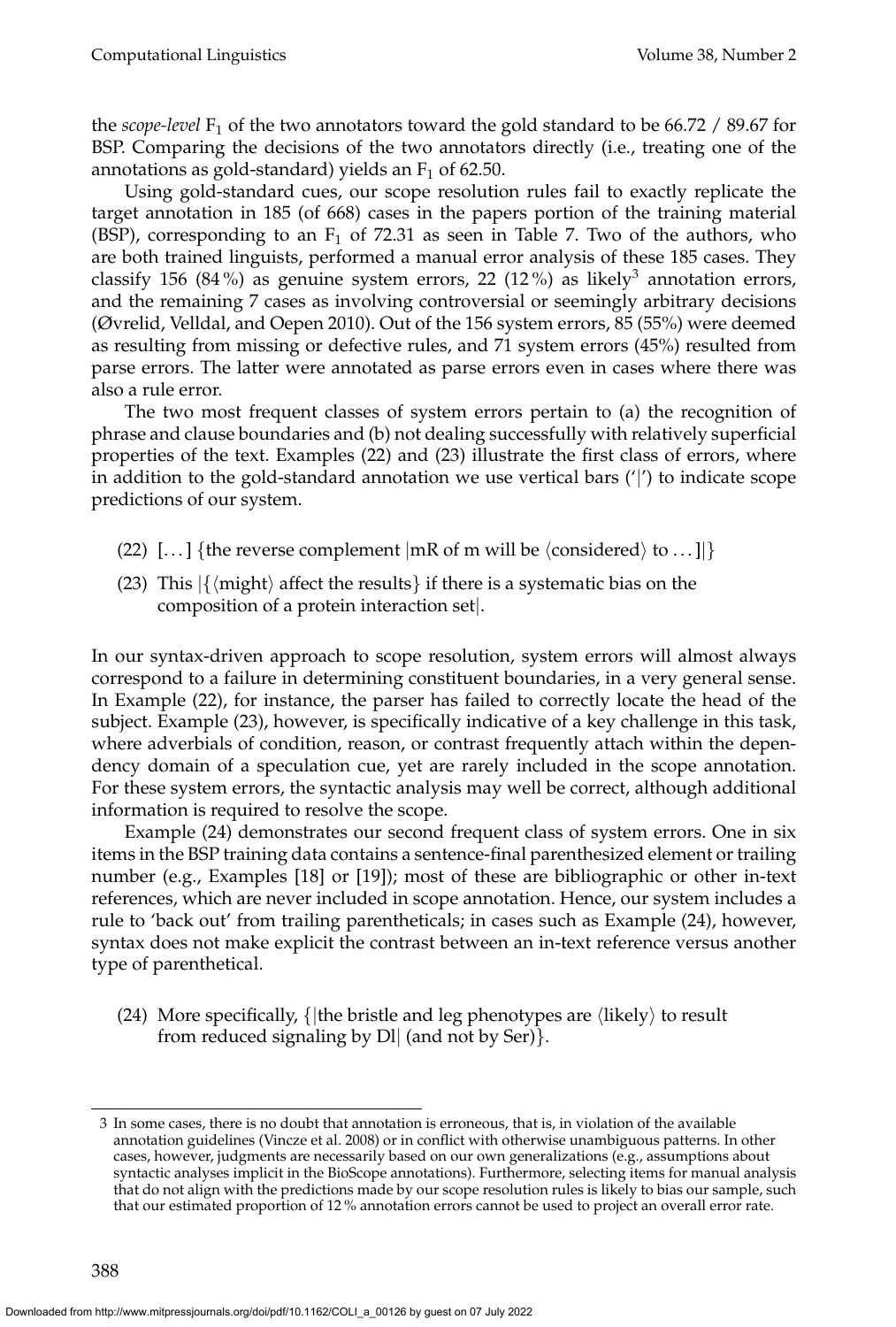Moving on to apparent annotation errors, the rules for inclusion (or not) of the subject in the scope of verbal speculation cues and decisions on boundaries (or internal structure) of nominals seem problematic—as illustrated in Examples (25) and (26).<sup>4</sup>

- (25)  $\left[ \ldots \right]$  and |this is also  $\{ \langle \text{thought} \rangle \}$  to be true for the full protein interaction networks we are modeling}|.
- (26)  $\left[ \ldots \right]$  |redefinition of {one of them is  $\langle$  feasible $\rangle$  } |.

Finally, the difficult corner cases invoke non-constituent coordination, ellipsis, or NP-initial focus adverbs—and of course interactions of the phenomena discussed herein. Without making the syntactic structures assumed explicit, it is often very difficult to judge such items.

# **6.2 A Data-Driven Approach Using an SVM Constituent Ranker**

The error analysis indicated that it is often difficult to use dependency paths to define phenomena that actually correspond to syntactic constituents. Furthermore, we felt that the factors governing scope resolution would be better expressed in terms of soft constraints instead of absolute rules, thus enabling the scope resolver to consider a range of relevant (potentially competing) contextual properties. In this section we describe experiments with a novel approach to determining the in-sentence scope of speculation that, rather than using manually defined heuristics operating on dependency structures, instead uses a *data-driven* approach, ranking candidate scopes on the basis of *constituent trees*. More precisely, our parse trees are licensed by the LinGO **English Resource Grammar** (ERG; Flickinger [2002]), a general-purpose, wide-coverage grammar couched in the framework of an HPSG (Pollard and Sag 1987, 1994). The approach rests on two main assumptions: Firstly, that the annotated scope of a speculation cue corresponds to a syntactic constituent and secondly, that we can automatically learn a ranking function that selects the correct constituent.

Our ranking approach to scope resolution is abstractly related to statistical *parse selection*, and in particular work on discriminative parse selection for unification based grammars, such as those by Johnson et al. (1999), Riezler et al. (2002), Malouf and van Noord (2004), and Toutanova et al. (2005). The overall goal is to learn a function for ranking syntactic structures, based on training data that annotates which tree(s) are correct and incorrect for each sentence. In our case, however, rather than discriminating between complete analyses for a given sentence, we want to learn a ranking function over candidate *subtrees*(i.e., constituents) within a parse (or possibly even within several parses). Figure 3 presents an example derivation tree that represents a complete HPSG analysis. Starting from the cue and working through the tree bottom–up, there are three candidate constituents to determine scope (marked in bold), each projecting onto a substring of the full utterance, and each including at least the cue. Note that in the case of multiword cues the intersection of each word's candidates is selected, ensuring that all cues appear within the scope projected by the candidate constituents.

The training data is then defined as follows. Given a parsed BioScope sentence, the subtree that corresponds to the annotated scope for a given speculation cue will

<sup>4</sup> As in the presentation of system errors, we include scope predictions of our own rules here too, which we believe to be correct in these cases. Also in this class of errors, we find the occasional "uninteresting" mismatch, for example related to punctuation marks and inconsistencies around parentheses.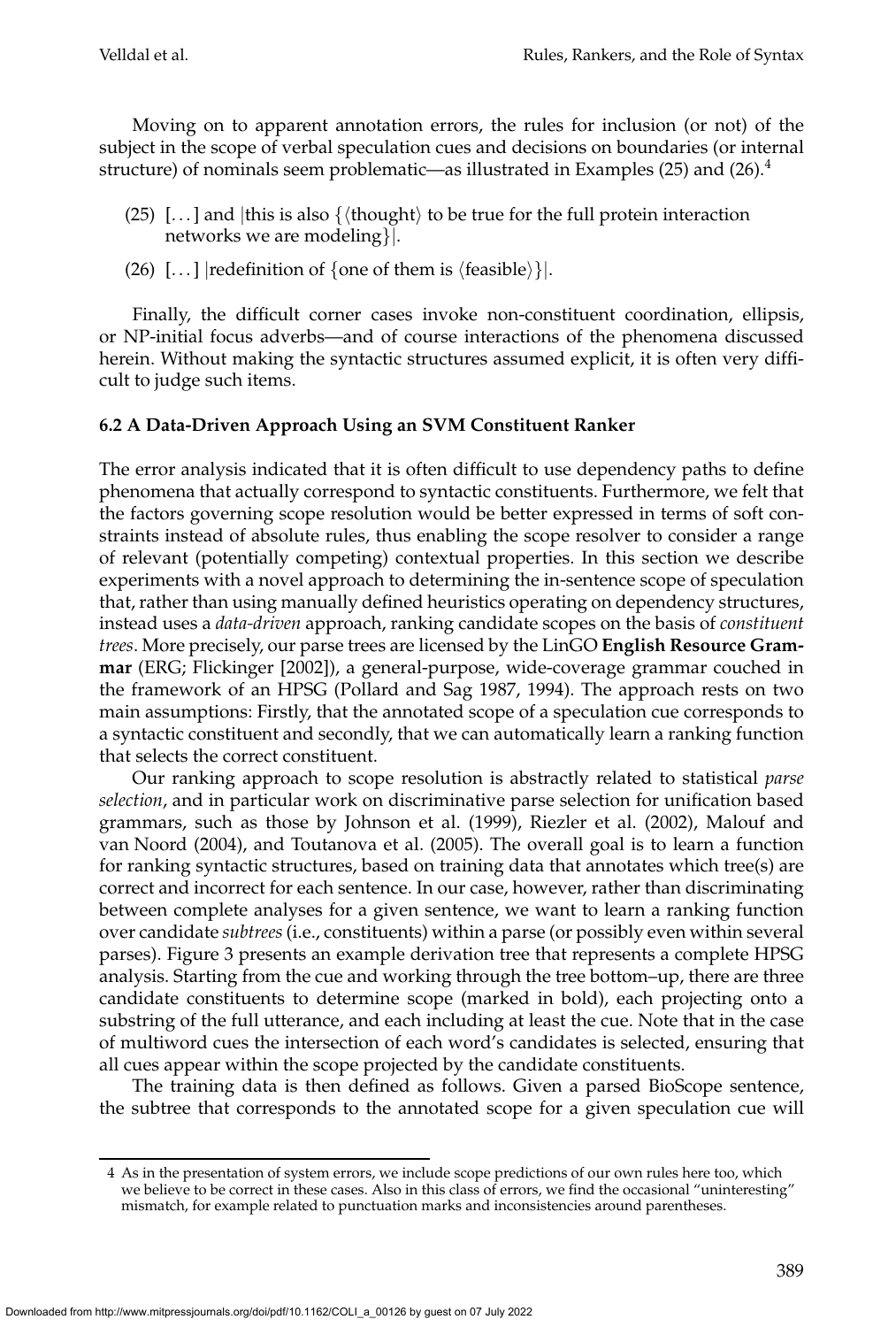

#### **Figure 3**

An example derivation tree. Internal nodes are labeled with ERG rule identifiers; common HPSG constructions near the top (e.g., subject-head, head-complement, adjunct-head), and lexical rules (e.g., passivization of verbs or plural formation of nouns) closer to the leaves. The preterminals are so-called LE types, corresponding to fine-grained parts of speech and reflecting close to a thousand lexical distinctions.

be labeled as correct. Any other remaining constituents that also span the cue are labeled as incorrect. We then attempt to learn a linear SVM-based scoring function that reflects these preferences, using the implementation of ordinal ranking in the SVM*light* toolkit (Joachims 2002). Our definition of the training data, however, glosses over two important details.

Firstly, the grammar will usually license not just one, but thousands or even hundreds of thousands of different parses for a given sentence which are ranked by an underlying parse selection model. Some parses may not necessarily contain a subtree that aligns with the annotated scope. We therefore experiment with defining the training data relative to *n*-best lists of available parses. Secondly, the rate of alignment between annotated scopes and constituents of parsing results indicates the upper-bound performance: For inputs where no constituents align with the correct scope substring, a correct prediction will not be possible. Searching the *n*-best parses for alignments enables additional instances of scope to be presented to the learner, however.

In the following, Section 6.2.1 summarizes the general parsing setup for the ERG, as well as our rationale for the use of HPSG. Section 6.2.2 provides an empirical assessment of the degree to which ERG analyses can be aligned with speculation scopes in BioScope and reviews some frequent sources of alignment failures. After describing our feature types for representing candidate constituents in Section 6.2.3, Section 6.2.4 details the tuning of feature configurations and other ranker parameters. Finally, Section 6.2.5 provides an empirical assessment of stand-alone ranker performance, before we discuss the integration of the dependency rules with the ranking approach in Section 6.3.

*6.2.1 Basic Set-up: Parsing Biomedical Text Using the ERG.* At some level of abstraction, the approach to grammatical analysis embodied in the ERG is quite similar to the LFG parser that was "stacked" with our data-driven dependency parser in Section 6.1.1 both are commonly considered comparatively "deep" (and thus costly) approaches to syntactic analysis. Judging from the BioScope annotation guidelines, subtle grammatical distinctions are at play when determining scopes, for example, different types of control verbs, expletives, or passivization (Vincze et al. 2008). In contrast to the LFG framework (with its distinction between so-called constituent and functional structures), the analyses provided by the ERG offer the convenience of a single syntactic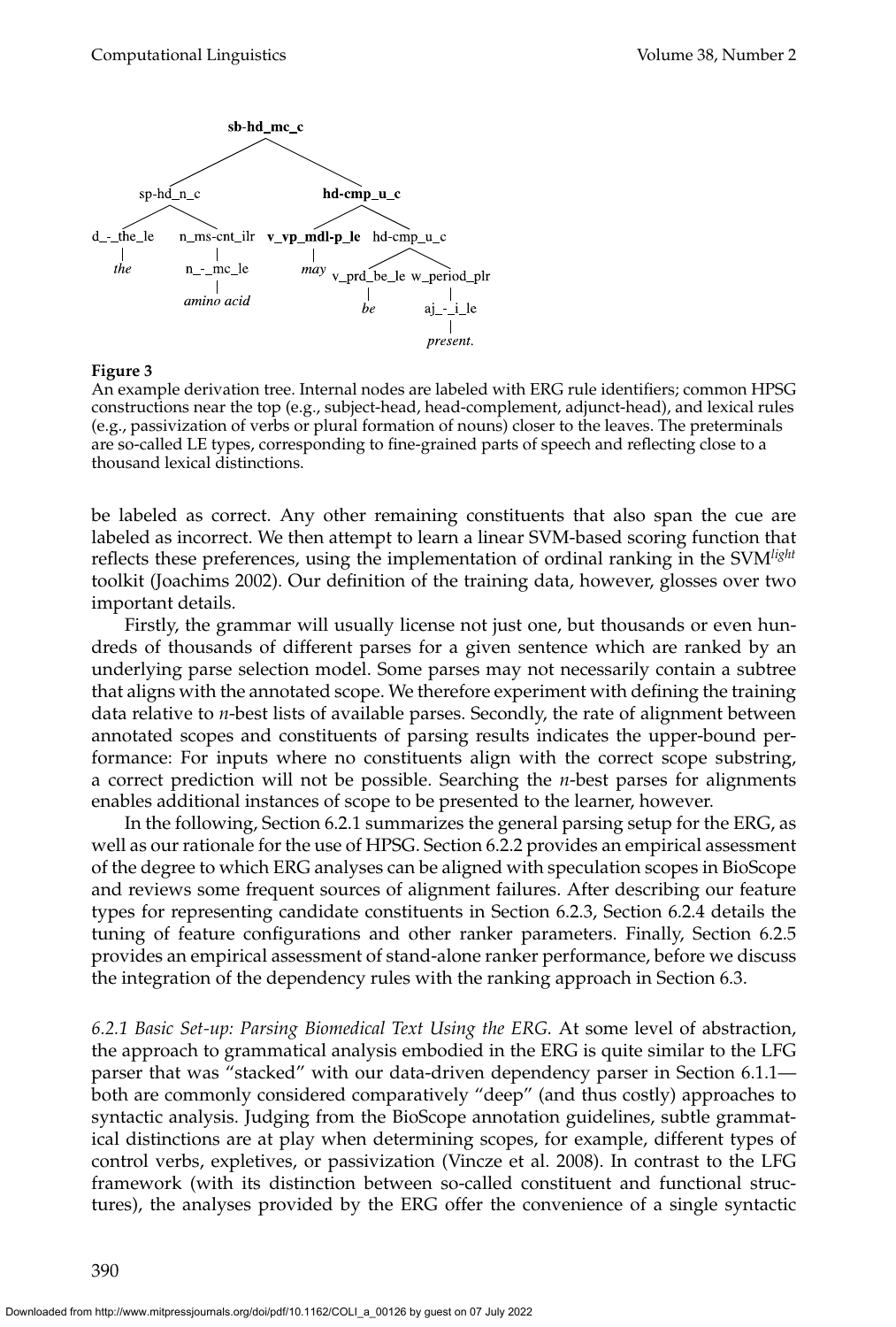representation—HPSG derivation trees, as depicted in Figure 3—where all contextual information that we expect to be relevant for scope resolution is readily accessible.

For parsing biomedical text using the ERG, we build on the same preprocessing pipeline as described in Section 2. A lattice of tokens annotated with parts of speech and named entity hypotheses contributed by the GENIA tagger is input to the PET HPSG parser (Callmeier 2002), a unification-based chart parser that first constructs a packed forest of candidate analyses and then applies a discriminative parse ranking model to selectively enumerate an *n*-best list of top-ranked candidates (Zhang, Oepen, and Carroll 2007). To improve parse selection for this kind of data, we re-trained the discriminative model following the approach of MacKinlay et al. (2011), combining gold-standard out-of-domain data from existing ERG treebanks with a fully automated procedure seeking to take advantage of syntactic annotations in the GENIA Treebank. Although we have yet to pursue domain adaptation in earnest and have not systematically optimized the parse selection component for biomedical text, model re-training contributed about a one-point  $F_1$  improvement in stand-alone ranker performance over the parsed subset of BSP (compare to Table 8).

As the ERG has not previously been adapted to the biomedical domain, unknown word handling in the parser plays an important role. Here we build on a set of somewhat underspecified "generic" lexical entries for common open-class categories provided by the ERG (thus complementing the 35,000-entry lexicon that comes with the grammar), which are activated on the basis of PoS and NE annotation from preprocessing. Other than these, there are no robustness measures in the parser, such that syntactic analysis will fail in a number of cases, to wit, when the ERG is unable to derive a complete, well-formed syntactic structure for the full input string. In this configuration, the parser returns at least one derivation for 91.2% of all utterances in BSA, and 85.6% and 81.4% for BSP and BSE, respectively.

*6.2.2 Alignment of Constituents and Scopes.* The constituent ranking approach makes explicit an assumption that is also present at the core of our dependency-based heuristics (viz., the expectation that scope boundaries align with the boundaries of syntactically meaningful units). This assumption is motivated by general BioScope annotation principles, as Vincze et al. (2008) suggest that the "scope of a keyword can be determined on the basis of syntax." To determine the degree to which ERG analyses conform to this expectation, we computed the ratio of alignment between scopes and constituents (over parsed sentences) in BioScope, considering various sizes of *n*-best lists of parses. To improve alignment we also apply a small number of **slackening** heuristics. These rules allow (a) minor adjustments of scope boundaries around punctuation marks

#### **Table 8**

Ranker optimization on BSP: Showing ranker performance for various feature type combinations compared with a random-choice baseline, only considering instances where the gold-standard scope aligns to a constituent within the 1-best parse.

| <b>Features</b>                                                    | F1                               |
|--------------------------------------------------------------------|----------------------------------|
| Baseline                                                           | 26.76                            |
| Path<br>Path+Surface<br>Path+Linguistic<br>Path+Surface+Linguistic | 78.10<br>79.93<br>83.72<br>85.30 |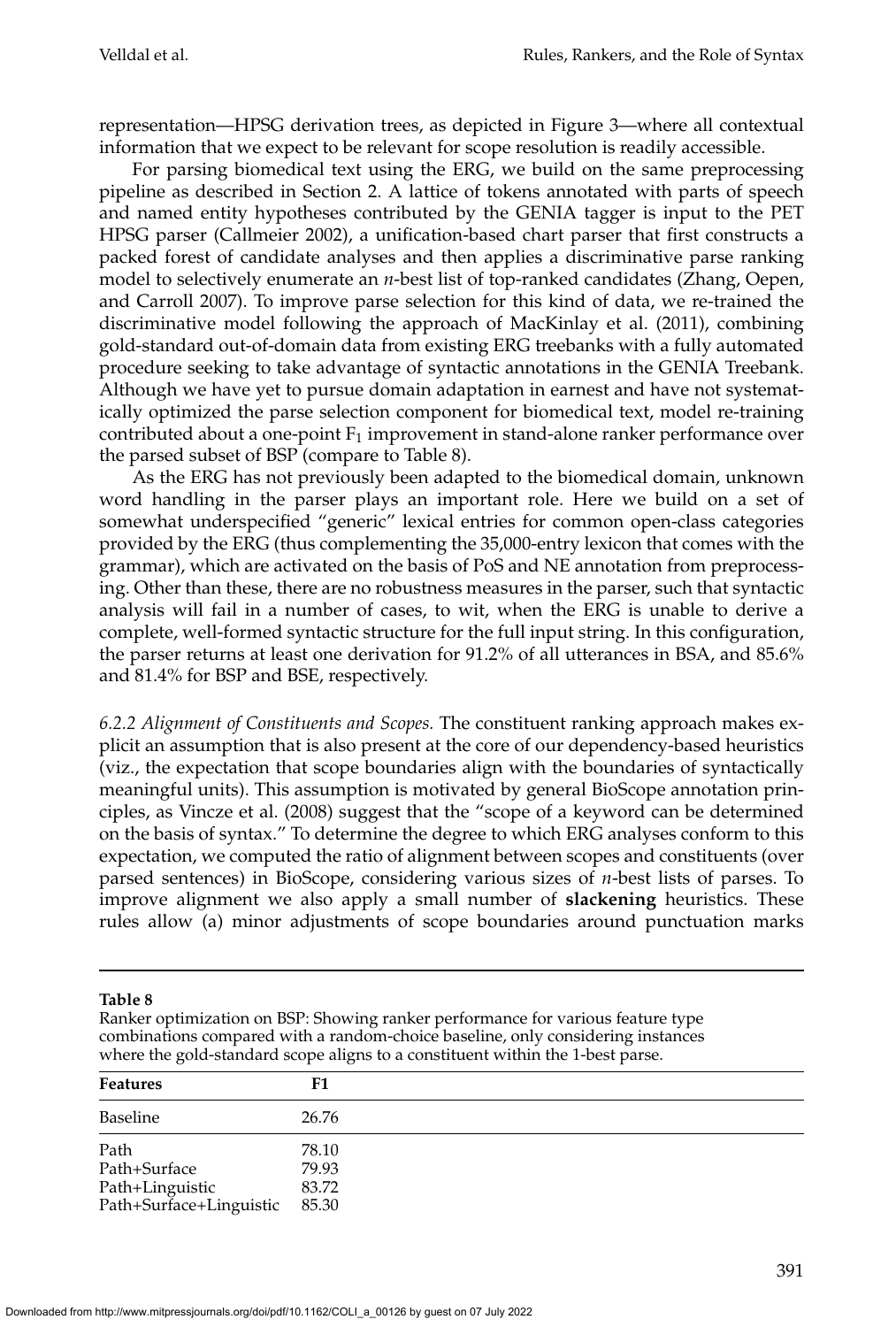(specifically, utterance-final punctuation is never included in BioScope annotations, yet the ERG analyzes most punctuation marks as pseudo-affixes on lexical tokens; see Figure 3). Furthermore, the slackening rules (b) reduce the scope of a constituent to the right when it includes a citation (see the discussion of parentheticals in Section 6.1.5); (c) reduce the scope to the left when the left-most terminal is an adverband is not the cue; and (d) ensure that the scope starts with the cue when the cue is a noun. Collectively, these rules improve alignment (over parsed sentences) in BSP from 74.10% to 80.54%, when only considering the syntactic analysis ranked most probable by the parse selection model. Figure 4 further depicts the degree of alignment between speculation scopes and constituents in the *n*-best derivations produced by the parser, again after application of the slackening rules. Alignment when inspecting only the top-ranked parse is 84.37% for BSA and 80.54% for BSP. Including the top 50-best derivations improves alignment to 92.21% and 88.93%, respectively. Taken together with an observed parser coverage of 85.6% for BSP, these results mean that for only about 76% of all utterances in BSP can the ranker potentially identify a constituent matching the gold-standard scope.

To shed some light on the cases where we *fail* to find an alignment, we manually inspected all utterances in the BSP segment for which there were (a) syntactic analyses available from the ERG and (b) no candidate constituents in any of the top-fifty parses that mapped onto the gold-standard scope (after the application of the slackening rules). The most interesting cases from this non-alignment analysis are ones judged as "nonsyntactic" (25% of the total mismatches), which we interpret as violating the assumption of the annotation guidelines under any possible interpretation of syntactic structure. Following are select examples in this category:

- (27) This allows us to  $\{\langle \text{address a number of questions} \rangle : \text{what proportion of}\}$ each organism's protein interaction network  $[...]$  can be attributed to a known domain-domain interaction}?
- (28) As  $\{\langle{\rm suggested}\rangle\}$  in 18, by making more such data sets available, it will be possible to  $[...]$  determine the most likely human interactions $].$



### **Figure 4**

The effect of incrementally including additional derivations from the *n*-best list when searching for an alignment between a speculation scope and a constituent. Plots are shown for the BSA and BSP subsets of the training data.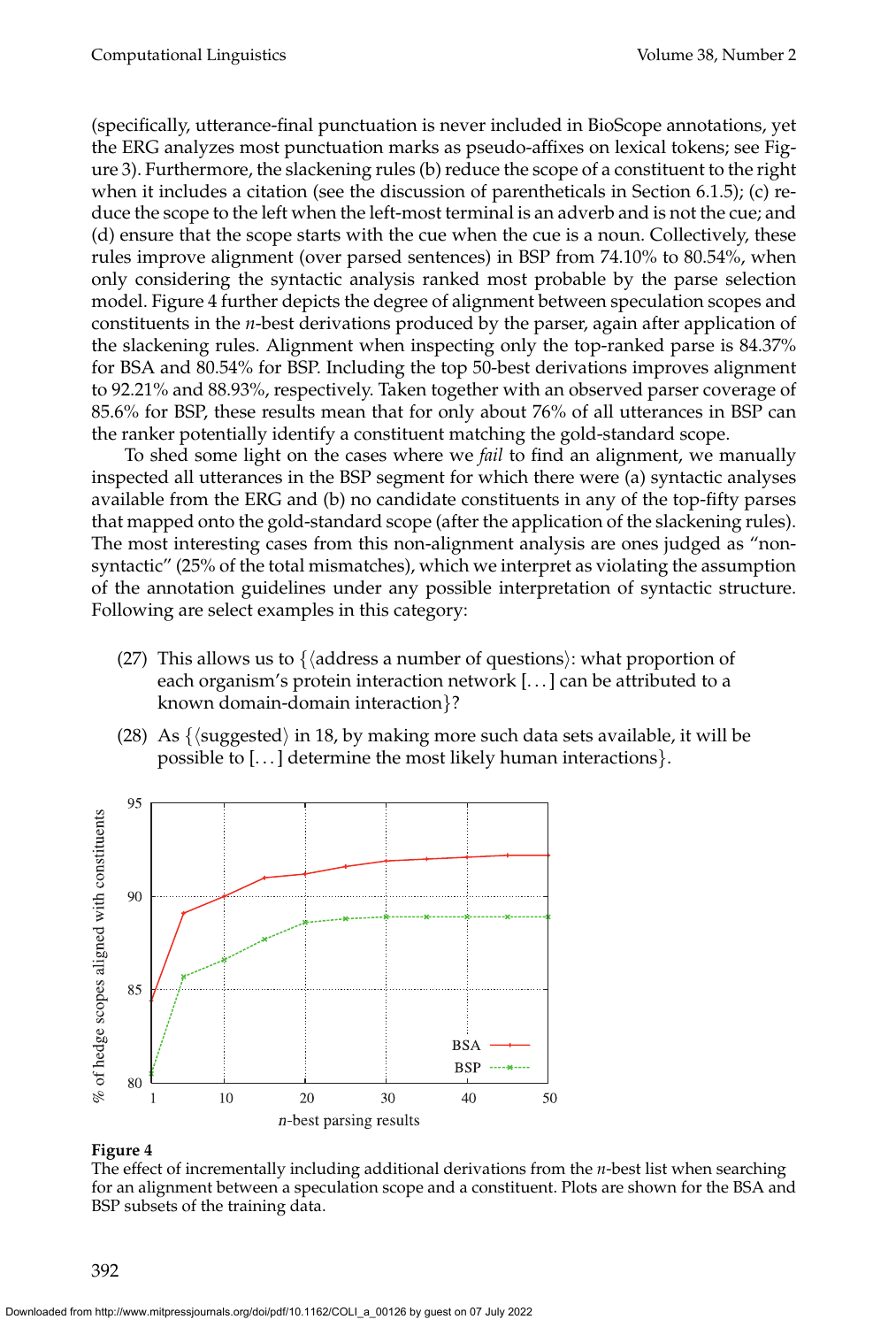- (29) The {lack of specificity  $\langle \text{might} \rangle$  be attributed to a number of reasons, such as the absence of other MSL components, the presence of other RNAs interacting with MOF $\}$ , or worse  $[\dots]$ .
- (30)  $\left[ \ldots \right]$  thereby making {the use of this objective function and exploration of other complex objective functions —  $\langle$  possible $\rangle$  }.

Example (27) is representative of a handful of similar cases, where complete sentences are (implicitly or overtly) conjoined, yet the scope annotation encompasses only part of one of the sentences. Example (28) is in a similar spirit, only in this case a topicalized prepositional phrase (and hence an integral constituent) is only partially included in the gold-standard scope. Although our slackening heuristics address a number of cases of partial noun phrases (with a left scope boundary right before the head noun or a pre-head attributive adjective), another handful of non-syntactic scopes are of the type exemplified by Example (29), a class observed earlier already in the error analysis of our dependency-based scope resolution rules (see Section 6.1.5). Finally, Example (30) demonstrates one of many linguistically subtle corner cases: The causative *make* in standard analyses of the resultative construction takes two arguments, namely, an NP (*the use of this objective function. . .*) and a predicative phrase (*possible*).

Alongside cases like these, our analysis considered 16% of mismatches owed to divergent syntactic theories (i.e., structures that in principle can be analyzed in a manner compatible with the BioScope gold-standard annotations, yet do not form matching constituents in the ERG analyses). The by far largest class of mismatches was attributed to parse ranking deficiencies: In close to 40% of cases, the ERG is capable of deriving a constituent structure compatible with the scope annotations, but no such analysis was available within the top 50 parses. Somewhat reassuringly, less than 6% of all mismatches were classified as BioScope annotation errors, whereas a majority of remaining mismatches are owed to the recurring issue of parentheticals and bibliographic references (see examples in Section 6.1.5).

*6.2.3 Features of Candidate Scopes.* We use three families of features to describe candidate constituents. Given our working hypothesis that scopes are aligned with syntactic constituents, the most natural features to use are the location of constituents within trees. We define these in terms of the paths from speculation cues to candidate constituents. For example, the correct candidate in Figure 3 has the feature v\_vp\_mdl-p\_le\hd-cmp\_u\_c\sb-hd\_mc\_c. We include both lexicalized and unlexicalized versions of this feature. As traversal from the cue to the candidate can involve many nodes, we also include a more general version recording only the cue and the root of the candidate constituent (rather than the full path including all intermediate nodes). In a similar spirit we also generate bigram features for each path node and its parent.

In addition to the given path features, we also exploit features describing the surface properties of scope candidates. These include the enumeration of bigrams of the preterminal lexical types, the cue position within the candidate (in tertile bins relative to the candidate length), and the candidate size (in quartile bins relative to the sentence length). Because punctuation may also be informative for scope resolution, we also record whether punctuation was present at the end of the terminal preceding the candidate or at the end of its right-most terminal.

The third family of features is concerned with specific linguistic phenomena described in the BioScope annotation guidelines (Vincze et al. 2008) or observed when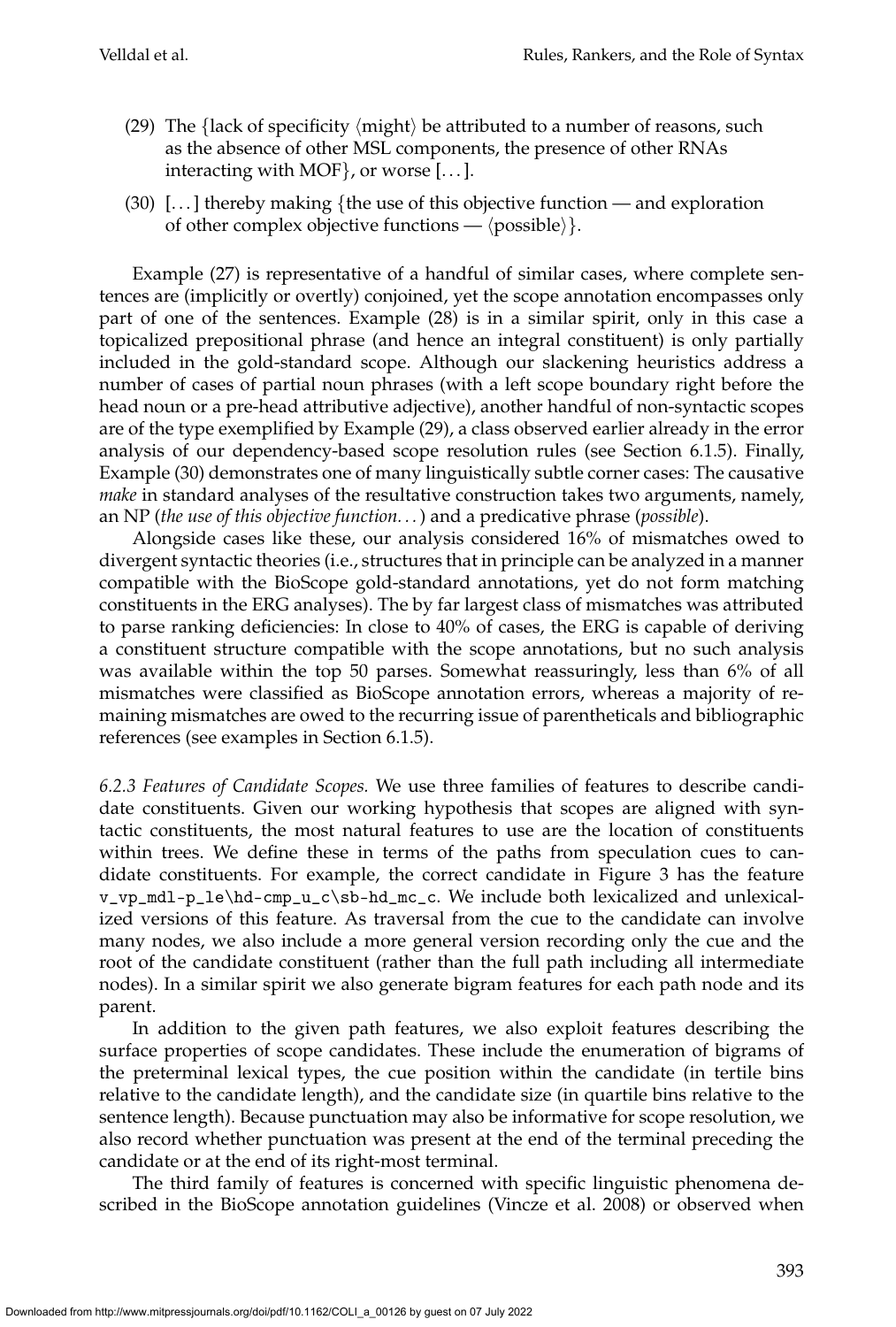developing the rules in Section 6.1. These include detection of passivization, subject control verbs occurring with passivized verbs, subject raising verbs, and predicative adjectives. Furthermore, these features are only activated when the subject of the construction is not an expletive pronoun, and they are represented by appending the type of phenomenon observed to the path features described here.

*6.2.4 Ranker Optimization.* We conducted several experiments designed to find an optimal configuration of features. Table 8 lists the results of combinations of the feature families on the BSP data set when using gold-standard cues, reporting 10-fold cross-validated  $F_1$  scores with respect to only the instances where the gold-standard speculation scope aligns with constituents (i.e., the "ideal circumstances" for the ranker). The table also lists results for a random-choice baseline, calculated as the mean ambiguity of each instance (i.e., the averaged reciprocal of the number of candidates). The feature optimization results indicate that each feature family is informative, and that the best result can be obtained by using all three in conjunction. The comparatively largest improvement in ranker performance is obtained from the "rule-like" linguistic feature family, which is noteworthy in two respects: First, our current system includes only four such features, and second, these features parallel some of the dependency-based rules of Section 6.1.2—suggesting that subtle syntactic configurations are an important component also in our data-driven approach to scope resolution.

As discussed in Section 6.2.2 and depicted in Figure 4, searching the best-ranked parses can greatly increase the number of aligned constituents and thus improve the upper-bound potential of the ranker. We therefore experimented with training using the first aligned constituent in *n*-best derivations. At the same time we varied the *m*-best derivations used during testing, using features from all *m* derivations. We found that performance did not vary greatly, but that the best result was achieved when  $n = 1$  and  $m = 3$  (note, however, that such optimization over *n*-best lists of ERG parses will play a much greater role in the hybrid approach to scope resolution developed in Section 6.3). As explained in Section 5.2.1, all experiments use the SVM*light* default value for the regularization parameter, determined analytically from the training data.

A cursory error analysis conducted over aligned items in BSP indicated similar errors to those discussed in connection with the dependency rules (see Section 6.1.5). There are a number of instances where the predicted scope is correct according to the BioScope annotation guidelines, but the annotated scope is incorrect. We also note some instances where the rule-like linguistic features are activated on the correct constituent, but the ranker nevertheless selects a different candidate. In a strictly rule-based system, these features would act as hard constraints and yield superior results in these cases. Therefore, these instances seem a prime source of inspiration for further improvements to the ranker in future work.

*6.2.5 Evaluating the Ranker.* Table 9 summarizes the performance of the constituent ranker (coupled with the default scope baseline in the case of unparsed items) compared with the dependency rules, resolving the scope of both gold-standard and predicted speculation cues. We note that the constituent ranker performs slightly superior to the dependency rules on BSA but inferior (though well above the default scope baseline) on BSP and BSE. Applying the sign-test (in the manner described in Section 3.2) to the scope-level performance of the ranker and the rules on the held-out BSE data (using gold-standard cues), the differences are found to be statistically significant.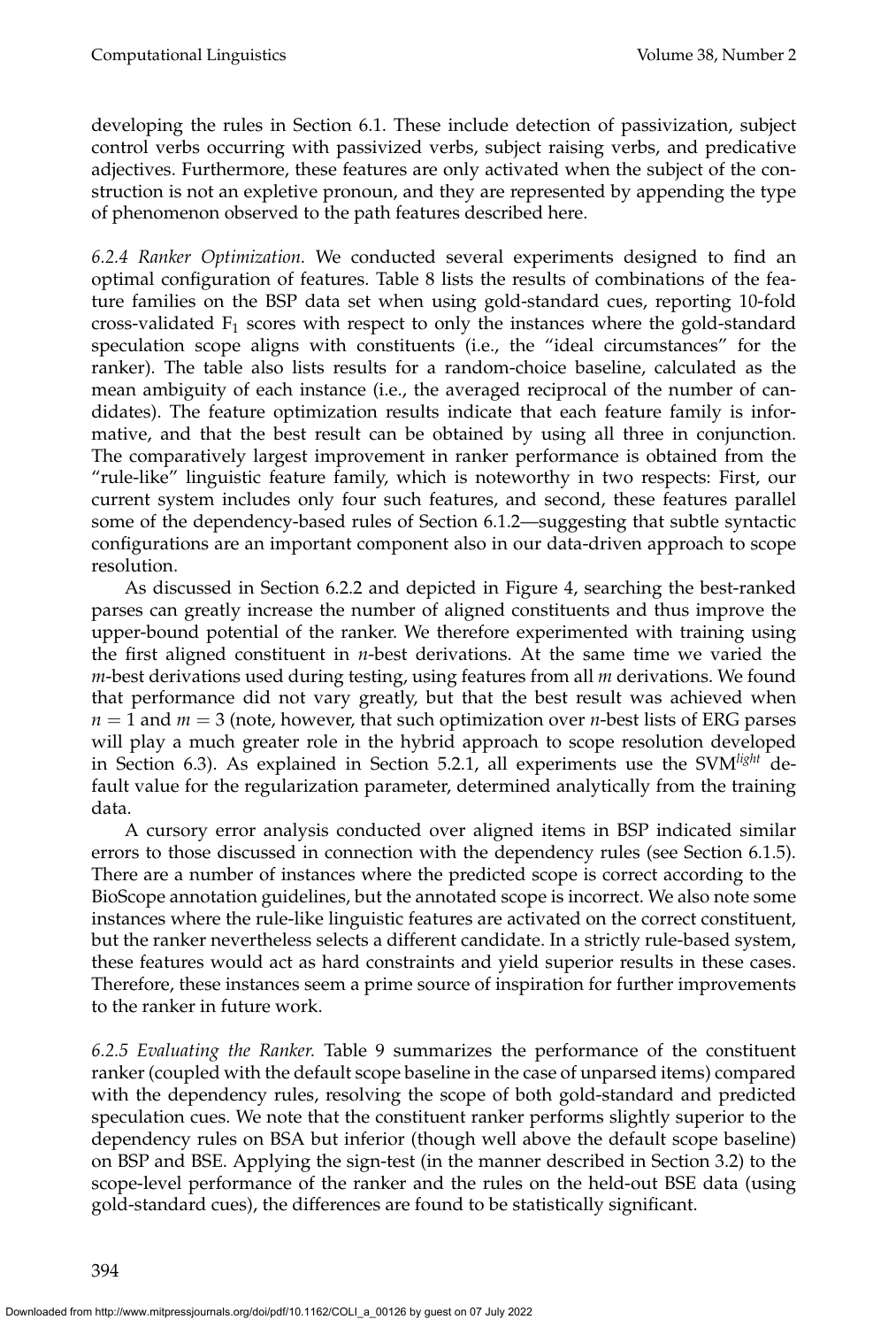### **Table 9**

Resolving the scope of speculation cues using the dependency rules, the constituent ranker, and their combination. Whereas table (a) shows results for gold-standard cues, table (b) shows end-to-end results for the cues predicted by the classifier of Section 5.2. Results are shown both for the BioScope development data (for which both the scope ranker and the cue classifier is applied using 10-fold cross-validation) and the CoNLL-2010 Shared Task evaluation data.

| Data        | System                      | $F_1$                   | Data        | System                      | Prec                    | Rec                     | F <sub>1</sub>          |
|-------------|-----------------------------|-------------------------|-------------|-----------------------------|-------------------------|-------------------------|-------------------------|
| <b>BSA</b>  | Rules<br>Ranker<br>Combined | 73.67<br>75.48<br>79.56 | <b>BSA</b>  | Rules<br>Ranker<br>Combined | 72.47<br>74.27<br>77.80 | 66.42<br>68.07<br>71.31 | 69.31<br>71.04<br>74.41 |
| <b>BSP</b>  | Rules<br>Ranker<br>Combined | 72.31<br>66.17<br>75.15 | <b>BSP</b>  | Rules<br>Ranker<br>Combined | 69.87<br>62.63<br>72.05 | 62.13<br>55.69<br>64.07 | 65.77<br>58.95<br>67.83 |
| <b>BSAP</b> | Rules<br>Ranker<br>Combined | 73.40<br>73.61<br>78.69 | <b>BSAP</b> | Rules<br>Ranker<br>Combined | 71.97<br>71.99<br>76.67 | 65.56<br>65.59<br>69.85 | 68.61<br>68.64<br>73.11 |
| <b>BSE</b>  | Rules<br>Ranker<br>Combined | 66.60<br>58.37<br>69.60 | <b>BSE</b>  | Rules<br>Ranker<br>Combined | 58.95<br>51.68<br>62.00 | 54.21<br>47.53<br>57.02 | 56.48<br>49.52<br>59.41 |

(a) Resolving Gold-Standard Cues

(b) Resolving Predicted Cues

Again we also observe a drop in performance for the results on the held-out data compared with the development data. We attribute this drop partly to overfitting caused by using GENIA abstracts to adapt the parse ranker to the biomedical domain (see Section 2.3), but primarily to reduced parser coverage and constituent alignment in the latter data sets. Improving these aspects should result in substantive gains in ranker performance. Finally, note that the performance of the default baseline (which is much better for the abstracts than the full papers of BSP and BSE) also carries over to ranker performance for the cases where we do not have a parse.

# **6.3 Combining the Constituent Ranker and the Dependency Rules**

Although both the constituent ranker and dependency rules perform well in isolation, they do not necessarily perform well on the same test items. Consequently, we investigated the effects of combining their predictions. When ERG parses are available for a given sentence, the dependency rules may be combined with the information used by the constituent ranker. We implement this coupling by adding features that record whether the (slackened) span of a candidate constituent matches the span of the scope predicted by the rules (either exactly or just at one of its boundaries). When an ERG parse is not available we simply revert to the prediction of the dependency rules.

Adding the rule prediction features may influence the effectiveness of considering multiple parses, by compensating for the extra ambiguity. We therefore repeated our examination of the effects of using the best-ranked parses for training and testing the ranker. Figure 5 plots the effect on  $F_1$  for parsed sentences in BSP when including constituents from the *n*-best derivations in training, and from the *m*-best derivations in testing. We see that, when activating the dependency prediction features, the constituent ranker performs best for  $n = 5$  and  $m = 20$ .

Looking at the performance summaries of Table 9, we see that the combined approach consistently outperforms both the dependency rules and the constituent ranker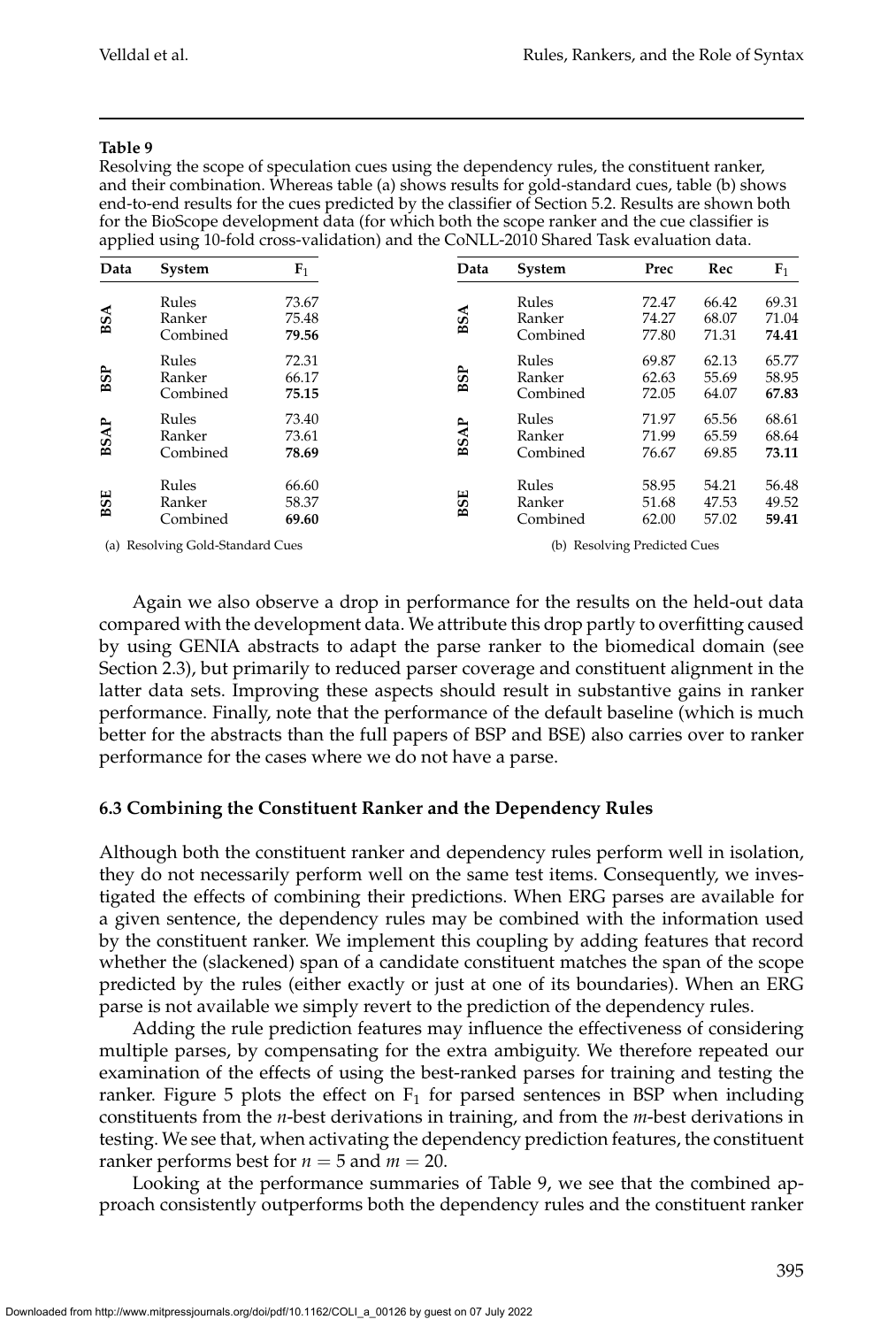

#### **Figure 5**

Cross-validated  $F_1$  scores of the ranker combined with the dependency rules over gold cues for parsed sentences from BSP, varying the maximum number of parse results employed for training and testing.

in isolation, and the improvements are deemed significant with respect to both of them (comparing results for BSE using gold-standard cues).

Comparing the combined approach to the plain ranker runs, there are two sources for the improvements: the addition of the rule prediction features and the fact that we fall back on using the rule predictions directly (rather than the default scope) when we do not have an available constituent tree. To isolate the contribution of these factors, we applied the ranker without the rule-prediction features (as in the initial ranker set-up), but still using the rules as our fall-back strategy (as in the combined set-up). Testing on BSP using gold-standard cues this gives an  $F_1$  of 69.61, meaning that the 8.98-percentage-point improvement of the combined model over the plain ranker owes 3.44 points to the rule-based fall-back strategy and 5.54 to the new rule-based features.

As discussed in Section 6.2.2, an important premise of the success of our ranking approach is that scopes align with constituents. Indeed, we find that the performance of both the ranker in isolation and the combined approach is superior on BSA, which is the data set that exhibits the greatest proportion of aligned instances. We can therefore expect that any improvements in our alignment procedure, as well as in the domainadapted ERG parse selection model, will also carry through to improve the overall performance of our subtree ranking.

As a final evaluation of speculation resolution, Table 10 compares the end-to-end performance of our combined approach with the best end-to-end performer in the CoNLL-2010 Shared Task. In terms of both precision and recall, our cue classifier using the combination of constituent ranking and dependency rules for scope resolution achieves superior performance on BSE compared with the system of Morante, van Asch, and Daelemans (2010), improving on the overall  $F_1$  by more than 2 percentage points. Whereas the token-level differences for cue classification are found to be significant, the end-to-end scope-level differences are not ( $p = 0.39$ ).

#### **7. Porting the Speculation System to Negation**

Dealing with negation in natural language has been a long-standing topic and there has been work attempting to resolve the scope of negation in particular within the area of sentiment analysis (Moilanen and Pulman 2007), where treatment of negation clearly constitutes an important subtask and has been shown to provide improved sentiment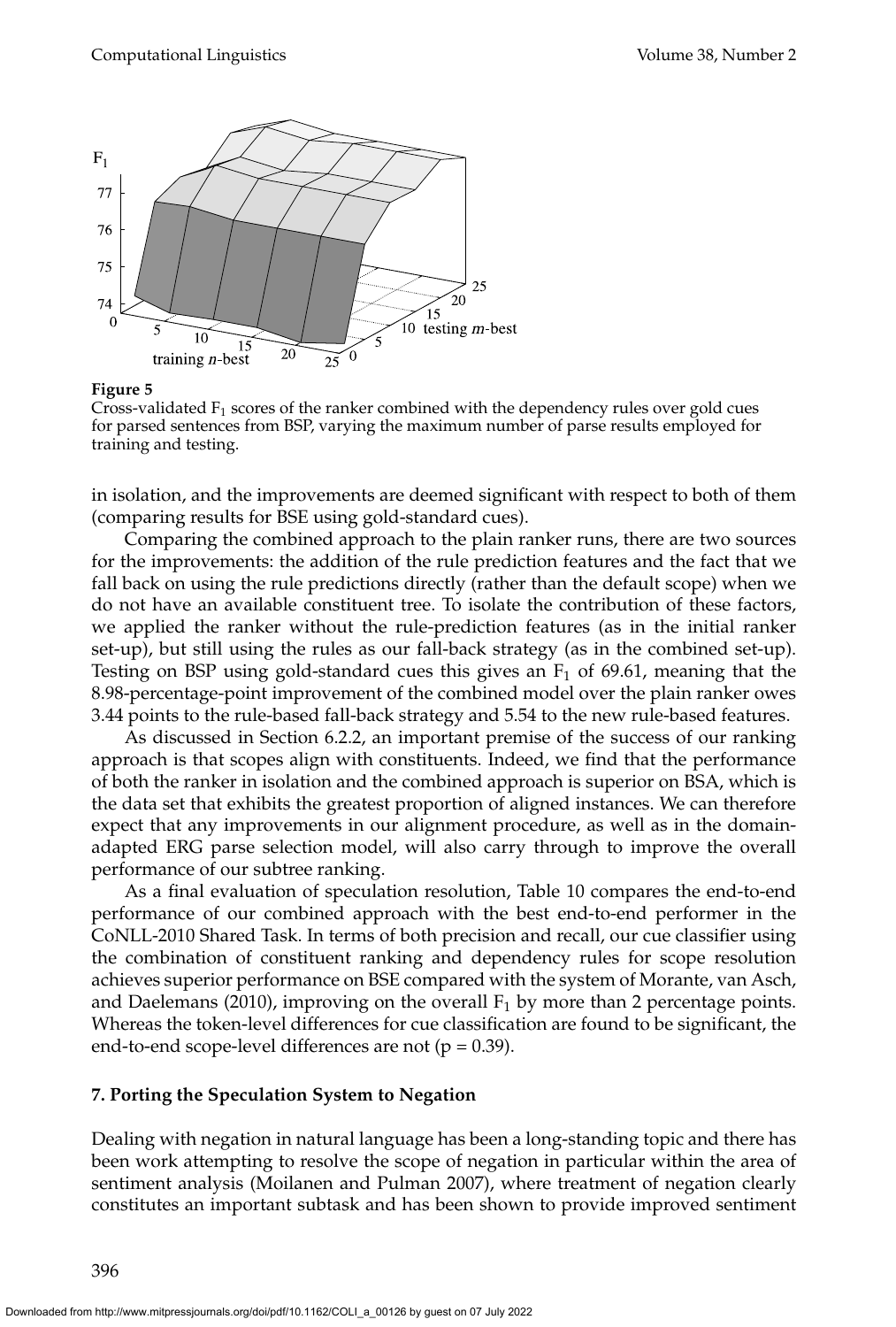### **Table 10**

Final end-to-end results for scope resolution: Held-out testing on BSE, using the cue classifier described in Section 5.2 while combining the dependency rules and the constituent ranker for scope resolution. The results are compared to the system with the best end-to-end performance in the CoNLL-2010 Shared Task (Morante, van Asch, and Daelemans 2010).

|                                                               |       | <b>Cue Level</b>     |                | <b>Scope Level</b> |                |                |  |
|---------------------------------------------------------------|-------|----------------------|----------------|--------------------|----------------|----------------|--|
| <b>System Configuration</b>                                   |       | Prec Rec             | $F_{1}$        |                    | Prec Rec       | - F+           |  |
| Cue classifier + Scope Rules & Ranking<br>Morante et al. 2010 | 78.75 | 84.79 77.17<br>74.69 | 80.80<br>76.67 | 62.00<br>59.62     | 57.02<br>55.18 | 59.41<br>57.32 |  |

analysis (Councill, McDonald, and Velikovich 2010). The BioScope corpus (Vincze et al. 2008), being annotated with negation as well as speculation, has triggered work on negation detection in the biomedical domain as well. In this setting, there are a few previous studies where the same system architecture has been successfully applied for both speculation and negation. For example, whereas Morante and Daelemans (2009a) try to resolve the scope of speculation using a system initially developed for negation (Morante, Liekens, and Daelemans 2008), Zhu et al. (2010) develop a system targeting both tasks. In this section we investigate to what degree our speculation system can be ported to also deal with negation, hoping that the good results obtained for speculation will carry over to the negation task at a minimal cost in terms of adaption and modification. We start by describing our experiments with porting the cue classifier to negation in Section 7.1, and then present our modified set of dependency rules for resolving the scope of the negation cues in Section 7.2. Section 7.3 presents the adaptation of the constituent ranker, as well as the final end-to-end results when combining the ranker and the rules, paralleling what we did for speculation. The relation to other relevant work is discussed as we go along.

Some summarizing statistics for the negation annotations in BioScope were given in Table 1. Note, however, that the additional evaluation data that we used for *held-out testing* of the speculation system, does *not* contain negation annotations. For this reason, and in order to be able to compare our results to those obtained in previous studies, we here follow the partitioning established by Morante and Daelemans (2009b), reporting 10-fold cross-validation (for the cue classifier and the subtree ranker) on the abstracts (BSA) and using the full papers (BSP) for held-out and cross text-type testing. Note that for the development results using cross-validation, we partition the data on the sentence-level, just as in Morante and Daelemans (2009b).

# **7.1 Identifying Negation Cues**

Several previous approaches to detecting negation cues have been based on precompiled lexicons, either alone (Councill, McDonald, and Velikovich 2010) or in combination with a learner (Morante and Daelemans 2009b). For the purpose of the current article we wanted to investigate whether the "filtered classification" approach that we applied for detecting speculation cues would directly carry over to negation. Drawing heavily on much of the discussion previously given for the speculation cue classifiers in Section 5, the small modifications made to implement a classifier for negation cues are described in Section 7.1.1. We then provide some discussion of the results in Section 7.1.2, including comparison to previous work on negation cue detection by Morante and Daelemans (2009b) and Zhu et al. (2010) in Section 7.1.3.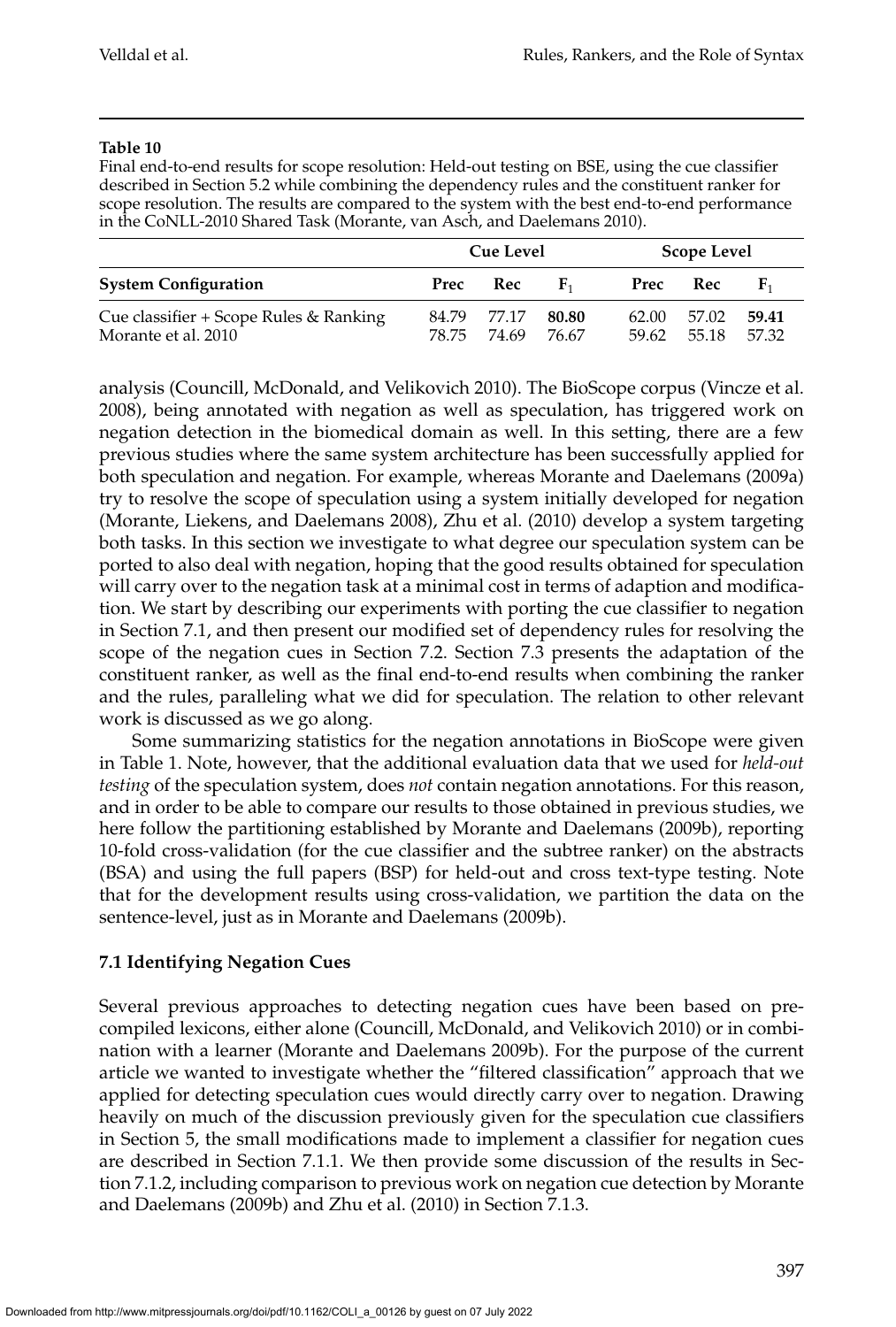*7.1.1 Classifier Description.* Apart from re-tuning the feature configuration, the only modifications that we made with respect to the speculation classifier regard the rules for multiword cues (as described for speculation in Section 5.1) and the corresponding stoplist (Section 5.2). The overall approach, however, is the same: We train and apply a linear SVM classifier that only considers words whose lemma has been observed as a negation cue in the training data. Note that roughly 82% of the negation tokens are ambiguous in the training data, in the sense that they have both cue and non-cue occurrences. Based on the most frequently occurring MWC patterns observed in the abstracts we defined post-processing rules to cover the cases shown in Table 11. Furthermore, and again based on the MWCs, we compiled a small stop-list so that the classifier ignores certain "spurious" tokens (namely, *can*, *could*, *notable*, *of*, *than*, *the*, *with*, and '*(*'). Although this of course means that the classifier will never label any such word as a cue, they will typically be captured by the MWC rules instead.

When re-tuning the feature configuration based on the *n*-gram templates previously described in Section 5.2.1, we find that the best performer for negation is the combination that records lemmas two positions to the left and the right of the target word, and surface forms one position to the right.

*7.1.2 Development Results.* The performance of this model, evaluated by 10-fold crossvalidation on the BioScope abstracts, is shown in Table 12. Just as for speculation, we also contrast the performance with a simple WbW majority usage baseline, classifying each and every word according to its most frequent usage (cue vs. non-cue) in the training data. Although this baseline proved to be surprisingly strong for speculation, it is even stronger for negation: Evaluated at the token-level (though after the application of the MWC rules) the baseline achieves an  $F_1$  of 93.60. Applying the filtering model further improves this score to 96.00. The differences are found to be statistically significant (according to the testing scheme described in Section 3.1), and the filtering classifier also improves greatly with respect to the sentence-, and cue-level evaluations as well, in particular with respect to the precision.

Recall that, when looking at the distribution of error types for the token-level mistakes made by the *speculation classifier* (see Section 5.2.3), we found that almost 75% were false negatives. The distribution of error types for the *negation cue classifier* is very different: Almost 85% of the errors are false positives. After inspecting the actual cues involved, we find the same situation as reported by Morante and Daelemans (2009b), namely, that a very high number of the errors concern cases where *not* is labeled as a cue by the classifier but not in the annotations. The same is true for the cue word *absence*, and many of these cases appear to be annotation errors.

The class balance among tokens in the BioScope data is extremely skewed, with the positive examples of negation constituting only 0.5% of the total number of examples.

**Table 11**

Patterns covered by our post-processing rules for multiword negation cues.

rather than {can|could} not no longer instead of with the \* exception of neither \* nor {no(t?)|neither} \* nor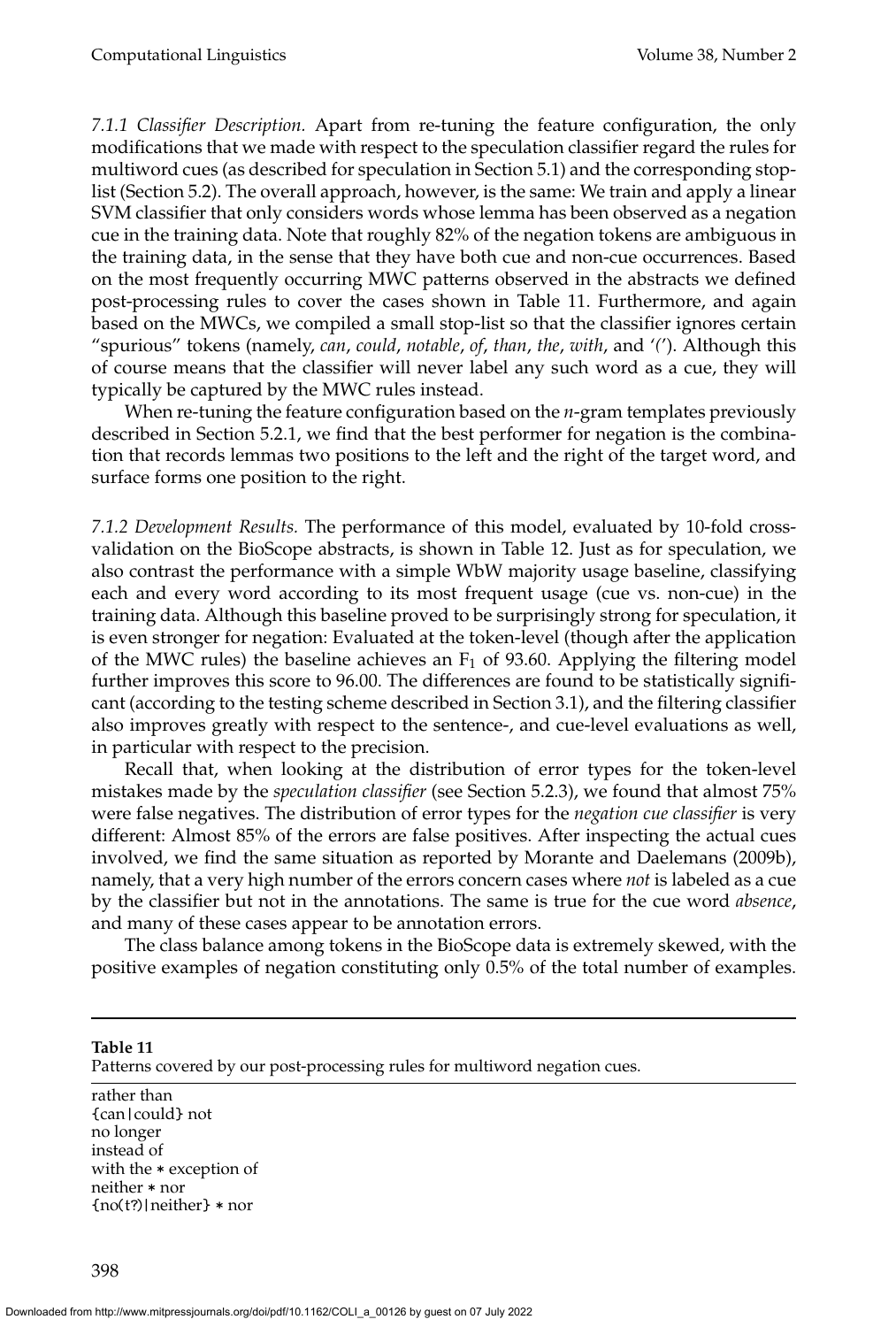### **Table 12**

Results for negation cue detection, including the systems of Morante et al. (2009b) and Zhu et al. (2010). Whereas the scores for BSA are obtained by 10-fold cross validation, the scores on BSP and BSR represent held-out testing using a model trained on all the abstracts. The latter scores thereby serves as a test of generalization performance across different text types within the same domain.

|                      |                                                |                              | <b>Sentence Level</b>        |                              |                                  | <b>Token Level</b>               |                                  |                                | <b>Cue Level</b>               |                                |  |
|----------------------|------------------------------------------------|------------------------------|------------------------------|------------------------------|----------------------------------|----------------------------------|----------------------------------|--------------------------------|--------------------------------|--------------------------------|--|
| Data                 | Model                                          | Prec                         | Rec                          | $F_1$                        | Prec                             | Rec                              | $F_1$                            | Prec                           | Rec                            | $F_1$                          |  |
| BSA<br>(10-Fold)     | <b>Baseline</b><br>Filtering<br>Morante<br>Zhu | 90.34<br>94.19<br>n/a<br>n/a | 98.81<br>98.87<br>n/a<br>n/a | 94.37<br>96.45<br>n/a<br>n/a | 89.28<br>93.46<br>84.72<br>94.35 | 98.40<br>98.73<br>98.75<br>94.99 | 93.60<br>96.00<br>91.20<br>94.67 | 88.92<br>93.19<br>94.15<br>n/a | 97.78<br>98.12<br>90.67<br>n/a | 93.14<br>95.59<br>92.38<br>n/a |  |
| BSP<br>(Held-out)    | <b>Baseline</b><br>Filtering<br>Morante<br>Zhu | 79.48<br>86.75<br>n/a<br>n/a | 99.41<br>98.53<br>n/a<br>n/a | 88.34<br>92.27<br>n/a<br>n/a | 75.96<br>85.22<br>87.18<br>87.47 | 99.00<br>98.25<br>95.72<br>90.48 | 85.96<br>91.27<br>91.25<br>88.95 | 74.55<br>84.06<br>85.55<br>n/a | 98.41<br>97.62<br>78.31<br>n/a | 84.84<br>90.33<br>81.77<br>n/a |  |
| BSR<br>eld-out)<br>Ē | <b>Baseline</b><br>Filtering<br>Morante<br>Zhu | 96.64<br>96.97<br>n/a<br>n/a | 96.42<br>96.30<br>n/a<br>n/a | 96.53<br>96.64<br>n/a<br>n/a | 96.12<br>96.44<br>97.33<br>88.54 | 96.01<br>95.90<br>98.09<br>86.81 | 96.06<br>96.17<br>97.71<br>87.67 | 95.87<br>96.20<br>96.38<br>n/a | 95.98<br>95.87<br>91.62<br>n/a | 95.93<br>96.03<br>93.94<br>n/a |  |

In terms of the tokens actually considered by our filtering model, however, the numbers look much healthier, with the negative examples actually being slightly outweighed by the positives (just above 50%). Moreover, the average number of distinct *n*-gram features instantiated across the 10-folds is approximately 17,500. The small size of the feature set is of course due to the small number of training examples considered by the learner: Whereas a WbW approach (like the majority usage baseline) would consider every token in training data (just below 300,000 in each fold), this number is reduced by almost 99% for the filtered disambiguation model. In effect, we can conclude that the proposed approach manages to combine very good results with very low computational cost.

Figure 6 shows learning curves for both the word-by-word baseline and the filtering model, plotting token-level  $F_1$  against percentages of data included in training. Compared to the learning curves previously shown for speculation detection (Figure 1), the curve for the filtering model seems to be somewhat flatter for negation. Looking at the curve for the WbW unigram baseline, it again seems unable to benefit much from any additional data after the first few increments.

*7.1.3 Comparison to Related Work.* To the best of our knowledge, the systems currently achieving state-of-the-art results for detecting negation cues are those described by Morante and Daelemans (2009b), Zhu et al. (2010), and Councill, McDonald, and Velikovich (2010). Although the latter work does not offer separate evaluation of the cue detection scheme in isolation, Morante and Daelemans (2009b) and Zhu et al. (2010) provide cue evaluation for the data splits listed in Table 12; 10-fold cross-validation experiments (with sentence-level partitioning) on the BioScope abstracts, and held-out testing on the full papers and the clinical reports (with a model trained on the abstracts).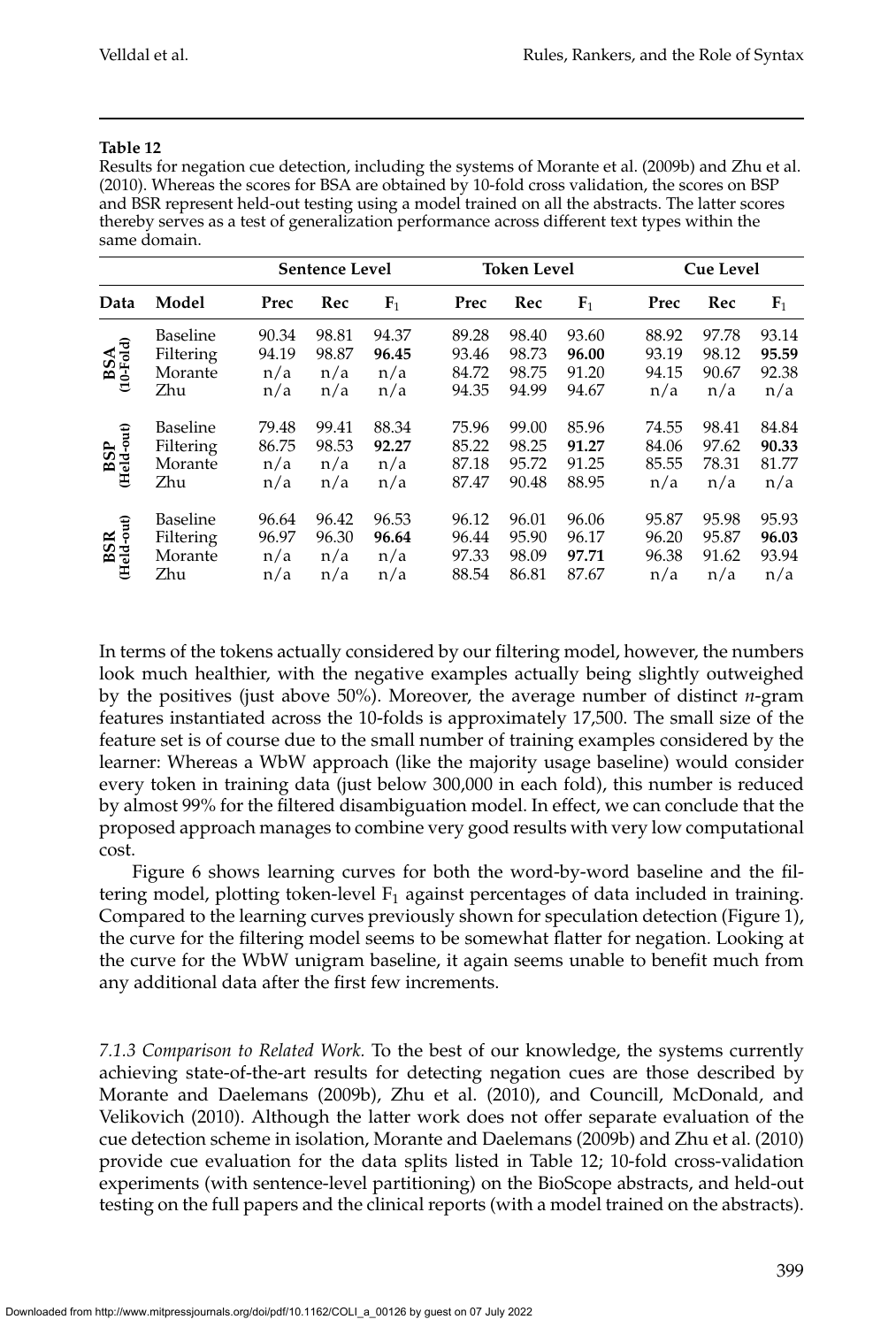

#### **Figure 6**

Learning curves for both baseline and the filtered "disambiguation" model showing the effect on token-level negation cue  $F_1$  when including larger percentages (shown on a logarithmic scale) of the training data across the 10-fold cycles on BSA.

The results<sup>5</sup> reported by Morante and Daelemans (2009b) and Zhu et al. (2010) are token-level precision, recall, and  $F_1$ . Having obtained the system output of Morante and Daelemans (2009b), however, we also computed cue-level scores for their system.

Morante and Daelemans (2009b) identify cues using a small list of unambiguous cue words compiled from the abstracts in combination with applying a decision tree classifier to the remaining words. Their features record information about neighboring word forms, PoS, and chunk information from GENIA. Zhu et al. (2010) train an SVM to classify tokens according to a BIO-scheme using surface-oriented *n*-gram features in addition to various syntactic features extracted using the Berkley parser (Petrov and Klein 2007) trained on the GENIA treebank. Looking at the results in Table 12, we see that the performance of our cue classifier compares favorably with the systems of both Morante and Daelemans (2009b) and Zhu et al. (2010), achieving a higher cue-level  $F_1$ across all data sets (with differences in classifier decisions with respect to Morante and Daelemans [2009b] being statistically significant for all of them).

For the 10-fold run, the biggest difference concerns token-level precision, where both the system of Zhu et al. (2010) and our own achieves a substantially higher score than that of Morante and Daelemans (2009b). Turning to the cross-text experiment, however, the precision of our system and that of Zhu et al. (2010) suffers a large drop, whereas the system of Morante and Daelemans (2009b) actually obtains a higher precision than for the 10-fold run. These effects are reversed for recall, however, where our system still maintains the higher score, also resulting in a higher  $F_1$ . Looking at the cue-level scores, we find that the precision of our system and that of Morante and Daelemans (2009b) drops by an equal amount for the BSP cross-text testing. In terms of recall, however, the cue-level scores of Morante and Daelemans (2009b) suffers a much larger drop than that of our filtered classifier.

<sup>5</sup> As the results reported by Morante and Daelemans (2009b) were inaccurate, we instead refer to values obtained from personal communication with the authors.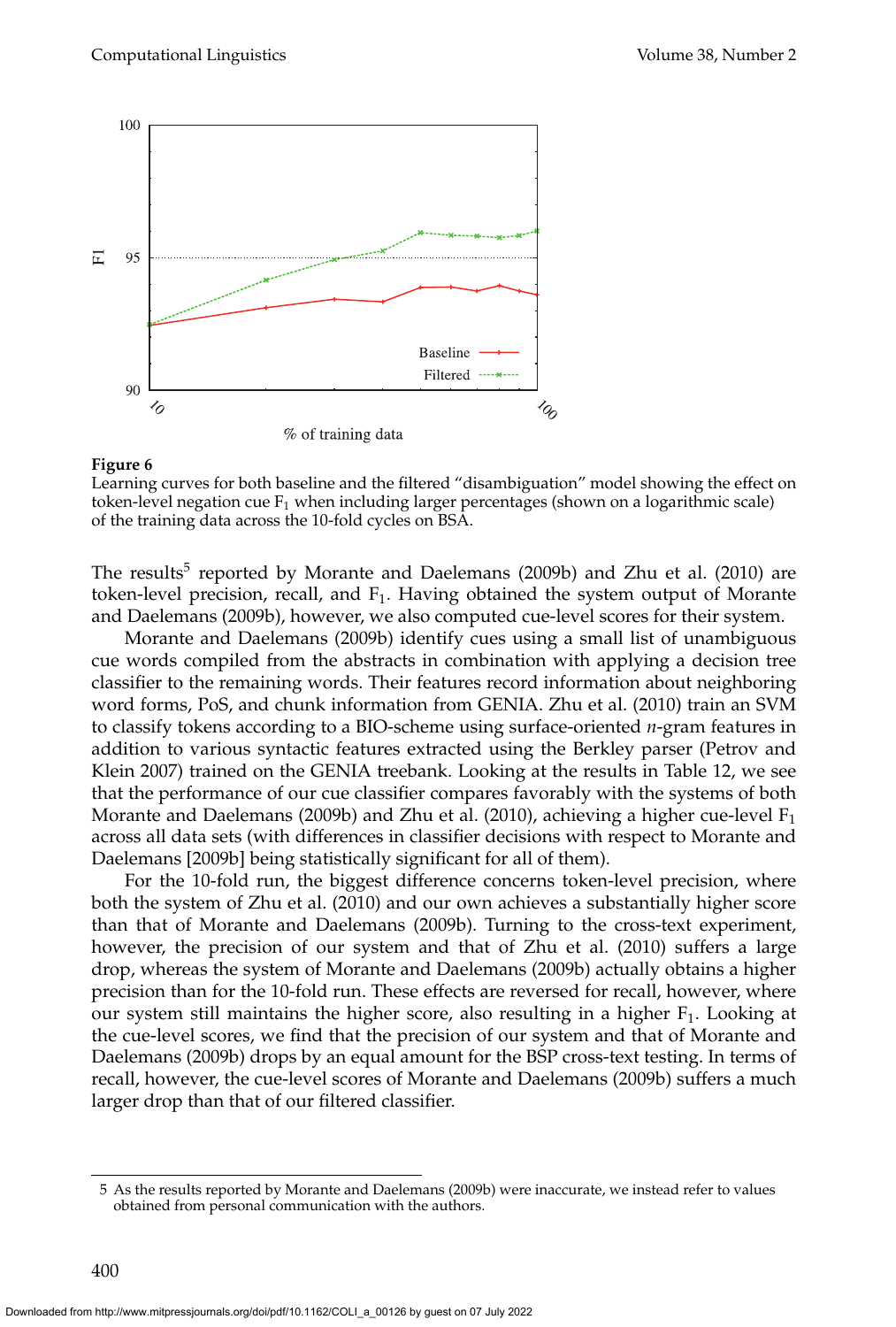The drop in performance when going from cross-validation to held-out testing can largely be attributed to the same factors discussed in relation to speculation cues in Section 5.3 (e.g., GENIA-based pre-processing, sentence-level partitioning in cross-validation, and unobserved MWCs). In addition, looking at the BioScope interannotator agreement rates for negation cues it is not surprising that we should observe a drop in results going from BSA to BSP: Measured as the  $F_1$  of one of the annotators with respect to the other, it is reported as 91.46 for BSA, compared with 79.42 for BSP (Vincze et al. 2008). Turning to the  $F_1$ -scores of each annotator with respect to the final gold standard, the numbers are 91.71/98.05 for BSA and 86.77/91.71 for BSP.

The agreement rates for the clinical reports, on the other hand, are much closer to those of the abstracts (Vincze et al. 2008), and the held-out scores we observe on this data set are generally also much better, not the least for the simple majority usage baseline. In general the baseline again proves to be surprisingly competitive, most notably with respect to recall where it actually outperforms all the other systems for both the crosstext experiments. (Recall that the baseline scores also reflect the application of the MWC rules, though.)

# **7.2 Adapting the Dependency Rules for Resolving Negation Scope**

There have been several previous studies on resolving the scope of negation based on the BioScope corpus. For example, Morante and Daelemans (2009b) present a metalearning approach that combines the output from three learners—a memory-based model, an SVM classifier, and a CRF classifier—using lexical features, such as PoS and chunk tags. Councill, McDonald, and Velikovich (2010) use a CRF learner with features based on dependency parsing (e.g., detailing the PoS of the head and the dependency path to the negation cue).

The annotation of speculation and negation in BioScope was performed using a common set of principles. It therefore seems reasonable to assume our dependencybased scope resolution rules for speculation should be general enough to allow porting to negation with fairly limited efforts. On the other hand, negation is expressed linguistically using quite different syntactic structures from speculation, so it is clear that some modifications will be necessary as well.

As we recall, the dependency rules for speculation scope are triggered by the PoS of the cue. Several of the same parts-of-speech (verbs, adverbs) also express negation. As an initial experiment, therefore, we simply applied the speculation rules to negation unmodified. As before, taking default scope to start at the cue word and spanning to the end of the sentence provides us with a baseline system. We find that applying our speculation scope rules directly to the task of negation scope resolution offers a fair improvement over the baseline. For BSA and BSP, the default scope achieves  $F_1$ scores of 52.24 and 31.12, respectively, and the speculation rules applied directly without modifications achieve 48.67 and 56.25.

In order to further improve on these results, we introduce a few new rules to account specifically for negation. The general rule machinery is identical to the speculation scope rules described in Section 6.1: The rules are triggered by the part of speech of the cue and operate over the dependency representations output by the stacked dependency parser described in Section 6.1.1. In developing the rules we consulted the BioScope guidelines (Vincze et al. 2008), as well as a descriptive study of negation in the BioScope corpus (Morante 2010).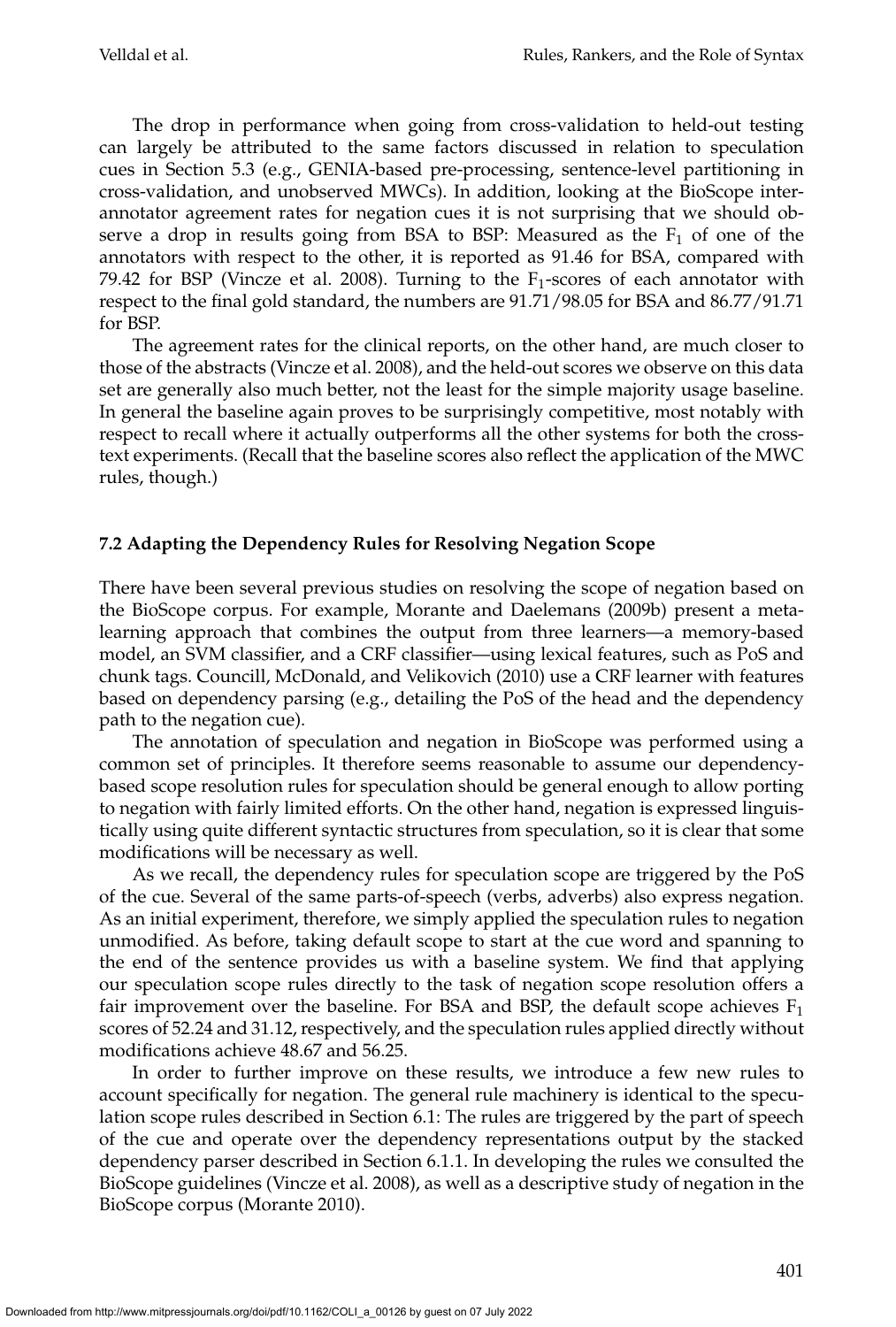### **Table 13**

Additional dependency-based scope rules for negation, with information source (MaltParser or XLE), organized by PoS of the cue.

| PoS         | Description                                                                        | Source |
|-------------|------------------------------------------------------------------------------------|--------|
| DT          | Determiners scope over their head node and its descendants                         | M      |
| NN          | Nouns scope over their descendants                                                 | М      |
| $NN_{none}$ | none take scope over entire sentence if subject and otherwise over its descendants | M      |
| VB          | Verbs scope over their descendants                                                 | M      |
| $RB_{7h}$   | Adverbs with verbal head scope over the descendants of the lexical verb            | M, X   |
|             | $RB_{other}$ Adverbs scope over the descendants of the head                        | M, X   |

*7.2.1 Rule Overview.* The added rules are presented in Table 13 and are described in more detail subsequently, organized by the triggering PoS of the negation cue.

*Determiners.* Determiner cue words in BioScope are largely realized by the negative determiner *no*. These take scope over their nominal head and its descendants, as seen in Example (31):

(31) The finding that dexamethasone has  $\{\langle no \rangle\}$  effect on TPA-induced activation of PKC} suggests [. . . ]

*Nouns.* Nominal cues take scope over their descendants (i.e., the members of the noun phrase), as shown in Example (32).

(32) This unresponsiveness occurs because of a  $\{\langle \text{lack} \rangle \}$  of expression of the beta-chain (accessory factor) of the IFN-gamma receptor}, while at the same time [. . . ]

The negative pronoun *none* is tagged as a noun by our system, but deviates from regular nouns in their negation scope: If the pronoun is a subject, it scopes over the remaining sentence, as in Example (33), whereas in object function it simply scopes over the noun phrase (Morante 2010). These are therefore treated specifically by our system.

(33) Similarly,  $\{\langle none \rangle\}$  of SCOPE's component algorithms outperformed the other ten programs on this data set by a statistically significant margin}.

*Adverbs.* Adverbs constitute the majority of negation cues and are largely realized by the lexical item *not*. Syntactically, however, adverbs are a heterogeneous category. They may modify a number of different head words and their scope will thus depend largely on properties of the head. For instance, when an adverbis a nominal modifier, as in Example (34), it has a narrow scope which includes only the head noun (34) and its possible conjuncts.

(34) This report directly demonstrates that OTF-2 but  $\{\langle not\rangle$  OTF-1 $\}$  regulates the DRA gene

Verbal adverbs scope over the clause headed by the verbal head. As shown by Figure 2, the parser's analysis of verbal chains has the consequence that preverbal arguments and modifiers, such as subjects and adverbs, are attached to the finite verb and postverbal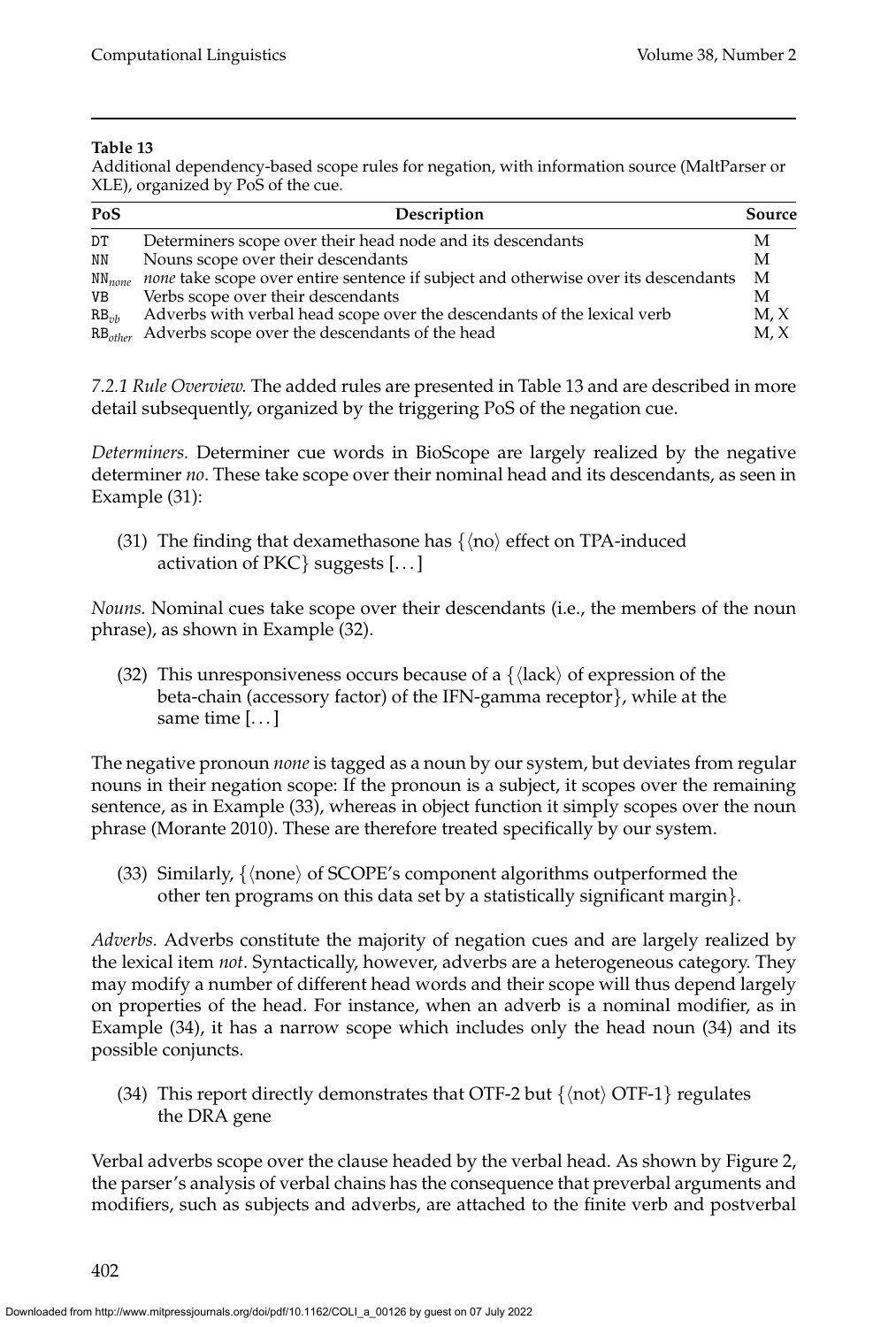**Table 14**

arguments and modifiers are attached to the lexical verb, in cases where there is an auxiliary. This rule thus locates the lexical verb(e.g., *affect* in Example [35]), in the dependency path from the auxiliary head verband defines scope over the descendants of this verb. In cases where the lexical verb is passive, the subject is included in the scope of the adverb, as in Example (36).

- (35) IL-1 did  $\{\langle not\rangle\}$  affect the stability of the c-fos and c-jun transcripts.
- (36) {Levels of RNA coding for the receptor were  $\langle \text{not} \rangle$  modulated by exposure to high levels of ligand}.

*7.2.2 Evaluating the Negation Rules.* The result of resolving the scope of gold-standard negation cues using the new set of dependency rules (i.e., the speculation rules extended with the negation specific rules of Table 13), are presented in Table 14, along with the performance of the default scope baseline. First of all, we note that the baseline scores provided by assigning default scope to all cues differ dramatically between the data sets, ranging from an  $F_1$  of 52.24 for BSA, 31.12 for BSP, and 91.43 for BSR. In comparison, the performance of the rules is fairly stable across BSA and BSP, and for both data sets they improve substantially on the baseline (up by roughly 18.5 and 34.5 percentage points on BSA and BSP, respectively). On BSR, however, the default scope baseline is substantially stronger than for the other data sets, and even performs slightly better than the rules. Recall from Table 1 that the average sentence length in the clinical reports is substantially lower (7.7) than for the other data sets (average of 26), a property which will make the default scope much more likely to succeed.

In order to shed more light on the performance of the rules on BSR, a manual error analysis was performed, once again by two trained linguists working together. We found that out of the total of 74 errors, 30 (40.5%) were parse errors, 29 (39.2%) were rule errors, 8 (10.8%) were annotation errors, and 4 (5.4%) were undecided. Although it is usually the case that short sentences are easier to parse, the reports contain a substantial proportion of ungrammatical structures, such as missing subjects, dropped auxiliaries, and bare noun phrases, as in Example (37), which clearly lead to lower parse quality, resulting in 40% parse errors. There are also constructions, such as so-called run-on constructions, as in Example (38), for which there is simply no correct analysis available

| ocope resolution for gold standard negation caes across the bioscope sub-corporal |                    |             |  |  |  |  |  |
|-----------------------------------------------------------------------------------|--------------------|-------------|--|--|--|--|--|
| Data                                                                              | Configuration      | ${\bf F}_1$ |  |  |  |  |  |
|                                                                                   | Default            | 52.24       |  |  |  |  |  |
|                                                                                   | Dependency Rules   | 70.91       |  |  |  |  |  |
| BSA                                                                               | Constituent Ranker | 68.35       |  |  |  |  |  |
|                                                                                   | Combined           | 74.35       |  |  |  |  |  |
| BSP                                                                               | Default            | 31.12       |  |  |  |  |  |
|                                                                                   | Dependency Rules   | 65.69       |  |  |  |  |  |
|                                                                                   | Constituent Ranker | 60.90       |  |  |  |  |  |
|                                                                                   | Combined           | 70.21       |  |  |  |  |  |
| <b>BSR</b>                                                                        | Default            | 91.43       |  |  |  |  |  |
|                                                                                   | Dependency Rules   | 90.86       |  |  |  |  |  |
|                                                                                   | Constituent Ranker | 89.59       |  |  |  |  |  |
|                                                                                   | Combined           | 90.74       |  |  |  |  |  |

Scope resolution for gold-standard negation cues across the BioScope sub-corpora.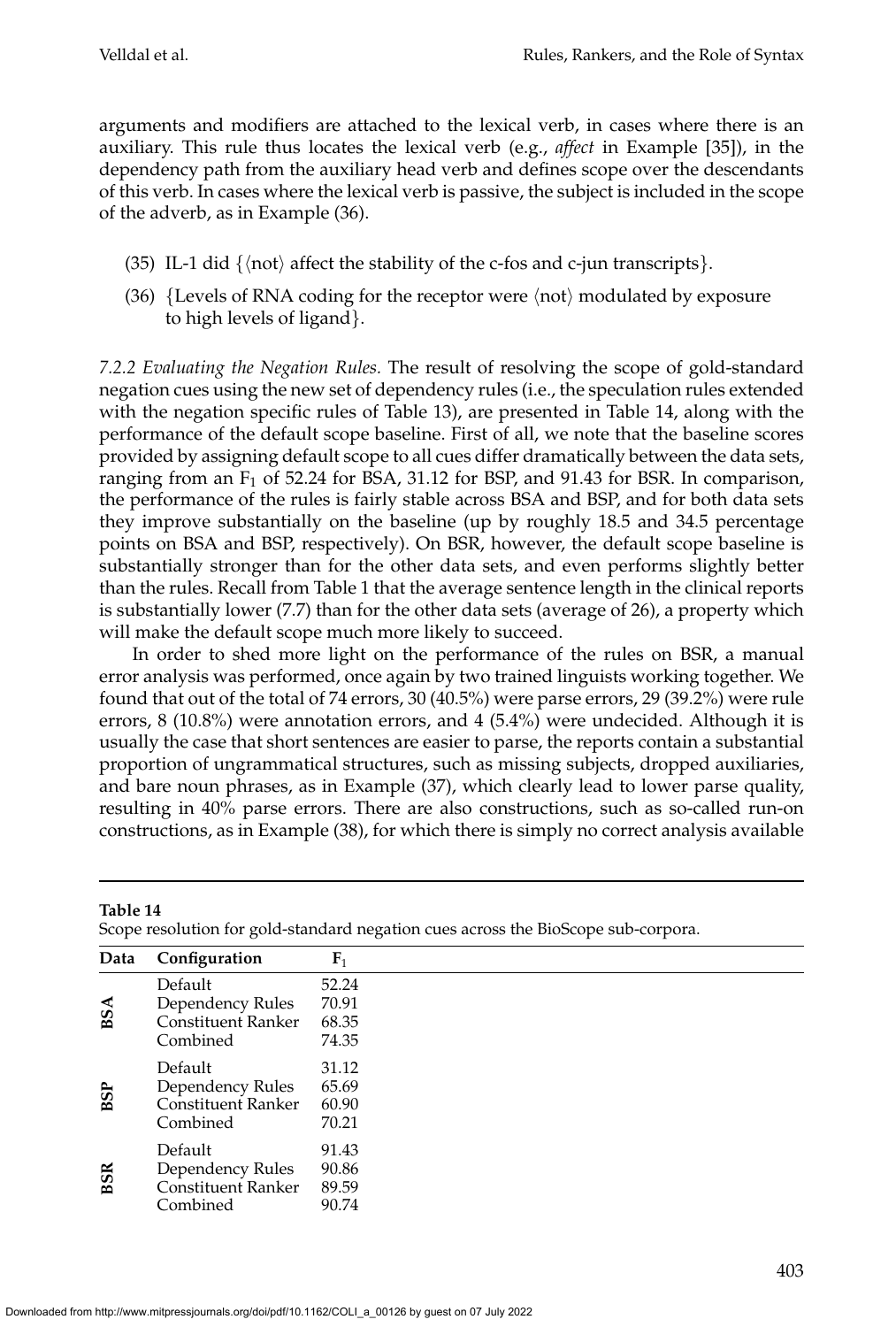within the dependency framework (which, for instance, requires that graphs should be connected). In addition, the annotations of the reports data contain some idiosyncrasies which the rules fail to reproduce. Twenty-four percent of the errors are found with the same cue, namely, the adjective *negative*. The rules make attributive adjectives scope over their nominal heads, whereas the BSR annotations define the scope to only cover the cue word itself; see Example (37). The annotation errors were very similar to the ones observed in the earlier error analysis of Section 6.1.5.

- $(37)$   $\{\langle Negative \rangle\}$  chest radiograph.
- (38)  $|\{\langle No \rangle\}$  focal pneumonia}, normal chest radiograph|.

# **7.3 Adapting the Constituent Ranker for Negation**

Adapting the SVM-based discriminative constituent ranker of Section 6.2 to also predict the scope of negation is a straightforward procedure, requiring only minor modifications: Firstly, we developed a further slackening heuristic to ensure that predicted scope does not begin with an auxiliary. Secondly, we augmented the family of linguistic features to also record the presence of adverb cues with verbal heads (as specified by the dependency-based scope rules in Table 13). Finally, we repeated the parameter tuning for training with *n*-best and testing with *m*-best parses (as described in Section 6.2.4). Performing 10-fold cross-validation on BSA using gold-standard negation cues, we found that the optimal values for the ranker in isolation were  $n = 10$  and  $m = 1$ . When paralleling the combined approach developed in Section 6.3 (adding the rulepredictions as a feature in the ranker while falling back on rule-predicted scope for cases where we do not have an ERG parse) the optimal values were found to be  $n = 15$ and *m* = 5. Examining the coverage of the parser and the alignment of constituents with negation scope (considering the 50-best parses), we found that the upper-bound of the constituent ranker (disregarding any fall-back strategy) on the BSA development set is 79.4% (compared to 83.6% for speculation).

Table 14 lists the performance of both the constituent ranker in isolation and the combined approach when resolving the scope of gold-standard negation cues (reporting 10-fold cross-validation results for BSA, while using BSP and BSR for held-out testing). We see that the dependency rules perform consistently better than the constituent ranker, although the differences are not found to be statistically significant (the p-values for BSA, BSP, and BSR are 0.06, 0.11, and 0.25, respectively). The combined approach again outperforms the dependency rules on both BSA and BSP (and by a much larger margin than we observed for speculation), however, with the improvements on both data sets being significant. Just as we observed for the dependency rules in Section 7.2.2, neither the constituent ranker nor the combined approach are effective in BSR.

# **7.4 End-to-End Evaluation with Comparison to Related Work**

We now turn to evaluating our end-to-end negation system with SVM-based cue classification and scope resolution using the combination of constituent ranking and dependency-based rules. To put the evaluation in perspective we also compare our results against the results of other state-of-the-art approaches to negation detection.

Comparison to previous work is complicated slightly by the fact that different data splits and evaluation measures have been used across various studies. A commonly reported measure in the literature on resolving negation scope is the **percentage of**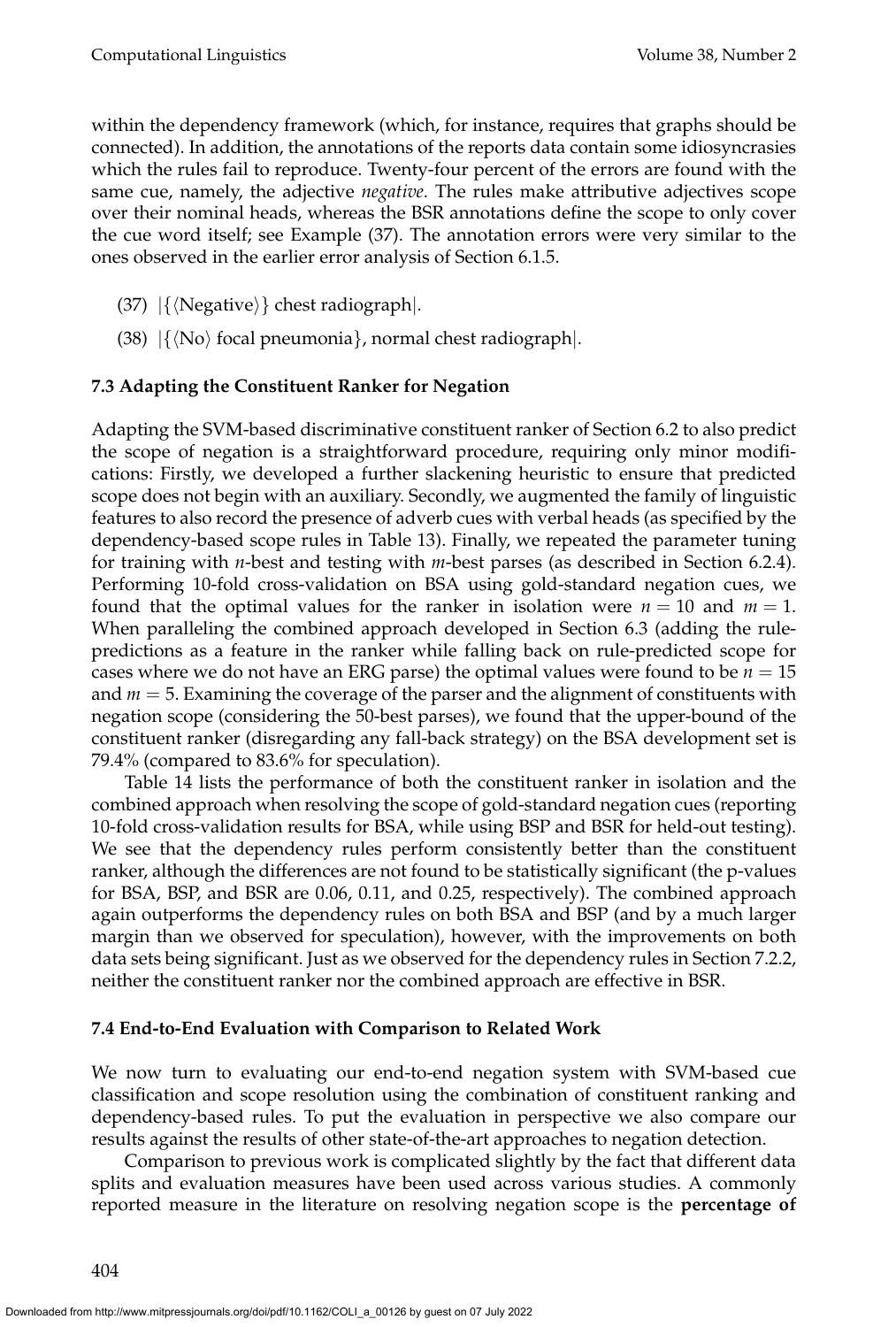**correct scopes** (PCS) as used by Morante and Daelemans (2009b), and Councill, McDonald, and Velikovich (2010), among others. Councill, McDonald, and Velikovich (2010) define PCS as the number of correct spans divided by the number of true spans. It therefore corresponds roughly to the scope-level recall as reported in the current article. The PCS notion of a correct scope, however, is less strict than in our set-up (Section 3.2): Whereas we require an exact match of both the cue and the scope, Councill, McDonald, and Velikovich (2010) do not include the cue identification in their evaluation.

Moreover, whereas the work of both Morante and Daelemans (2009b) and Councill, McDonald, and Velikovich (2010) is based on the BioScope corpus, only Morante and Daelemans (2009b) follow the same set-up assumed in the current article. Councill, McDonald, and Velikovich (2010), on the other hand, evaluate by 5-fold cross-validation on the papers alone, reporting a PCS score of 53.7%. When running our negation cue classifier and constituent ranker (in the hybrid mode using the dependency features) by 5-fold cross-validation on the papers we achieve a scope-level recall of 68.62 (and an  $F_1$  of 64.50).

Table 15 shows a comparison of our negation scope resolution system with that of Morante and Daelemans (2009b). Rather than using the PCS measure reported by Morante and Daelemans (2009b), we have re-scored the output of their system according to the CoNLL-2010 shared task scoring scheme, and it should therefore be kept in mind that the system of Morante and Daelemans (2009b) originally was optimized with respect to a slightly different metric.

For the cross-validated BSA experiments we find the results of the two systems to be fairly similar, although the  $F_1$  achieved by our system is higher by more than 5 percentage points, mostly due to higher recall. For the cross-text experiments, the differences are much more pronounced, with the  $F_1$  of our system being more than 22 points higher on BSP and more than 17 points higher on BSR. Again, the largest differences are to be found for recall—even though this is the score that most closely corresponds to the PCS metric used by Morante and Daelemans (2009b)—but as seen in Table 15 there are substantial differences in precision as well. The scope-level differences between the two systems are found to be statistically significant across all the three BioScope sub-corpora.

#### **Table 15**

End-to-end results for our negation system, using the SVM cue classifier and the combination of subtree ranking and dependency-based rules for scope resolution, comparing with Morante et al. (2009b).

|                 | <b>Scope Level</b>                       |       |       |             |
|-----------------|------------------------------------------|-------|-------|-------------|
| Data            | Configuration                            | Prec  | Rec   | ${\bf F}_1$ |
| ${}^{10}$ -Fold | Morante et al. (2009b)                   | 66.31 | 65.27 | 65.79       |
|                 | Cue classifier & Scope Rules + Ranking   | 69.30 | 72.89 | 71.05       |
| BSP<br>Held-out | Morante et al. (2009b)                   | 42.49 | 39.10 | 40.72       |
|                 | Cue classifier $&$ Scope Rules + Ranking | 58.58 | 68.09 | 62.98       |
| BSR<br>Held-out | Morante et al. (2009b)                   | 74.03 | 70.54 | 72.25       |
|                 | Cue classifier & Scope Rules + Ranking   | 89.62 | 89.41 | 89.52       |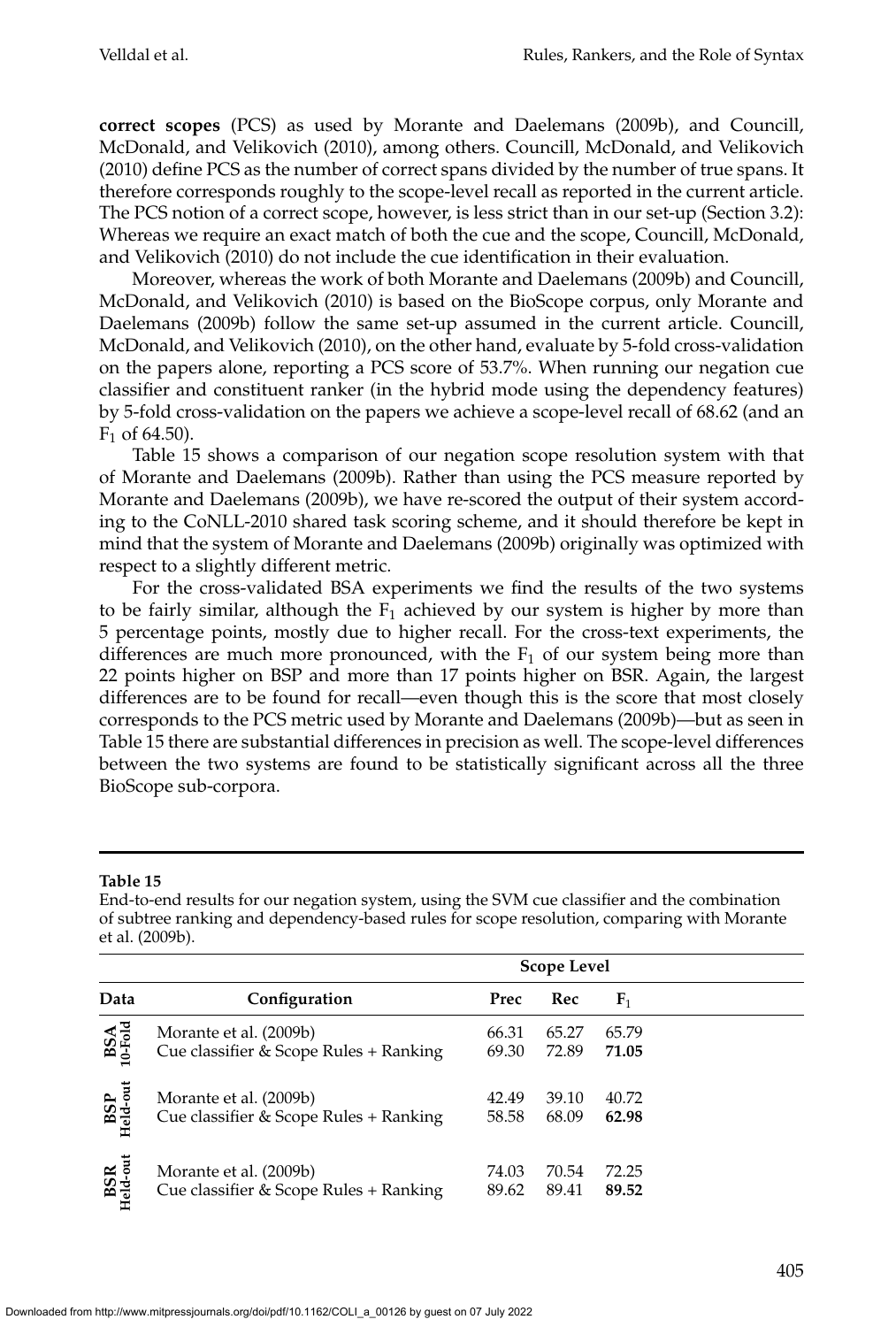To some degree, some of the differences are to be expected, perhaps, at least with respect to BSP. For example, the BSP evaluation represents a held-out setting for both the cue and scope component in the machine learned system of Morante and Daelemans (2009b). While also true for our cue classifier and subtree ranker, it is not strictly speaking the case for the dependency rules, and so the potential effect of any overfitting during learning might be less visible. The small set of manually defined rules are general in nature, targeting the general syntactic constructions expressing negation, as shown in Table 13. In addition to being based on the BioScope annotation guidelines, however, both the abstracts and the full papers were consulted for patterns, and the fact that rule development has included intermediate testing on BSP (although mostly during the development of the initial set of speculation rules from which the negation rules are derived) has likely made our system more tailored to the peculiarities of this data set. When comparing the errors made by our system to those of Morante and Daelemans (2009b), the most striking example of this is the inclusion of post-processing rules in our system for "backing off" from bracketed expressions (as discussed in Section 6.1). Although making little difference on the abstracts, this has a huge impact when evaluating the full papers, where bracketed expressions (citations, references to figures and tables, etc.) are much more common, and the system output of Morante and Daelemans (2009b) seems to suffer from the lack of such robustness measures. In relation to the clinical reports, one should bear in mind that, although our combined system outperforms that of Morante and Daelemans (2009b) by a large margin, this result would still be rivaled by simply using our default scope baseline, as is clear from Table 14.

The scope results of Zhu et al. (2010) are unfortunately not currently directly comparable to ours, due to differences in evaluation methodologies. Whereas we perform an *exact match* evaluation at the *scope-level*, as described in Section 3, Zhu et al. (2010) use a much less strict *token-level* evaluation even for their scopes in their end-to-end evaluation. Nevertheless, our results appear to be highly competitive, because even with the strict exact match criterion underlying our scope-level evaluation, our scores are actually still higher for both the papers and the reports. (Zhu et al. [2010] report an  $F_1$  of 78.50 for the 10-fold runs on the abstracts, and 57.22 and 81.41 for held-out testing on the papers and reports, respectively.)

### **8. Conclusion**

This article has explored several linguistically informed approaches to the problem of resolving the scope of speculation and negation within sentences. Our point of departure was the system developed by Velldal, Øvrelid, and Oepen (2010) for the CoNLL-2010 Shared Task challenge on resolving speculation in biomedical texts, where a binary maximum entropy cue classifier was used in combination with a small set of manually crafted scope resolution rules operating over dependency structures. In the current article we have introduced several major extensions and improvements to this initial system design.

First we presented a greatly simplified approach to cue identification using a linear SVM classifier. The classifier only considers features of the immediate lexical context of a target word, and it only aims to "disambiguate" words that have already been observed as speculation cues in the training data. The filtering imposed by this latter "closed class" assumption greatly reduces the size and complexity of the model while increasing classifier accuracy, yielding state-of-the-art performance on the CoNLL-2010 Shared Task evaluation data.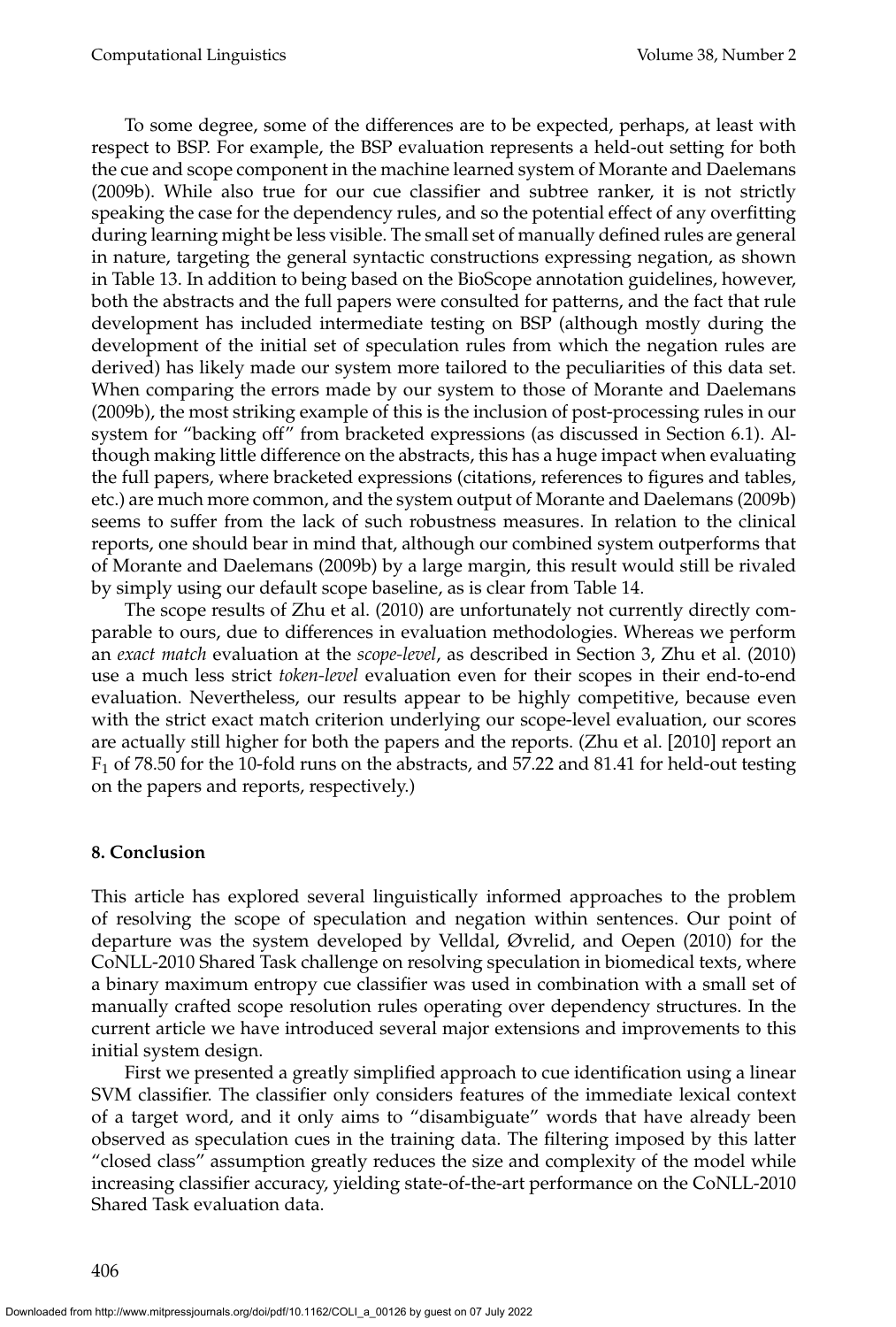We then presented a novel approach to the problem of resolving the scopes of cues within a sentence. As an alternative to using the manually defined dependency rules of our initial system, we showed how an SVM-based discriminative ranking function can be learned for choosing subtrees from HPSG-based constituent structures. An underlying assumption of the ranking approach is that annotated scopes actually align with constituents, and we provided in-depth discussion and analysis of this issue.

Furthermore, while both the dependency rules and the constituent ranker achieve good performance on their own, we showed how even better results can be achieved by combining the two, as the errors they make are not always overlapping. The combined approach uses the dependency rules for all cases where we do not have an available HPSG parse, and for the cases where we do, the scope predicted by the rules is included as a feature in the constituent ranker model. Together with the reformulation of our cue classifier, this combined model for scope resolution obtains the best published results so far on the CoNLL-2010 Shared Task evaluation data (to the best of our knowledge).

Finally, we have showed how all components of our speculation system are easily ported to also handle the problem of resolving the scope of negation. With only modest modifications, the system obtains state-of-the-art results also on the negation task. The system outputs corresponding to the end-to-end experiments with our final model configurations, for both speculation and negation, are made available online (see footnote 2) together with the relevant evaluation software.

### **Acknowledgments**

We are grateful to the organizers of the 2010 CoNLL Shared Task and creators of the BioScope resource; first, for engaging in these kinds of community service, and second for many in-depth discussions of annotation and task details. We also want to thank Buzhou Tang (HIT Shenzhen Graduate School) and Roser Morante (University of Antwerp), together with their colleagues, for providing us with the raw XML output of their negation and speculation systems in order to enable system comparisons. Andrew MacKinlay (Melbourne University) and Dan Flickinger (Stanford University) were of invaluable help in adapting ERG parse selection to the biomedical domain. We thank our colleagues at the University of Oslo for their comments and support during our original participation in the 2010 CoNLL Shared Task, as well as more recently in preparing this manuscript. Large-scale experimentation and engineering was made possible though access to the TITAN high-performance computing facilities at the University of Oslo, and we are grateful to the Scientific Computation staff at UiO, as well as to the Norwegian Metacenter for Computational Science. Last but not least, we are indebted to the anonymous reviewers for their careful reading and insightful comments.

### **References**

- Brants, Thorsten. 2000. TnT. A statistical Part-of-Speech tagger. In *Proceedings of the Sixth Conference on Applied Natural Language Processing*, pages 224–231, Seattle, WA.
- Butt, Miriam, Helge Dyvik, Tracy Holloway King, Hiroshi Masuichi, and Christian Rohrer. 2002. The Parallel Grammar Project. In *Proceedings of the COLING Workshop on Grammar Engineering and Evaluation*, pages 1–7, Taipei.
- Callmeier, Ulrich. 2002. Preprocessing and encoding techniques in PET. In Stephan Oepen, Daniel Flickinger, Jun'ichi Tsujii, and Hans Uszkoreit, editors, *Collaborative Language Engineering. A Case Study in Efficient Grammar-based Processing*. CSLI Publications, Stanford, CA, pages 127–143.
- Collier, Nigel, Hyun S. Park, Norihiro Ogata, Yuka Tateishi, Chikashi Nobata, Tomoko Ohta, Tateshi Sekimizu, Hisao Imai, Katsutoshi Ibushi, and Jun I. Tsujii. 1999. The GENIA project: Corpus-based knowledge acquisition and information extraction from genome research papers. In *Proceedings of the 9th Conference of the European Chapter of the ACL*, pages 271–272, Bergen.
- Councill, Isaac G., Ryan McDonald, and Leonid Velikovich. 2010. What's great and what's not: Learning to classify the scope of negation for improved sentiment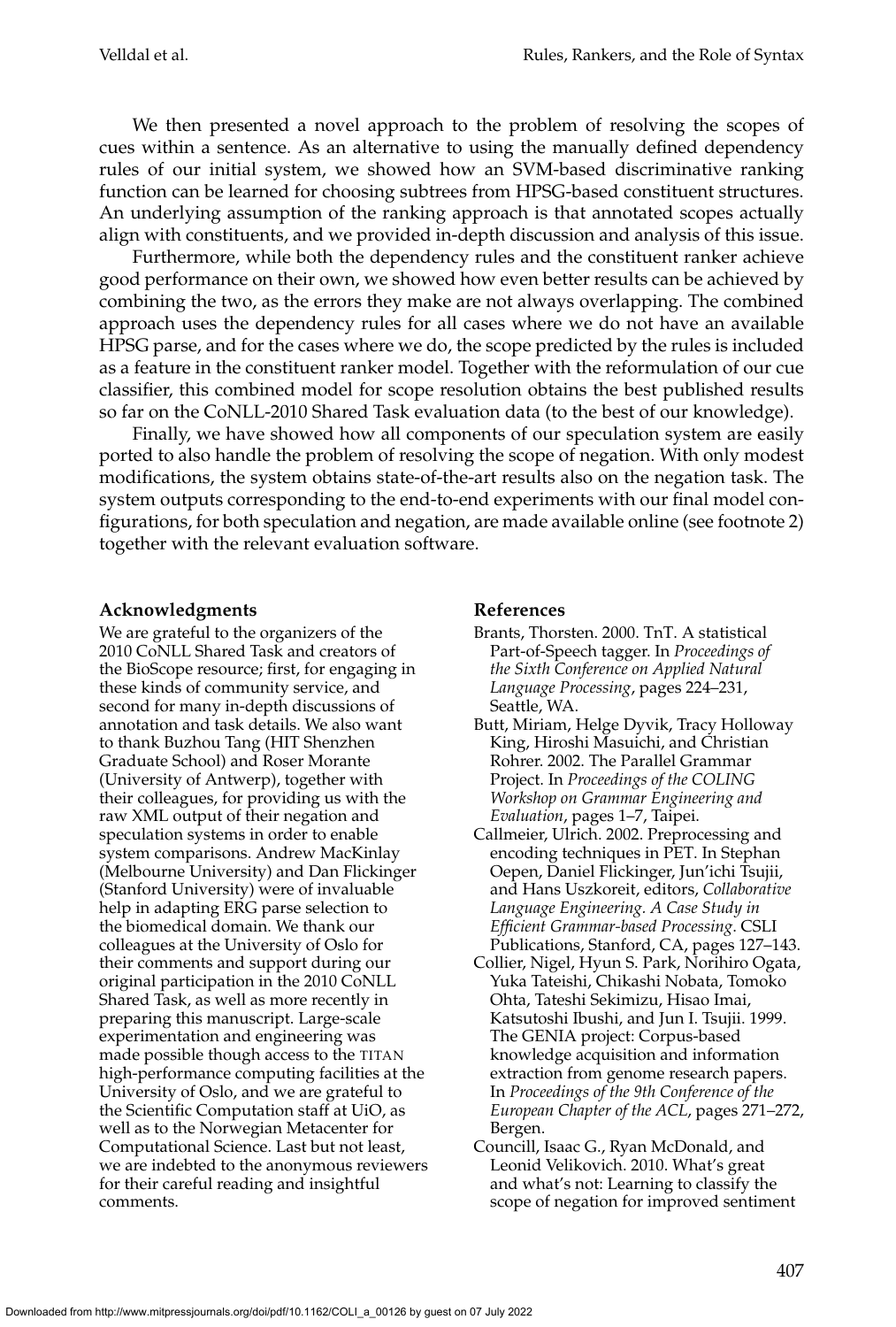analysis. In *Proceedings of the Workshop on Negation and Speculation in Natural Language Processing*, pages 51–59, Uppsala.

- Crouch, Dick, Mary Dalrymple, Ron Kaplan, Tracy King, John Maxwell, and Paula Newman. 2008. XLE documentation. Palo Alto Research Center, Palo Alto, CA.
- Farkas, Richard, Veronika Vincze, Gyorgy Mora, Janos Csirik, and György Szarvas. 2010. The CoNLL 2010 Shared Task: Learning to detect hedges and their scope in natural language text. In *Proceedings of the 14th Conference on Natural Language Learning*, pages 1–12, Uppsala.
- Flickinger, Dan. 2002. On building a more efficient grammar by exploiting types. In Stephan Oepen, Dan Flickinger, Jun'ichi Tsujii, and Hans Uszkoreit, editors, *Collaborative Language Engineering: A Case Study in Efficient Grammar-based Processing*. CSLI Publications, Stanford, CA, pages 1–17.
- Gildea, Daniel. 2001. Corpus variation and parser performance. In *Proceedings of the 2001 Conference on Empirical Methods in Natural Language Processing*, pages 167–202, Pittsburgh, PA.
- Joachims, Thorsten. 1999. Making large-scale SVM learning practical. In Bernhard Schölkopf, Christopher J. C. Burges, and Alexander J. Smola, editors, *Advances in Kernel Methods: Support Vector Learning*. MIT Press, Cambridge, MA, pages 41–56.
- Joachims, Thorsten. 2002. Optimizing search engines using clickthrough data. In *Proceedings of the Eighth ACM SIGKDD International Conference on Knowledge Discovery and Data Mining*, pages 133–142, Alberta.
- Johansson, Richard and Pierre Nugues. 2007. Extended constituent-to-dependency conversion for English. In *Proceedings of 16th Nordic Conference of Computational Linguistics*, pages 105–112, Tartu.
- Johnson, Mark, Stuart Geman, Stephen Canon, Zhiyi Chi, and Stefan Riezler. 1999. Estimators for stochastic unification-based grammars. In *Proceedings of the 37th Meeting of the Association for Computational Linguistics*, pages 535–541, College Park, MD.
- Kilicoglu, Halil and Sabine Bergler. 2010. A high-precision approach to detecting hedges and their scopes. In *Proceedings of the 14th Conference on Natural Language Learning*, pages 70–77, Uppsala.
- Light, Marc, Xin Ying Qiu, and Padmini Srinivasan. 2004. The language of bioscience: Facts, speculations, and

statements in between. In *Proceedings of the HLT-NAACL 2004 Workshop: Biolink 2004, Linking Biological Literature, Ontologies and Databases*, pages 17–24, Boston, MA.

- MacKinlay, Andrew, Rebecca Dridan, Dan Flickinger, Stephan Oepen, and Timothy Baldwin. 2011. Treeblazing: Using external treebanks to filter parse forests for parse selection and treebanking. In *Proceedings of the 5th International Joint Conference on Natural Language Processing*, pages 246–254, Chiang Mai.
- Malouf, Robert and Gertjan van Noord. 2004. Wide coverage parsing with stochastic attribute value grammars. In *Proceedings of the IJCNLP Workshop Beyond Shallow Analysis*, Hainan.
- Marcus, Mitchell P., Beatrice Santorini, and Mary Ann Marcinkiewicz. 1993. Building a large annotated corpus of English. The Penn Treebank. *Computational Linguistics*, 19(2):313–330.
- Martins, Andre F. T., Dipanjan Das, Noah A. Smith, and Eric P. Xing. 2008. Stacking dependency parsers. In *Proceedings of the 2008 Conference on Empirical Methods in Natural Language Processing*, pages 157–166, Waikiki, HI.
- Medlock, Ben and Ted Briscoe. 2007. Weakly supervised learning for hedge classification in scientific literature. In *Proceedings of the 45th Meeting of the Association for Computational Linguistics*, pages 992–999, Prague.
- Moilanen, Karo and Stephen Pulman. 2007. Sentiment composition. In *Proceedings of the International Conference on Recent Advances in Natural Language Processing*, pages 378–382, Borovets.
- Morante, Roser. 2010. Descriptive analysis of negation cues in biomedical texts. In *Proceedings of the 7th International Conference on Language Resources and Evaluation*, pages 1429–1436, Valletta.
- Morante, Roser and Walter Daelemans. 2009a. Learning the scope of hedge cues in biomedical texts. In *Proceedings of the BioNLP 2009 Workshop*, pages 28–36, Boulder, CO.
- Morante, Roser and Walter Daelemans. 2009b. A metalearning approach to processing the scope of negation. In *Proceedings of the 13th Conference on Natural Language Learning*, pages 21–29, Boulder, CO.
- Morante, Roser, Anthony Liekens, and Walter Daelemans. 2008. Learning the scope of negation in biomedical texts.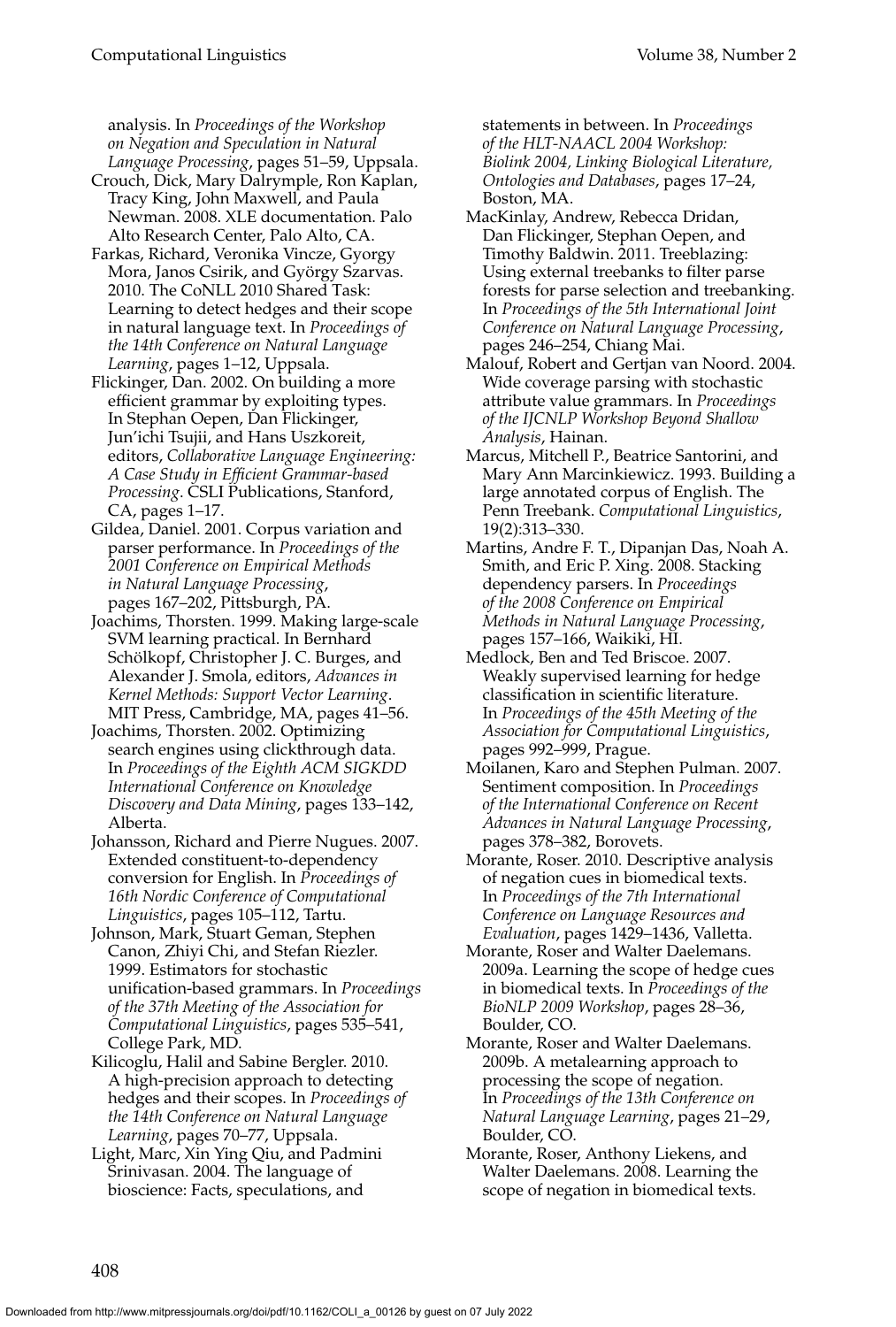In *Proceedings of the 2008 Conference on Empirical Methods in Natural Language Processing*, pages 715–724, Waikiki, HI.

- Morante, Roser, Vincent van Asch, and Walter Daelemans. 2010. Memory-based resolution of in-sentence scope of hedge cues. In *Proceedings of the 14th Conference on Natural Language Learning*, pages 40–47, Uppsala.
- Nivre, Joakim, Johan Hall, and Jens Nilsson. 2006. MaltParser: A data-driven parser-generator for dependency parsing. In *Proceedings of the 5th International Conference on Language Resources and Evaluation*, pages 2216–2219, Genoa.
- Nivre, Joakim and Ryan McDonald. 2008. Integrating graph-based and transition-based dependency parsers. In *Proceedings of the 46th Meeting of the Association for Computational Linguistics*, pages 950–958, Columbus, OH.
- Øvrelid, Lilja, Jonas Kuhn, and Kathrin Spreyer. 2009. Cross-framework parser stacking for data-driven dependency parsing. *TAL special issue on Machine Learning for NLP*, 50(3):109–138.
- Øvrelid, Lilja, Erik Velldal, and Stephan Oepen. 2010. Syntactic scope resolution in uncertainty analysis. In *Proceedings of the 23rd International Conference on Computational Linguistics*, pages 1379–1387, Beijing.
- Petrov, Slav and Dan Klein. 2007. Improved inference for unlexicalized parsing. In *Proceedings of Human Language Technologies: The Annual Conference of the North American Chapter of the Association for Computational Linguistics*, pages 404–411, Rochester, NY.
- Pollard, Carl and Ivan A. Sag. 1987. *Information-Based Syntax and Semantics. Vol. 1: Fundamentals*. CSLI Lecture Notes # 13. CSLI Press, Stanford, CA.
- Pollard, Carl and Ivan A. Sag. 1994. *Head-driven Phrase Structure Grammar*. The University of Chicago Press and CSLI Publications, Chicago, IL.
- Rei, Marek and Ted Briscoe. 2010. Combining manual rules and supervised learning for hedge cue and scope detection. In *Proceedings of the 14th Conference on Natural Language Learning*, pages 56–63, Uppsala.
- Riezler, Stefan, Tracy H. King, Ronald M. Kaplan, Richard Crouch, John T. Maxwell, and Mark Johnson. 2002. Parsing the Wall Street Journal using a lexical-functional

grammar and discriminative estimation techniques. In *Proceedings of the 40th Meeting of the Association for Computational Linguistics*, pages 271–278, Philadelphia, PA.

- Schmid, Helmut. 1994. Probabilistic part-of-speech tagging using decision trees. In *International Conference on New Methods in Language Processing*, pages 44–49, Manchester.
- Szarvas, György. 2008. Hedge classification in biomedical texts with a weakly supervised selection of keywords. In *Proceedings of the 46th Meeting of the Association for Computational Linguistics*, pages 281–289, Columbus, OH.
- Tang, Buzhou, Xiaolong Wang, Xuan Wang, Bo Yuan, and Shixi Fan. 2010. A cascade method for detecting hedges and their scope in natural language text. In *Proceedings of the 14th Conference on Natural Language Learning*, pages 13–17, Uppsala.
- Toutanova, Kristina, Christopher D. Manning, Dan Flickinger, and Stephan Oepen. 2005. Stochastic HPSG parse disambiguation using the Redwoods corpus. *Research on Language and Computation*, 3(1):83–105.
- Tsuruoka, Yoshimasa, Yuka Tateishi, Jin-Dong Kim, Tomoko Ohta, John McNaught, Sophia Ananiadou, and Jun'ichi Tsujii. 2005. Developing a robust Part-of-Speech tagger for biomedical text. In P. Bozanis and E. Houstis, editors, *Advances in Informatics*. Springer, Berlin, pages 382–392.
- Velldal, Erik. 2011. Predicting speculation: A simple disambiguation approach to hedge detection in biomedical literature. *Journal of Biomedical Semantics*, 2(Suppl 5):S7.
- Velldal, Erik, Lilja Øvrelid, and Stephan Oepen. 2010. Resolving speculation: MaxEnt cue classification and dependency-based scope rules. In *Proceedings of the 14th Conference on Natural Language Learning*, pages 48–55, Uppsala.
- Vincze, Veronika, György Szarvas, Richárd Farkas, György Móra, and János Csirik. 2008. The BioScope corpus: Biomedical texts annotated for uncertainty, negation and their scopes. *BMC Bioinformatics*, 9 (Suppl. 11).
- Vlachos, Andreas and Mark Craven. 2010. Detecting speculative language using syntactic dependencies and logistic regression. In *Proceedings of the 14th*